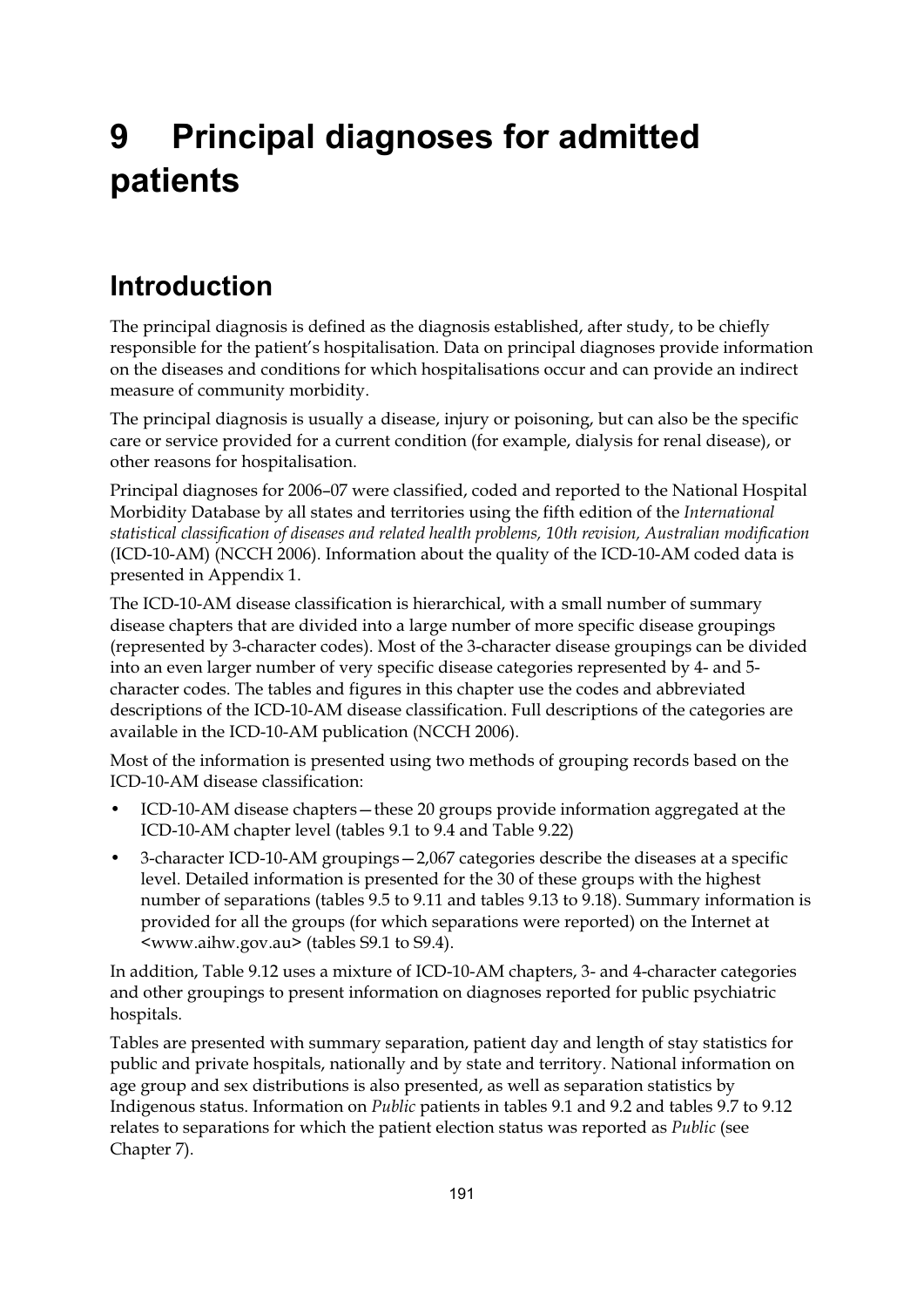# **Principal diagnosis and other data elements reported for separations**

The information on principal diagnosis reported in this chapter is compiled in the National Hospital Morbidity Database with a range of other data. Figure 9.1 demonstrates this using the example of the principal diagnosis S00–S09 *Injuries to the head*.

In 2006–07:

- there were 75,106 separations with the principal diagnoses, with an average length of stay of 2.8 days
- 65.9% of head injury separations were for males
- just over 91% of separations with these principal diagnoses were in the public sector
- 99.7% had a care type of *Acute* care
- a majority of patients (82.3%) with these diagnoses had a separation mode of *Other*, suggesting that these patients went home after separation from the hospital
- a substantial proportion (10.7%) were discharged/transferred to an(other) acute hospital and 1.4% died
- *Assault by bodily force* (Y04) and *Unspecified fall* (W19) were the leading external causes of injury
- the most common procedure performed was *Computerised tomography of the brain* (Block 1952) and the most commonly reported AR-DRG was *Other Head Injury* (B80Z)
- the most common additional diagnosis was *Open wound of head* (S01).

### **ICD-10-AM chapters**

#### **Sector**

Tables 9.1 and 9.2 provide a summary of the separations and patient days reported for each of the ICD-10-AM disease chapters.

In the public sector (Table 9.1), *Factors influencing health status and contact with health services* (Z00–Z99) stands out as a high-volume group (1.2 million separations, 582.3 separations per 10,000 population) and for its high use of beds (1,675.6 patient days per 10,000 population), although the average length of stay was low (2.9 days). This is attributable to the large number of same-day separations for *Care involving dialysis* (Z49) and *Other medical care* (Z51) which includes chemotherapy (Table 9.9). Although having relatively small numbers of separations, *Mental and behavioural disorders* (F00–F99) (176,128 separations, 84.5 separations per 10,000 population) had a high rate of bed days (953.3 patient days per 10,000 population) and had a relatively long average length of stay (11.3 days).

In the private sector (Table 9.2), *Factors influencing health status and contact with health services* (Z00–Z99) recorded the highest number of separations (0.66 million). High numbers of separations were also reported for *Diseases of the digestive system* (K00–K93) (0.45 million) and *Neoplasms* (C00–D48) (0.27 million). The highest numbers of patient days were recorded for *Factors influencing health status and contact with health services* (Z00–Z99) (1.36 million),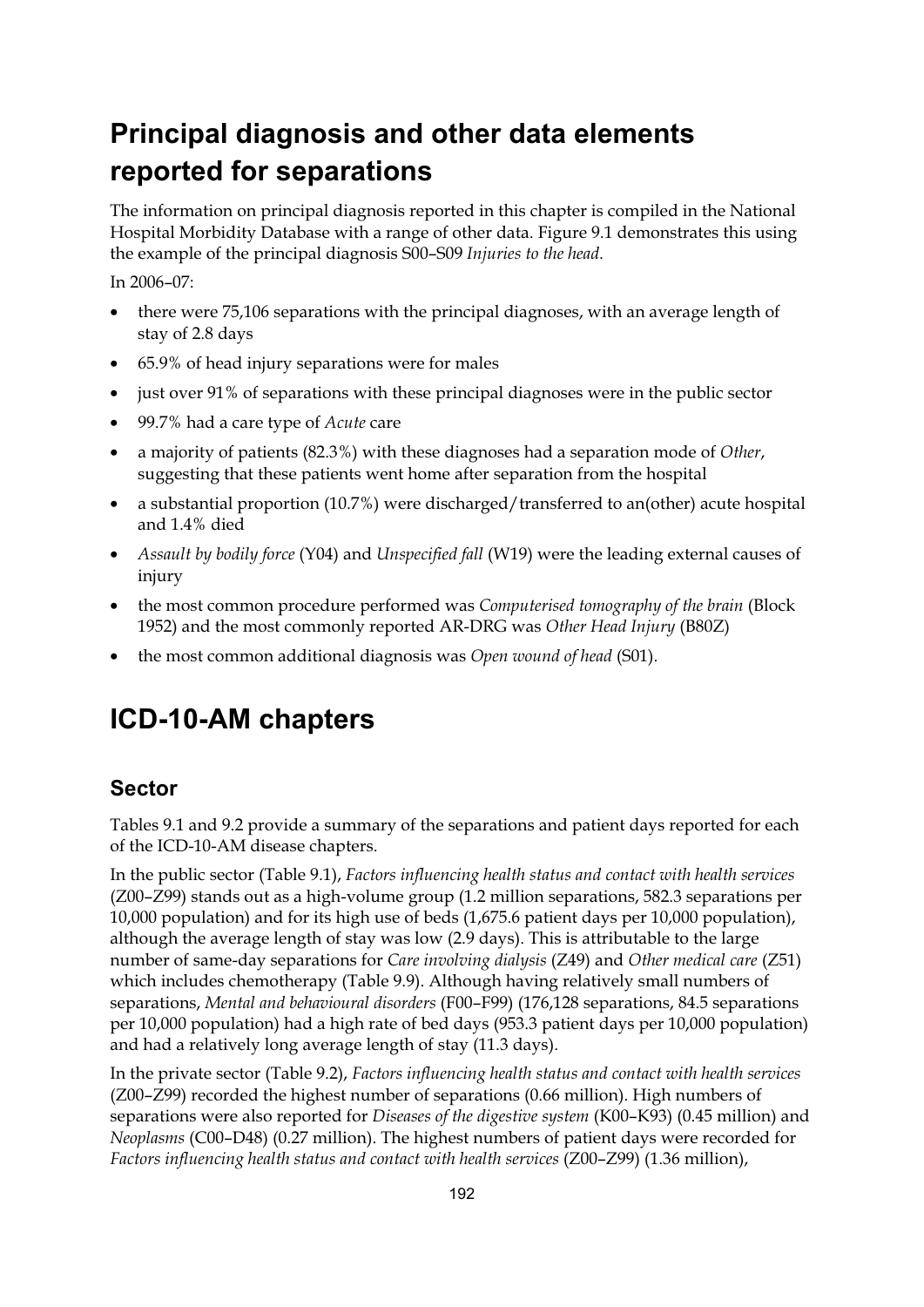*Neoplasms* (C00–D48) (0.80 million), and *Diseases of the musculoskeletal system and connective tissue* (M00–M99) (0.73 million).

The chapters with the highest proportions of separations in the public sector were *Certain infectious and parasitic diseases* (A00–B99) (87.2%, 83,950) and *Injury, poisoning and certain other consequences of external causes* (S00–T98) (82.1%, 414,496). The groups with the highest proportions of separations in the private sector were *Diseases of the eye and adnexa* (H00–H59) (69.2%, 147,538) and *Diseases of the musculoskeletal system and connective tissue* (M00–M99) (59.8%, 243,074) (derived from tables 9.1 and 9.2).

The highest proportion of *Public* patients in public hospitals was for *Mental and behavioural disorders* (F00–F99) (93.3%), and the lowest was for *Diseases of the eye and adnexa* (H00–H59) (79.6%). The highest proportion of *Public* patients in private hospitals was for *Factors influencing health status and contact with health services* (Z00–Z99) (5.0%).

#### **States and territories**

Tables 9.3 and 9.4 contain detail on the pattern of hospital use in the states and territories for the diagnosis chapters, in both the public and private sectors. These tables enable comparisons of overall hospital use by state for the different diagnosis groups. The tables also show the share of separations between the private and public sectors. For example, the proportions of separations for *Diseases of the respiratory system* (J00–J99) in public hospitals (rather than private hospitals) was higher in New South Wales (82.0%, 90,090) than in Queensland (66.3%, 40,158).

### **High-volume diagnoses**

#### **Changes from 2002–03 to 2006–07**

Table 9.5 presents the 30 principal diagnoses at the 3-character level of the ICD-10-AM classification with the largest changes in the numbers of separations for public or private hospitals (or both) between 2002–03 and 2006–07. The principal diagnoses in this table recorded either increases for both sectors, an increase for one sector and a decrease for the other sector, or decreases for both sectors.

The number of separations for 27 of the 30 principal diagnoses rose in both public and private sectors over the 5-year period. The principal diagnosis with the greatest increase in separations between 2002–03 and 2006–07 was *Care involving dialysis* (Z49), which rose by 199,879 in public hospitals and 41,681 in private hospitals. In private hospitals, the principal diagnosis of *Care involving use of rehabilitation procedures* (Z50) had the greatest increase in separations over that period (48,322).

There was a rise in the number of separations in the private sector and a decrease in the number of separations in the public sector for the principal diagnosis *Other retinal disorders* (H35). For this diagnosis there were 1,405 separations in private hospitals in 2002–03 compared with 8,591 in 2006–07, an overall rise of 511%. Public hospital separations for this diagnosis fell over the same period.

The number of separations for the principal diagnosis *Angina pectoris* (I20) fell in both public (9.1%) and private hospitals (11.4%) between 2002–03 and 2006–07.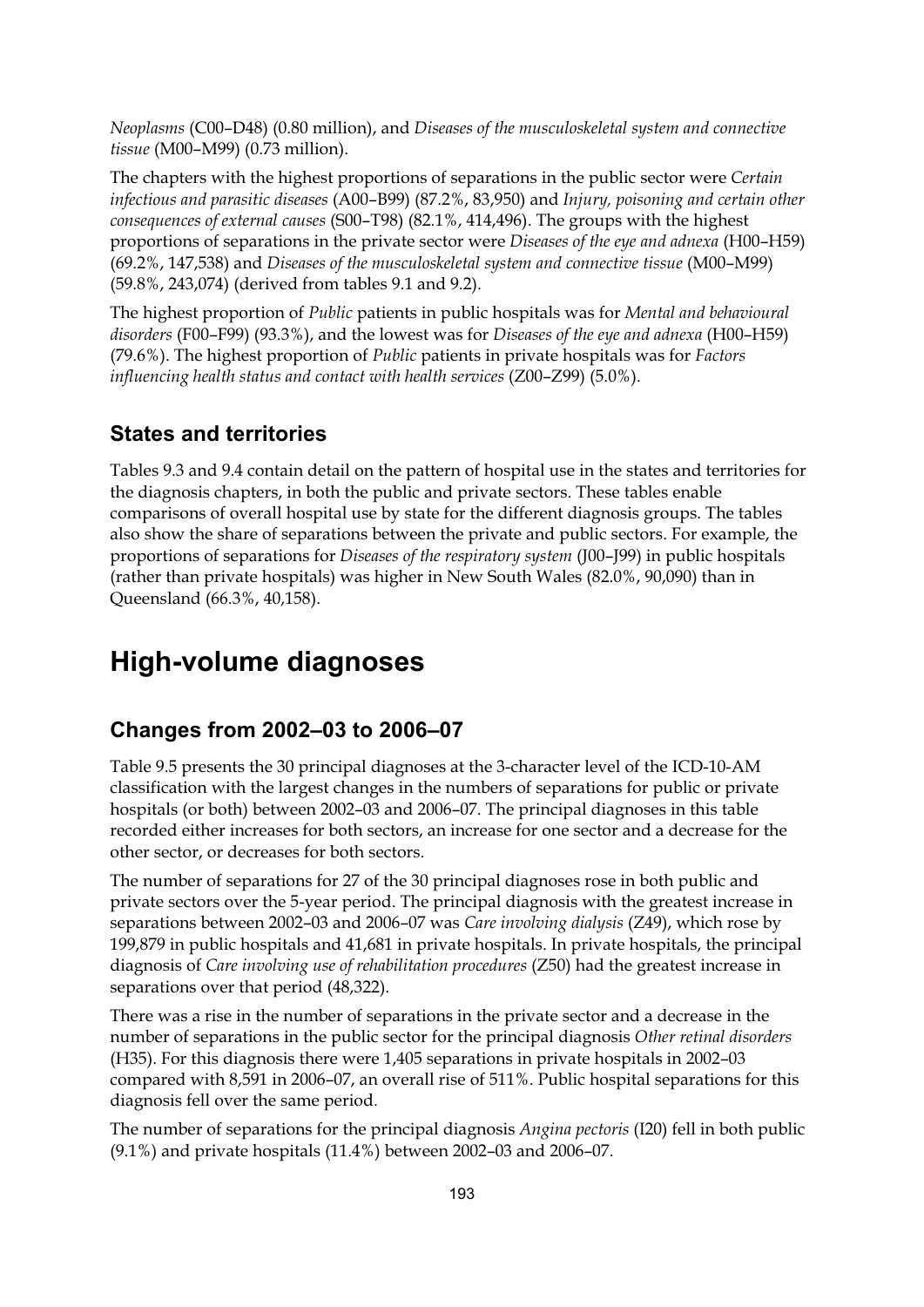Table 9.6 presents the 30 principal diagnoses at the 3-character level of the ICD-10-AM classification with the largest changes in the total number of separations for either *Public* or *Private* patients (or both), for all hospitals between 2002–03 and 2006–07.

The number of separations rose over the 5-year period, for 29 of the principal diagnoses for *Private* patients and 24 diagnoses for *Public* patients.

There was a rise in the number of separations for *Private* patients and a fall in the number of separations for *Public* patients for five of the principal diagnoses presented in Table 9.6. For example, there were 60,659 separations for *Care involving use of rehabilitation procedures* (Z50) for *Private* patients in 2002–03 compared with 112,115 separations in 2006–07, a rise of 85%. For *Public* patients the number of separations for this principal diagnosis fell by 4.8% from 61,909 in 2002–03 to 58,917 in 2006–07.

The number of separations fell for both *Private* and *Public* patients between 2002–03 and 2006–07 for the principal diagnosis *Angina pectoris* (I20) (by 11.0% and 8.4% respectively).

#### **Sector**

Tables 9.7 to 9.11 contain summary separation, patient day and average length of stay statistics for the 30 principal diagnoses with the most separations in public, private and private free-standing day hospitals at the 3-character level of the ICD-10-AM classification. Tables 9.7 to 9.10 also provide information on the top 30 diagnoses for overnight and sameday separations in the public and private sectors.

In the public sector, the principal diagnoses with the highest number of overnight separations was *Care involving use of rehabilitation procedures* (Z50) (56,475), followed by *Pain in throat and chest* (R07) (54,564) (Table 9.7). The highest numbers of patient days were reported for *Care involving use of rehabilitation procedures* (Z50) (1.42 million), for which the average length of stay was 25.1 days.

In the private sector (Table 9.8), the most frequently reported principal diagnosis for overnight separations was *Care involving use of rehabilitation procedures* (Z50) (37,004). *Sleep disorders* (G47) (35,487) was the next most frequently reported principal diagnosis. The highest number of patient days and the longest average length of stay were reported for *Care involving use of rehabilitation procedures* (Z50) (0.6 million and 16.1 days).

Table 9.9 reports the principal diagnoses with the highest number of same-day separations in the public sector. It shows that the top principal diagnosis was *Care involving dialysis* (Z49) (0.79 million), followed by *Other medical care* (Z51) (143,209). Comparing this table with Table 9.7, it can be seen that the top 30 principal diagnoses for overnight separations and same-day separations are different, suggesting that there are differences in the types of principal diagnoses that are most commonly treated on a same-day basis compared with those that are not. In the private sector (Table 9.10), *Other medical care* (Z51) (171,547) had the highest number of same-day separations, followed by *Care involving dialysis* (Z49) (145,133).

Of the top 30 principal diagnoses in public hospitals, the highest proportion of same-day separations that were for *Public* patients was for *Care involving use of rehabilitation procedures*  (Z50) (93.7%), and the lowest was for *Other cataract* (H26) (80.1%). In private hospitals, the highest proportion of same-day separations that were for *Public* patients was for *Care involving dialysis* (Z49) (19.0%).

The most common principal diagnoses groups in private free-standing day hospitals were *Care involving dialysis* (Z49) (52,420) and *Other medical care* (Z51) (38,127) (Table 9.11). Of the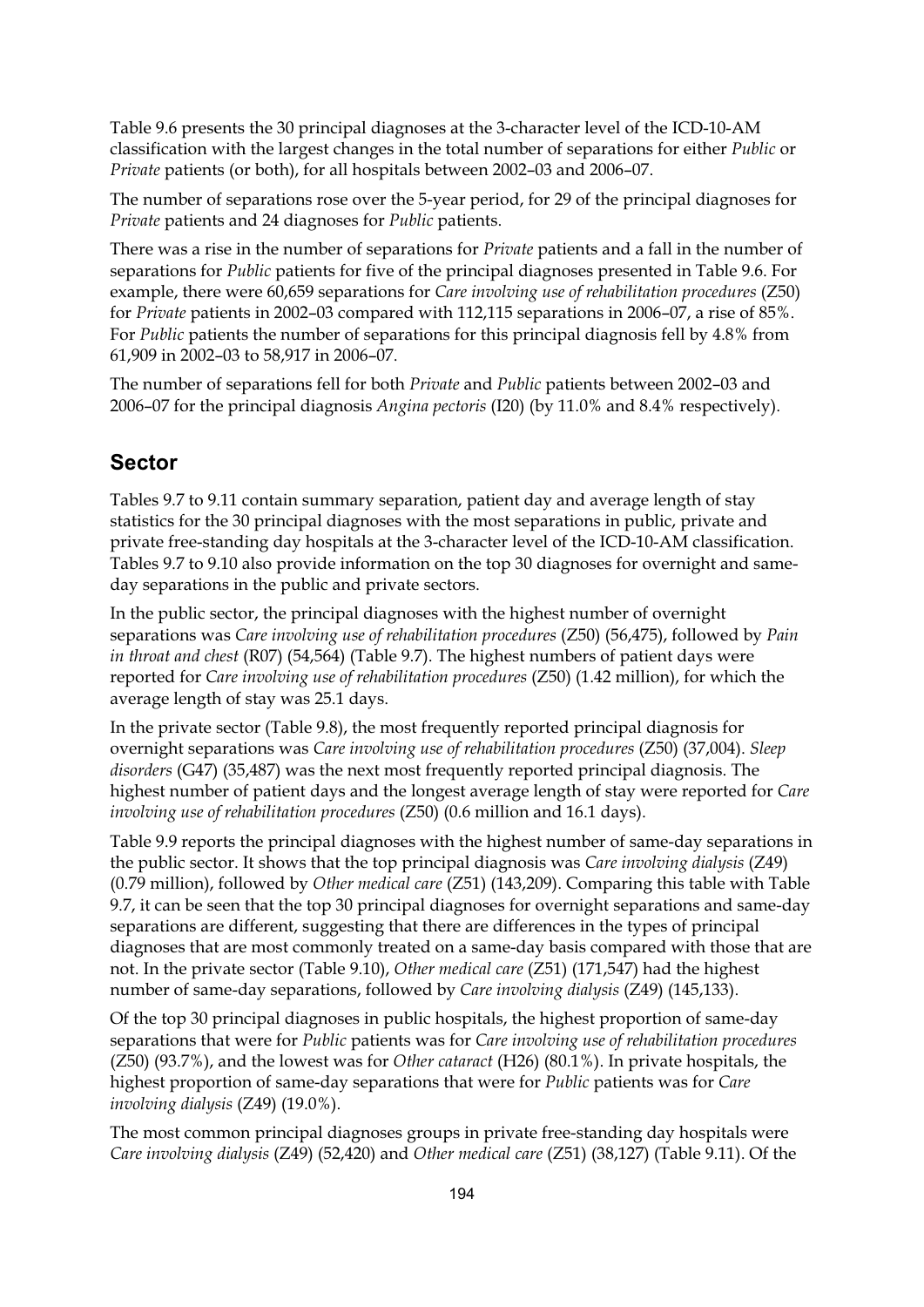top 30 principal diagnoses in private free-standing day hospital facilities, the proportion for *Public* patients was highest for *Care involving dialysis* (Z49) (31.9%).

Table 9.12 presents information on public psychiatric hospitals. About 96.6% of separations in public psychiatric hospitals were for *Public* patients and most diagnoses were in the *Mental and behavioural disorders* chapter (F00–F99) (89.1%). *Schizophrenia* (F20) was the most common principal diagnosis reported (3,038) and accounted for more patient days than any other group (237,253). The average length of stay was high for most of the disease groups and only 14.2% of separations (2,162) were same-day separations, compared with 50.0% in public hospitals overall (Table 9.1).

Separations in public psychiatric hospitals include some with very long lengths of stay, up to several years. Hence, the average length of stay data should be interpreted with caution, taking into consideration the inclusion of some very long stay and non-acute separations.

#### **States and territories**

There was some variation between the states and territories in the relative number of separations for the most common diagnoses (tables 9.13 and 9.14). For example, *Care involving dialysis* (Z49) accounted for 17.0% of public sector separations nationally, but 41.8% of separations in the Northern Territory. In the private sector, *Care involving use of rehabilitation procedures* (Z50) accounted for 3.3% of separations nationally, but 7.0% of separations in NSW. Average length of stay for separations for the most common diagnoses also varied across states and territories (tables 9.15 and 9.16). For example, in the public sector, the average length of stay for *Care involving use of rehabilitation procedures* (Z50) ranged from 9.5 days in the Northern Territory to 27.0 days in Tasmania. The average length of stay in the private sector for *Care involving use of rehabilitation procedures* (Z50) ranged from 4.8 days in New South Wales to 22.0 days in Western Australia.

#### **Age group and sex**

In tables 9.17 and 9.18, information is presented on the number of separations for the 30 most common principal diagnoses at the 3-character level of the ICD-10-AM classification by age group and sex. These tables show a number of different patterns in the age distributions of separations for the various groups. For example, patients admitted for *Angina pectoris* (I20) were mostly in the older age groups. Other groups of diseases peaked in different age groups. For example *Single spontaneous delivery* (O80) peaked in the 25–34 years age group for females, *Internal derangement of knee* (M23) in the 45–54 years age group for males, and *Embedded and impacted teeth* (K01) in the 15–24 years age group for both females and males.

These tables also indicate the relative importance of the disease groups as causes of hospitalisation for each sex and age group. For example, *Care involving dialysis* (Z49) and *Other medical care* (Z51) were common in most age groups. In males aged over 75 years other common diagnoses were *Other cataract* (H26) and *Other malignant neoplasms of the skin* (C44). For females in the 1–4 age group, *Pneumonia, organism unspecified* (J18) and *Other disorders of the urinary system* (N39) were relatively common diagnoses.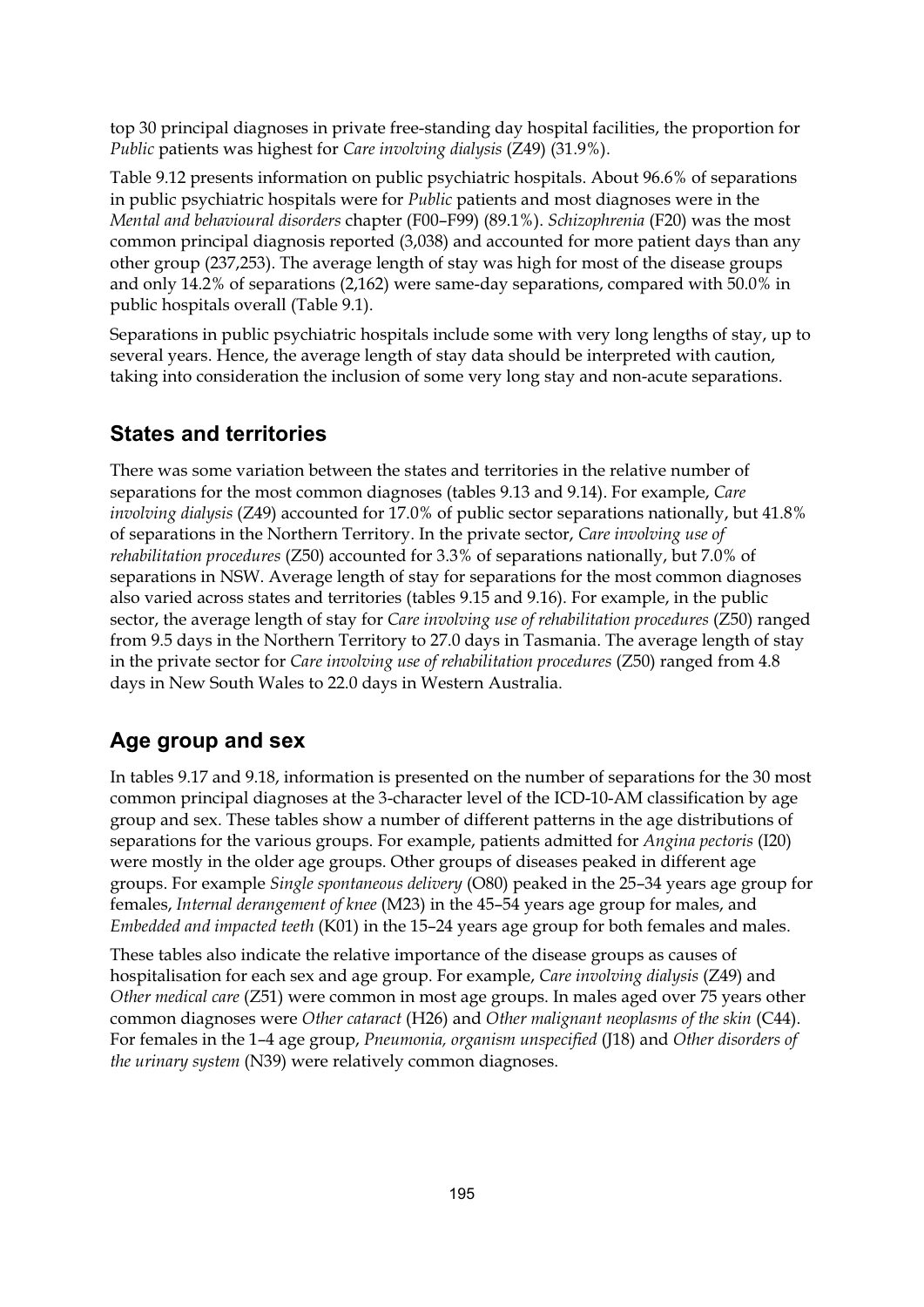#### **Renal failure**

Data for separations relating to renal failure are presented in tables 9.19 to 9.21, illustrating the impact of this condition on hospitals in Australia. These tables present data on *Acute renal failure*, *Chronic and unspecified renal failure* and *Care involving dialysis* separations for the states and territories (Table 9.19), Remoteness Area of usual residence of the patient (Table 9.20), and the quintile of socioeconomic advantage/disadvantage of the area of usual residence (see Appendix 1) (Table 9.21). These tables also include the standardised separation rate ratio (SRR) against the national total as well as the 95% confidence interval of the SRR. The dialysis separations do not include dialysis occasions of service reported as non-admitted patient occasions of service (tables 2.5 and 5.11) or dialysis performed at non-hospital facilities.

Table 9.19 shows that there were 6,539 separations for *Acute renal failure*, 8,730 for *Chronic and unspecified renal failure* and almost 936,000 for *Care involving dialysis* (12.3% of separations overall, 17.0% for public hospitals and 4.9% for private hospitals (Table 9.5)). The highest rates for all of these in public hospitals were in the Northern Territory.

Table 9.20 highlights that separation rates were higher for the more remote areas for each category. In the public sector, the Remoteness Area of usual residence with the highest separation rate for *Acute renal failure*, *Chronic and unspecified renal failure*, and *Care involving dialysis* was Very Remote (0.4, 1.3 and 133.5 separations per 1,000 population respectively).

In the private sector, Major Cities and Inner Regional areas had the highest separation rates for *Acute renal failure* (0.04 each); Inner Regional areas had the highest rate for *Chronic and unspecified renal failure* (0.08); and Remote areas had the highest for *Care involving dialysis* (16.31).

Table 9.21 presents these data by quintile of socioeconomic advantage/disadvantage. The *Most disadvantaged* quintile represents the areas containing the 20% of the population with the least advantage/most disadvantage. The *Most advantaged* quintile represents the areas containing the 20% of the population with the least disadvantage/most advantage. The *Most disadvantaged* quintile had the highest separation rates for *Acute renal failure* and *Chronic renal failure* for both sectors combined. With different patterns in the public and private sector, *Care involving dialysis* had the highest separation rates in the *Second most advantaged* and *Most disadvantaged* quintiles.

### **Aboriginal and Torres Strait Islander people**

Table 9.22 reports separation statistics by Indigenous status. These statistics are presented for New South Wales, Victoria, Queensland, Western Australia, South Australia and public hospitals in the Northern Territory (see Chapter 8 for more information). Data from New South Wales and Victoria have been included in the publication for the first time this year.

The most common principal diagnosis chapter for patients identified as *Indigenous Australians* was *Factors influencing health status and contact with health services,* of which *Care involving dialysis* (Z49) accounted for 105,228 separations. This was consistent with previous years and represented approximately 41.5% of all separations for patients identified as *Indigenous Australians,* compared with 11.3% for *Other Australians* separations. The next most common diagnosis chapter was *Injury, poisoning and certain other consequences of external causes* (S00–T98) (19,761), followed closely by *Pregnancy, childbirth and the puerperium*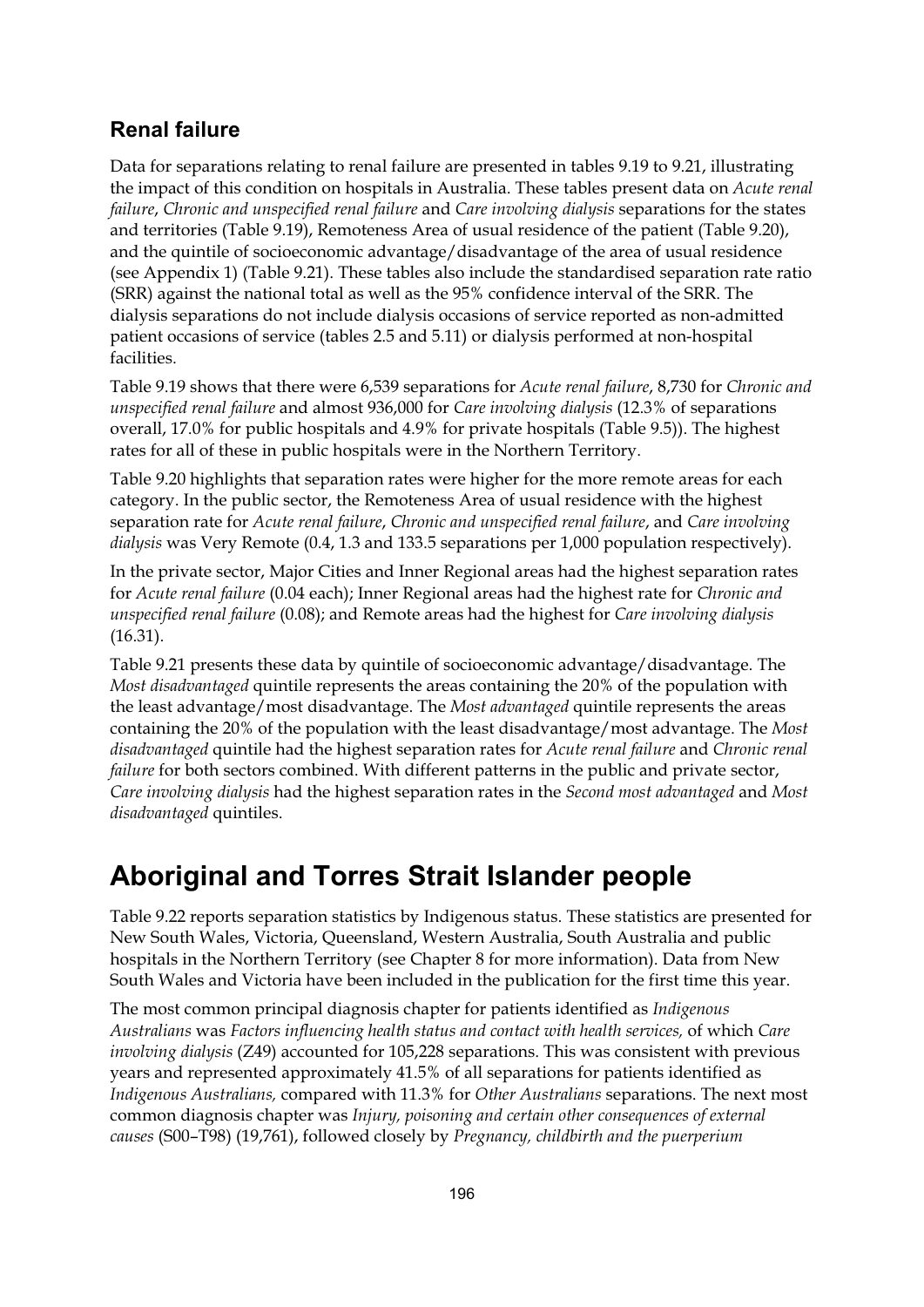(O00–O99) (18,974). These two principal diagnoses represent 7.8% and 7.5% respectively of all separations for patients identified as *Indigenous Australians*.

The age-standardised separation rates for persons identified as *Indigenous Australians* were relatively high for the majority of the principal diagnosis chapters. As indicated in the rate ratios, *Indigenous* people were almost 12 times more likely than *Other Australians* to be hospitalised with a principal diagnosis of *Care involving dialysis*.

# **Additional data**

The accompanying tables on the Internet at <www.aihw.gov.au> provide national summary statistics for public and private hospitals for each 3-character ICD-10-AM disease code.

For access to more diagnosis data, the website also contains an Interactive National Hospital Morbidity Data page which contains links to a number of data cubes containing information on the principal diagnoses of patients admitted to Australian hospitals. Data in the form of counts of separations, patient days and average length of stay are available on all principal diagnoses of patients by age group, sex and same-day status. Principal diagnosis information is available at the broader ICD-10-AM chapter level through to the more specific 5-character level (where applicable). The source of these data is the National Hospital Morbidity Database.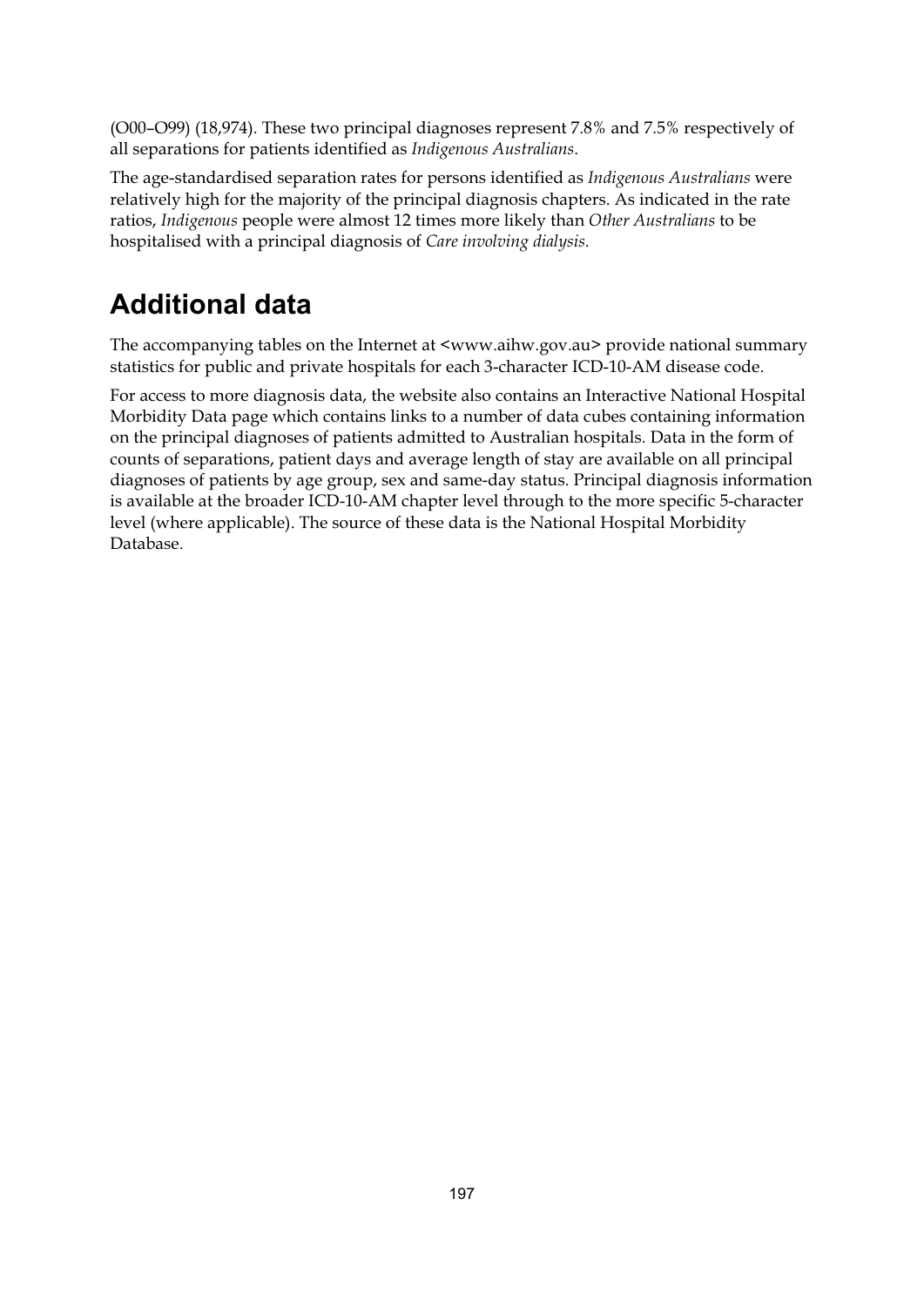

(a) Separations for which the care type was reported as Newborn with no qualified days, and records for Hospital boarders and Posthurnous organ procurement have been excluded. (a) Separations for which the care type was reported as *Newborn* with no qualified days, and records for *Hospital boarders* and *Posthumous organ procurement* have been excluded.

4bbreviations: ALOS-average length of stay; CC-complication or comorbidity; W/O-without.  *Abbreviations:* ALOS—average length of stay; CC—complication or comorbidity; W/O—without.

 **Figure 9.1: Interrelationships of a principal diagnosis (S00–S09 Injuries to the head) with other data elements, all hospitals, Australia, 2006–07** Figure 9.1: Interrelationships of a principal diagnosis (S00–S09 Injuries to the head) with other data elements, all hospitals, Australia, 2006-07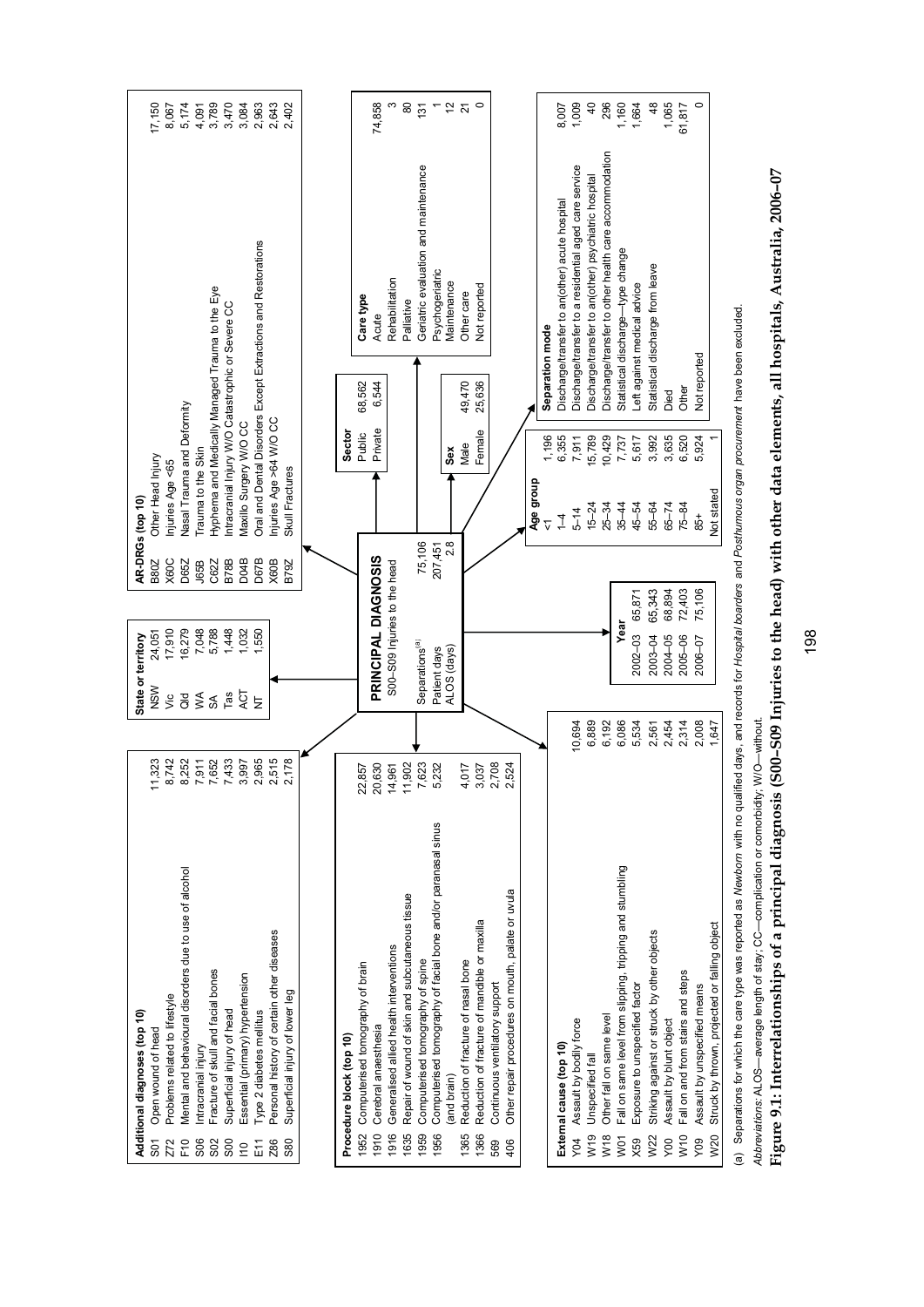|             |                                                                                                                                                                               |                    |             |                         | Separations               |            | Patient days              |                |                          |
|-------------|-------------------------------------------------------------------------------------------------------------------------------------------------------------------------------|--------------------|-------------|-------------------------|---------------------------|------------|---------------------------|----------------|--------------------------|
|             |                                                                                                                                                                               |                    |             | Same-day Public patient | per 10,000                | Patient    | per 10,000                | <b>ALOS</b>    | excluding<br>ALOS (days) |
|             | Principal diagnosis                                                                                                                                                           | <b>Separations</b> | separations | separations             | population <sup>(b)</sup> | days       | population <sup>(b)</sup> | (days)         | same day                 |
| A00-B99     | Certain infectious and parasitic diseases                                                                                                                                     | 83,950             | 20,032      | 73,232                  | 40.3                      | 332,476    | 1594                      | $\frac{4}{10}$ | 4.9                      |
| C00-D48     | Neoplasms                                                                                                                                                                     | 257,022            | 117,335     | 215,014                 | 123.3                     | 1,278,613  | 613.2                     | 5.0            | 83                       |
| D50-D89     | Diseases of the blood and blood-forming organs and certain                                                                                                                    |                    |             |                         |                           |            |                           |                |                          |
|             | disorders involving the immune mechanism                                                                                                                                      | 66,631             | 43,701      | 56,394                  | 32.0                      | 162,662    | 78.0                      | $\frac{4}{2}$  |                          |
| E00-E90     | Endocrine, nutritional and metabolic diseases                                                                                                                                 | 90,327             | 35,470      | 77,456                  | 43.3                      | 442,576    | 212.2                     | 4.9            |                          |
| F00-F99     | Mental and behavioural disorders                                                                                                                                              | 176,128            | 42,361      | 64,380                  | 84.5                      | 1,987,893  | 953.3                     | 11.3           | 14.5                     |
| $G00 - G99$ | Diseases of the nervous system                                                                                                                                                | 103,231            | 43,435      | 88,539                  | 49.5                      | 438,043    | 210.1                     | 4.2            | 6.6                      |
| H00-H59     | Diseases of the eye and adnexa                                                                                                                                                | 65,636             | 55,110      | 52,266                  | 31.5                      | 83,691     | 40.1                      | <u>ී</u>       | 27                       |
| H60-H95     | Diseases of the ear and mastoid process                                                                                                                                       | 27,754             | 16,144      | 24,199                  | 13.3                      | 46,274     | 22.2                      | $\frac{7}{1}$  | 2.6                      |
| $100 - 199$ | Diseases of the circulatory system                                                                                                                                            | 311,764            | 69,787      | 255,255                 | 149.5                     | ,600,667   | 767.6                     | 51             | 6.3                      |
| $00 - 000$  | Diseases of the respiratory system                                                                                                                                            | 251,046            | 41,506      | 216,178                 | 120.4                     | 1,073,807  | 515.0                     | 4.3            | 4.9                      |
| K00-K93     | Diseases of the digestive system                                                                                                                                              | 395,577            | 176,185     | 335,719                 | 189.7                     | 1,151,267  | 552.1                     | 2.9            | $4\overline{4}$          |
| $EQ - 00$   | Diseases of the skin and subcutaneous tissue                                                                                                                                  | 84,302             | 30,499      | 74,350                  | 40.4                      | 345,905    | 165.9                     | $\frac{1}{4}$  | 5.9                      |
| M00-M99     | Diseases of the musculoskeletal system and connective tissue                                                                                                                  | 63,670             | 68,448      | 141,163                 | 78.5                      | 634,243    | 304.2                     | 3.9            | 5.9                      |
| N00-N99     | Diseases of the genitourinary system                                                                                                                                          | 206,371            | 95,023      | 181,404                 | 99.0                      | 560,718    | 268.9                     | 2.7            | 4.2                      |
| O00-O99     | Pregnancy, childbirth and the puerperium                                                                                                                                      | 336,930            | 80,548      | 311,882                 | 61.6                      | 907,325    | 435.1                     | 2.7            | 3.2                      |
| P00-P96     | Certain conditions originating in the perinatal period                                                                                                                        | 44,507             | 6,023       | 41,355                  | 21.3                      | 115,444    | 199.2                     | 9.3            | 10.6                     |
| $Q00 - Q99$ | Congenital malformations, deformations and chromosomal                                                                                                                        |                    |             |                         |                           |            |                           |                |                          |
|             | abnormalities                                                                                                                                                                 | 23,998             | 11,294      | 19,648                  | 11.5                      | 91,105     | 43.7                      | 3.8            | 63                       |
| R00-R99     | Symptoms, signs and abnormal clinical and laboratory findings,                                                                                                                |                    |             |                         |                           |            |                           |                |                          |
|             | not elsewhere classified                                                                                                                                                      | 340,604            | 152,335     | 295,729                 | 163.3                     | 739,658    | 354.7                     | 2.2            | $\overline{3}$           |
| $$00 - 198$ | Injury, poisoning and certain other consequences of external                                                                                                                  |                    |             |                         |                           |            |                           |                |                          |
|             | sespres                                                                                                                                                                       | 414,496            | 140,063     | 334,679                 | 198.8                     | 1,623,829  | 778.7                     | 3.9            | 5.4                      |
| Z00-Z99     | Factors influencing health status and contact with health                                                                                                                     |                    |             |                         |                           |            |                           |                |                          |
|             | services                                                                                                                                                                      | 1,214,253          | 1,086,098   | 1,062,699               | 582.3                     | 3,494,012  | 1,675.6                   | 2.9            | 18.8                     |
|             | Not reported                                                                                                                                                                  | 3,083              | 1,411       | 2,770                   | $\frac{5}{1}$             | 28,880     | 13.8                      | 9.4            | 16.4                     |
| Total       |                                                                                                                                                                               | 4,661,280          | 2,332,808   | 4,024,311               | 2,235.4                   | 17,439,088 | 8,363.3                   | 3.7            | ۵.5                      |
|             | a) Separations for which the care type was reported as Newborn with no qualified days, and records for Hospital boarders and Posthurnous organ procurement have been excluded |                    |             |                         |                           |            |                           |                |                          |

Table 9.1: Selected separation statistics<sup>(a)</sup>, by principal diagnosis in ICD-10-AM chapters, public hospitals, Australia, 2006-07 **Table 9.1: Selected separation statistics(a), by principal diagnosis in ICD-10-AM chapters, public hospitals, Australia, 2006–07** 

(b) Crude rate based on Australian population as at 31 December 2006.<br>Abbreviation: ALOS—average length of stay. (b) Crude rate based on Australian population as at 31 December 2006.

*Abbreviation:* ALOS—average length of stay.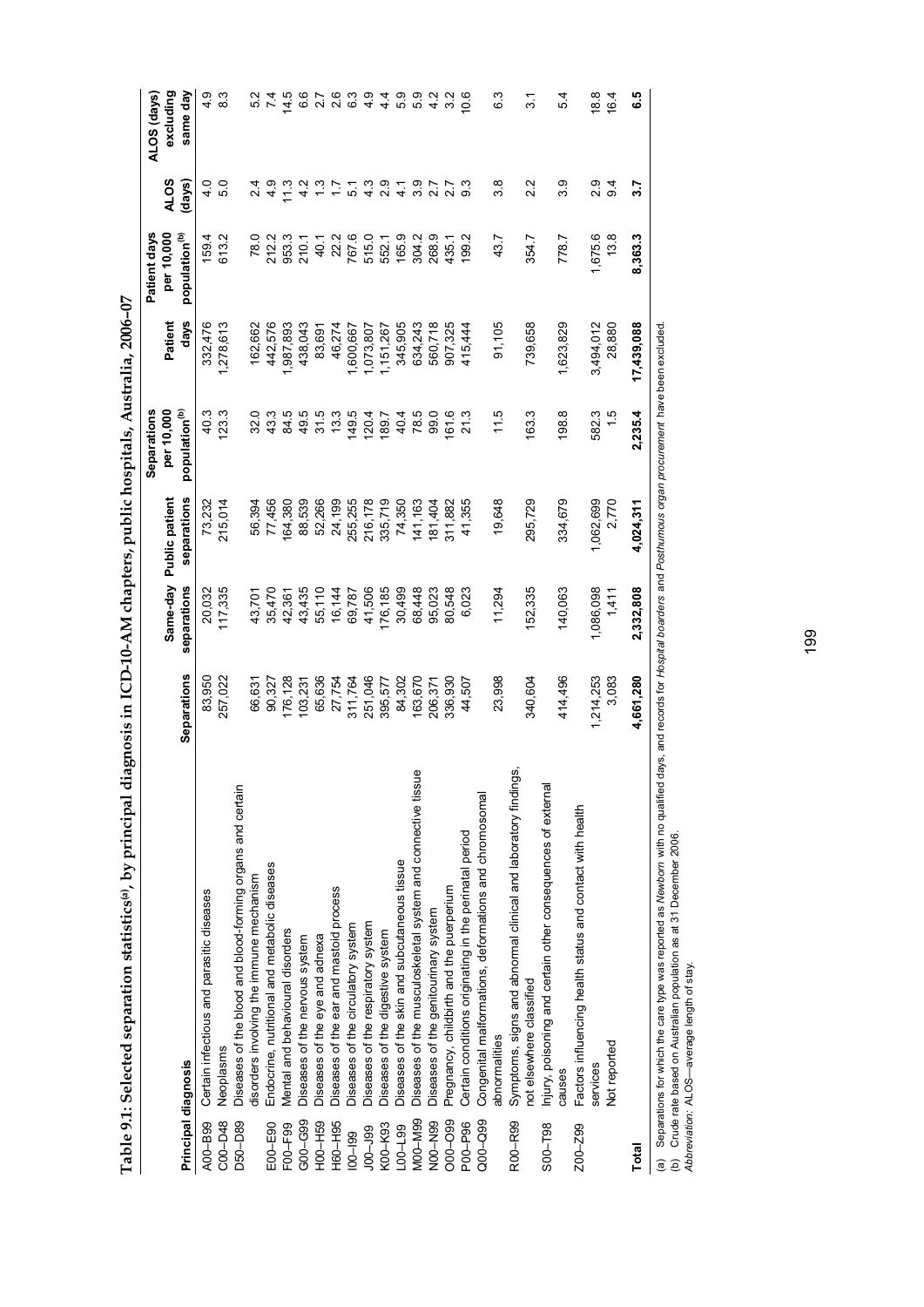|                |                                                              |                    |             | Same-day Public patient | <b>Separations</b><br>per 10,000 |              | Patient days<br>per 10,000 | <b>ALOS</b>        | excluding<br>ALOS (days) |
|----------------|--------------------------------------------------------------|--------------------|-------------|-------------------------|----------------------------------|--------------|----------------------------|--------------------|--------------------------|
|                | Principal diagnosis                                          | <b>Separations</b> | separations | separations             | population <sup>(b)</sup>        | Patient days | population <sup>(b)</sup>  | (days)             | same day                 |
| A00-B99        | Certain infectious and parasitic diseases                    | 12,358             | 3,168       | $\frac{1}{11}$          | 5.9                              | 60,002       | 28.8                       | တ္<br>4.           | 6.2                      |
| C00-D48        | Neoplasms                                                    | 271,783            | 167,755     | 2,769                   | 130.3                            | 796,289      | 381.9                      | တ္<br>$\mathbf{a}$ | 6.0                      |
| D50-D89        | Diseases of the blood and blood-forming organs and certain   |                    |             |                         |                                  |              |                            |                    |                          |
|                | disorders involving the immune mechanism                     | 29,539             | 21,819      | 163                     | 14.2                             | 57,336       | 27.5                       |                    |                          |
| E00-E90        | Endocrine, nutritional and metabolic diseases                | 49,714             | 24,469      | 382                     | 23.8                             | 142,828      | 68.5                       |                    | 4                        |
| $F00 - F99$    | Mental and behavioural disorders                             | 128,849            | 96,430      | 247                     | 61.8                             | 672,738      | 322.6                      |                    | 17.8                     |
| G00-G99        | Diseases of the nervous system                               | 71,766             | 23,025      | 288                     | 34.4                             | 143,690      | 68.9                       |                    | 2.5                      |
| H00-H59        | Diseases of the eye and adnexa                               | 147,538            | 36,277      | $-50,1$                 |                                  | 150,835      | 72.3                       | $\frac{0}{1}$      |                          |
| H60-H95        | Diseases of the ear and mastoid process                      | 23,739             | 17,643      | 62                      | 70.8<br>114<br>75.8              | 30,259       | 14.5                       | $\frac{3}{2}$      | $\frac{1}{2}$            |
| $00 - 199$     | Diseases of the circulatory system                           | 158,053            | 52,646      | 3,072                   |                                  | 316,328      | 295.6                      | 3.9                | 53                       |
| $99 - 001$     | Diseases of the respiratory system                           | 78,396             | 13,624      | 471                     | 37.6                             | 300,274      | 144.0                      | 3.8                | $4\overline{4}$          |
| K00-K93        | Diseases of the digestive system                             | 449,457            | 346,489     | 2,723                   | 215.5                            | 693,868      | 332.8                      | $\frac{5}{1}$      | 3.4                      |
| $-00 - 199$    | Diseases of the skin and subcutaneous tissue                 | 39,637             | 26,396      | 292                     | 19.0                             | 116,879      | 56.1                       | 2.9                | $\frac{8}{6}$            |
| M00-M99        | Diseases of the musculoskeletal system and connective        |                    |             |                         |                                  |              |                            |                    |                          |
|                | tissue                                                       | 243,074            | 04,981      | 506                     | 116.6                            | 728,012      | 349.1                      | <u>ာ</u>           | 4.5                      |
| <b>NOO-N99</b> | Diseases of the genitourinary system                         | 160,327            | 90,628      | 1,566                   | 76.9                             | 326,898      | 156.8                      |                    | 3.4                      |
| 000-099        | Pregnancy, childbirth and the puerperium                     | 145,094            | 53,553      | 42                      | 69.6                             | 470,128      | 225.5                      | 3.2                | 4.6                      |
| P00-P96        | Certain conditions originating in the perinatal period       | 10,978             | 416         | S                       | 5.3                              | 82,108       | 39.4                       | 7.5                |                          |
| $Q00 - Q99$    | Congenital malformations, deformations and chromosomal       |                    |             |                         |                                  |              |                            |                    |                          |
|                | abnormalities                                                | 10,532             | 5,986       | 43                      | 5.1                              | 21,374       | 10.3                       | $\overline{2}$     | 34                       |
| R00-R99        | Symptoms, signs and abnormal clinical and laboratory         |                    |             |                         |                                  |              |                            |                    |                          |
|                | findings, not elsewhere classified                           | 52,767             | 100,738     | 1,408                   | 73.3                             | 286,199      | 137.3                      | $\frac{1}{2}$      | 3.6                      |
| SOO-T98        | Injury, poisoning and certain other consequences of external |                    |             |                         |                                  |              |                            |                    |                          |
|                | causes                                                       | 90,584             | 25,443      | 823                     | 43.4                             | 416,259      | 199.6                      | 4.6                | C.9                      |
| Z00-Z99        | Factors influencing health status and contact with health    |                    |             |                         |                                  |              |                            |                    |                          |
|                | services                                                     | 664,334            | 594,839     | 33,061                  | 318.6                            | 1,363,151    | 653.7                      | $\tilde{\Omega}$   | $\frac{1}{2}$            |
|                | Not reported                                                 | 3,118              | 2,376       | $\tilde{\tau}$          | 1.5                              | 10,022       | 4.8                        | 3.2                | 10.3                     |
| Total          |                                                              | 2,941,637          | 1,908,701   | 49,101                  | 1,410.7                          | 7,485,477    | 3,589.8                    | 2.5                | 5.4                      |
|                |                                                              |                    |             |                         |                                  |              |                            |                    |                          |

Table 9.2: Selected separation statistics(a), by principal diagnosis in ICD-10-AM chapters, private hospitals, Australia, 2006-07 **Table 9.2: Selected separation statistics(a), by principal diagnosis in ICD-10-AM chapters, private hospitals, Australia, 2006–07** 

(a) Separations for which the care type was reported as Newborn with no qualified days, and records for Hospital boarders and Posth*urnous organ procurement* have been excluded.<br>(b) Crude rate based on Australian populatio (a) Separations for which the care type was reported as *Newborn* with no qualified days, and records for *Hospital boarders* and *Posthumous organ procurement* have been excluded.

(b) Crude rate based on Australian population as at 31 December 2006.

*Abbreviation:* ALOS—average length of stay.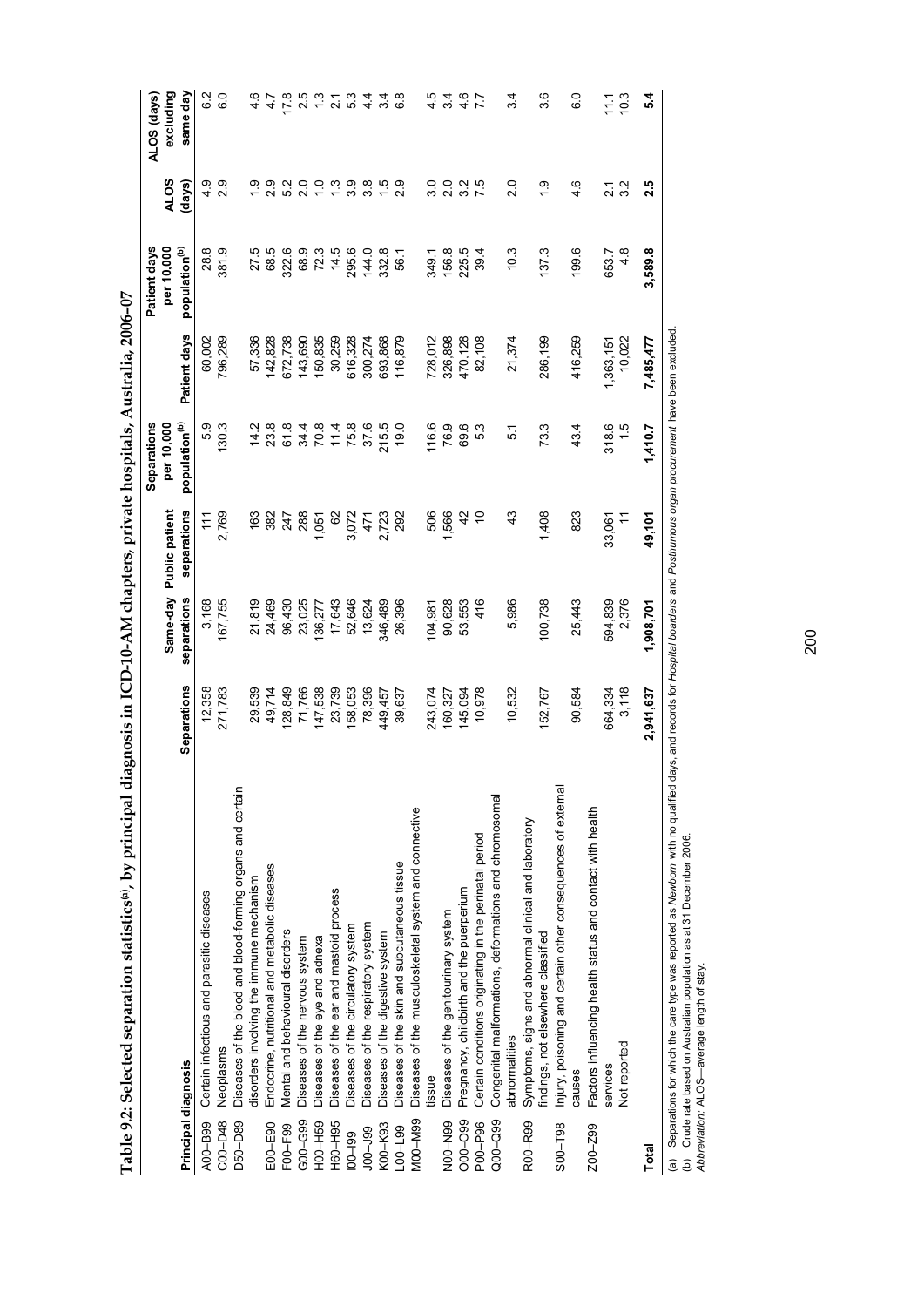|                | ו מאוב איי סב למחמד האל לה לה המלחמה לה לה לה לה לה לה לה המלחמה לה לה לה לה לה לה לה לה לה המלחמה לה לה לה המ |            |           |           |         |         |                |                                    |                         |           |
|----------------|----------------------------------------------------------------------------------------------------------------|------------|-----------|-----------|---------|---------|----------------|------------------------------------|-------------------------|-----------|
|                | Principal diagnosis                                                                                            | <b>NSW</b> | νë        | <b>Ja</b> | ≸       | S       | Tas            | <b>ACT</b>                         | 눙                       | Total     |
| A00-B99        | Certain infectious and parasitic diseases                                                                      | 31,825     | 20,287    | 14,094    | 6,719   | 6,457   | 1,422          | 1,120                              | 2,026                   | 83,950    |
| C00-D48        | Neoplasms                                                                                                      | 79,006     | 73,614    | 45,692    | 23,878  | 23,410  | 6,193          | 3,558                              | 1,671                   | 257,022   |
| D50-D89        | Diseases of the blood and blood-forming organs and certain                                                     |            |           |           |         |         |                |                                    |                         |           |
|                | disorders involving the immune mechanism                                                                       | 19,259     | 21,401    | 9,165     | 7,187   | 6,807   | 1,325          | 0.020                              | 467                     | 66,631    |
| E00-E90        | Endocrine, nutritional and metabolic diseases                                                                  | 26,515     | 26,466    | 14,515    | 9,496   | 7,935   |                | 1,348                              | 727                     | 90,327    |
| $F00 - F99$    | Mental and behavioural disorders                                                                               | 66,261     | 41,146    | 27,830    | 16,625  | 16,429  | 2,325<br>4,731 | 1,593                              | 513                     | 176,128   |
| G00-G99        | Diseases of the nervous system                                                                                 | 29,578     | 34,230    | 16,792    | 8,918   | 8,695   | 2,521          |                                    | 787                     | 103,231   |
| H00-H59        | Diseases of the eye and adnexa                                                                                 | 22,479     | 18,855    | 8,370     | 7,614   | 5,972   | 651            | $1,710$<br>$1,055$                 | 640                     | 65,636    |
| H60-H95        | Diseases of the ear and mastoid process                                                                        | 7,225      | 7,724     | 6,050     | 2,648   | 2,929   | 418            |                                    | 388                     | 27,754    |
| $00 - 199$     | Diseases of the circulatory system                                                                             | 108,895    | 81,612    | 53,431    | 25,925  | 26,717  | 7,263          | 372<br>3702 743<br>53743<br>5365 7 | 2,659                   | 311,764   |
| $00 - 000$     | Diseases of the respiratory system                                                                             | 90,090     | 63,414    | 40,158    | 21,626  | 22,826  | 4,915          |                                    |                         | 251,046   |
| K00-K93        | Diseases of the digestive system                                                                               | 129,690    | 107,093   | 64,695    | 41,487  | 34,256  | 8,534          |                                    | 4,745<br>4,279<br>2,580 | 395,577   |
| $100 - 99$     | Diseases of the skin and subcutaneous tissue                                                                   | 25,568     | 20,483    | 15,718    | 8,303   | 8,838   | 1,801          |                                    |                         | 84,302    |
| <b>NOO-M99</b> | Diseases of the musculoskeletal system and connective                                                          |            |           |           |         |         |                |                                    |                         |           |
|                | tissue                                                                                                         | 51,536     | 45,012    | 25,479    | 17,941  | 14,775  | 4,477          | 3,112                              | 1,338                   | 163,670   |
| <b>NOO-N99</b> | Diseases of the genitourinary system                                                                           | 67,956     | 58,310    | 35,140    | 18,862  | 16,561  | 4,283          | 3,072                              | 2,187                   | 206,371   |
| 000-099        | Pregnancy, childbirth and the puerperium                                                                       | 109,800    | 85,254    | 65,269    | 31,636  | 26,952  | 6,723          | 4,894                              | 6,402                   | 336,930   |
| P00-P96        | Certain conditions originating in the perinatal period                                                         | 11,976     | 14,864    | 8,385     | 3,343   | 3,477   | 854            | 880                                | 728                     | 44,507    |
| $Q00 - Q99$    | Congenital malformations, deformations and chromosomal                                                         |            |           |           |         |         |                |                                    |                         |           |
|                | abnormalities                                                                                                  | 7,863      | 6,885     | 4,360     | 2,116   | 1,734   | 44             | 413                                | 183                     | 23,998    |
| R00-R99        | Symptoms, signs and abnormal clinical and laboratory                                                           |            |           |           |         |         |                |                                    |                         |           |
|                | findings, not elsewhere classified                                                                             | 114,220    | 102,891   | 54,271    | 26,923  | 28,129  | 6,453          | 4,060                              | 3,657                   | 340,604   |
| $S00 - T98$    | Injury, poisoning and certain other consequences of external                                                   |            |           |           |         |         |                |                                    |                         |           |
|                | causes                                                                                                         | 140,261    | 103,749   | 80,070    | 36,689  | 30,493  | 9,018          | 6,978                              | 7,238                   | 414,496   |
| Z00-Z99        | Factors influencing health status and contact with health                                                      |            |           |           |         |         |                |                                    |                         |           |
|                | services                                                                                                       | 319,043    | 380,952   | 195,146   | 132,960 | 97,255  | 22,805         | 25,494                             | 40,598                  | 1,214,253 |
|                | Not reported                                                                                                   | 3,083      | $\circ$   |           | $\circ$ |         |                |                                    |                         | 3,083     |
| Total          |                                                                                                                | 1,462,129  | 1,314,242 | 784,630   | 450,896 | 390,647 | 97,156         | 75,767                             | 85,813                  | 4,661,280 |
|                |                                                                                                                |            |           |           |         |         |                |                                    |                         |           |

Table 9.3: Separations(a), by principal diagnosis in ICD-10-AM chapters, public hospitals, states and territories, 2006-07 **Table 9.3: Separations(a), by principal diagnosis in ICD-10-AM chapters, public hospitals, states and territories, 2006–07**  (a) Separations for which the care type was reported as Newborn with no qualified days, and records for Hospital boarders and Posthumous organ procurement have been excluded. (a) Separations for which the care type was reported as *Newborn* with no qualified days, and records for *Hospital boarders* and *Posthumous organ procurement* have been excluded.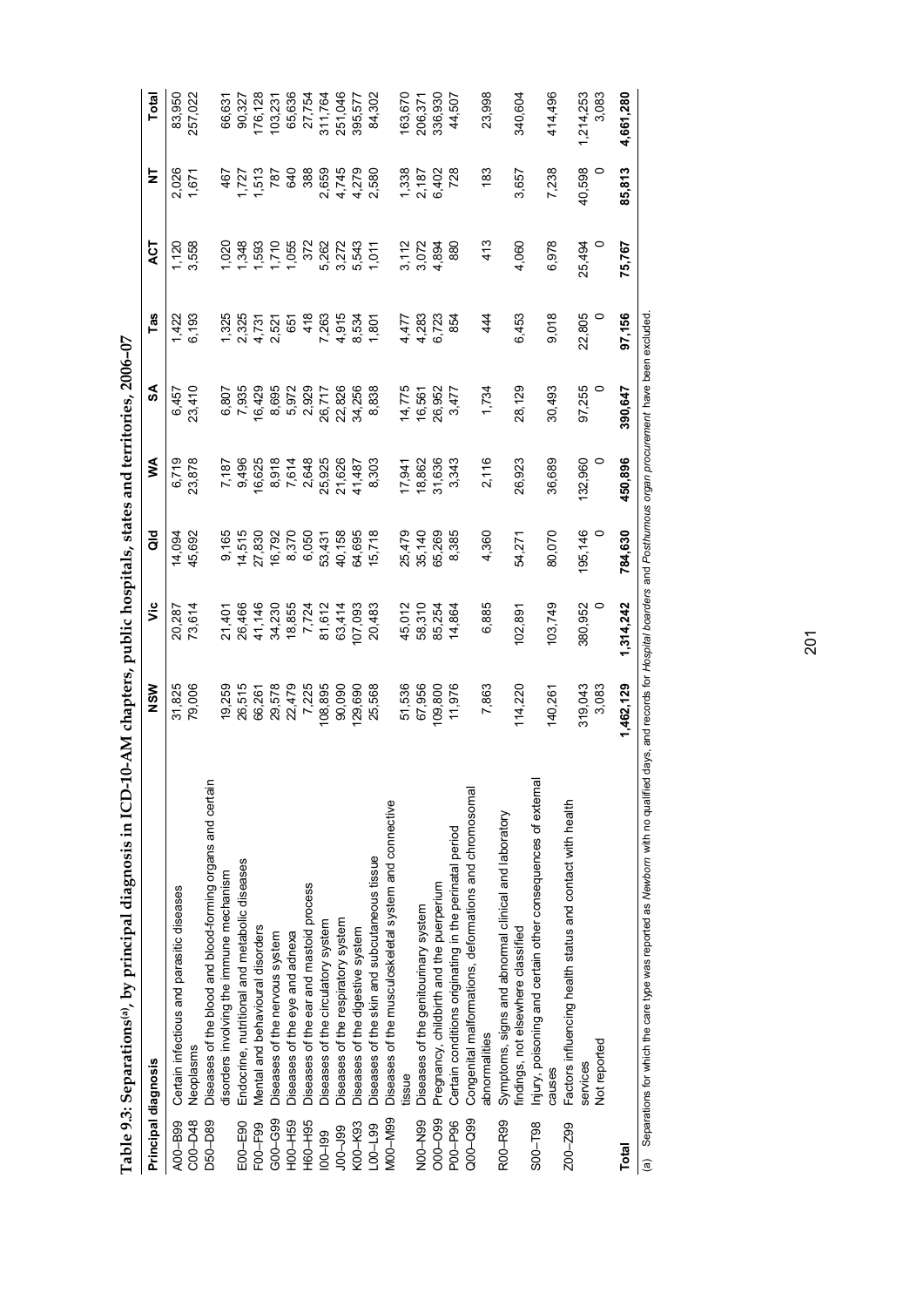| $\frac{1}{2}$ and $\frac{1}{2}$ . The proposition of the proposition of the proposition of the proposition of the proposition of the proposition of the proposition of the proposition of the proposition of the proposition of the pr |                                                                                                              |                                                                                                                                                                               |                                                                                                                                                                                            |                                                                                                                                 |                                                                                                                                                  |                                                                                                                                                   |                                                                                                                                                                                                                                    |                                                                                                                                                                                                                                                                                                                             |                                                                         |
|----------------------------------------------------------------------------------------------------------------------------------------------------------------------------------------------------------------------------------------|--------------------------------------------------------------------------------------------------------------|-------------------------------------------------------------------------------------------------------------------------------------------------------------------------------|--------------------------------------------------------------------------------------------------------------------------------------------------------------------------------------------|---------------------------------------------------------------------------------------------------------------------------------|--------------------------------------------------------------------------------------------------------------------------------------------------|---------------------------------------------------------------------------------------------------------------------------------------------------|------------------------------------------------------------------------------------------------------------------------------------------------------------------------------------------------------------------------------------|-----------------------------------------------------------------------------------------------------------------------------------------------------------------------------------------------------------------------------------------------------------------------------------------------------------------------------|-------------------------------------------------------------------------|
| Principal diagnosis                                                                                                                                                                                                                    | NSW                                                                                                          | yic                                                                                                                                                                           | ald                                                                                                                                                                                        | ≶                                                                                                                               | રુ                                                                                                                                               | Tas                                                                                                                                               | <b>ACT</b>                                                                                                                                                                                                                         | ż                                                                                                                                                                                                                                                                                                                           | Total                                                                   |
| Certain infectious and parasitic diseases                                                                                                                                                                                              |                                                                                                              |                                                                                                                                                                               | 4,385                                                                                                                                                                                      |                                                                                                                                 |                                                                                                                                                  |                                                                                                                                                   |                                                                                                                                                                                                                                    |                                                                                                                                                                                                                                                                                                                             |                                                                         |
| Neoplasms                                                                                                                                                                                                                              |                                                                                                              | 60,906                                                                                                                                                                        | 76,812                                                                                                                                                                                     |                                                                                                                                 |                                                                                                                                                  |                                                                                                                                                   |                                                                                                                                                                                                                                    |                                                                                                                                                                                                                                                                                                                             | 12,358<br>271,783                                                       |
| Diseases of the blood and blood-forming organs and certain                                                                                                                                                                             |                                                                                                              |                                                                                                                                                                               |                                                                                                                                                                                            |                                                                                                                                 |                                                                                                                                                  |                                                                                                                                                   |                                                                                                                                                                                                                                    |                                                                                                                                                                                                                                                                                                                             |                                                                         |
| disorders involving the immune mechanism                                                                                                                                                                                               |                                                                                                              |                                                                                                                                                                               |                                                                                                                                                                                            |                                                                                                                                 |                                                                                                                                                  |                                                                                                                                                   |                                                                                                                                                                                                                                    |                                                                                                                                                                                                                                                                                                                             |                                                                         |
| Endocrine, nutritional and metabolic diseases                                                                                                                                                                                          |                                                                                                              |                                                                                                                                                                               |                                                                                                                                                                                            |                                                                                                                                 |                                                                                                                                                  |                                                                                                                                                   |                                                                                                                                                                                                                                    |                                                                                                                                                                                                                                                                                                                             | 29,539<br>49,714                                                        |
| Mental and behavioural disorders                                                                                                                                                                                                       |                                                                                                              |                                                                                                                                                                               |                                                                                                                                                                                            |                                                                                                                                 |                                                                                                                                                  |                                                                                                                                                   |                                                                                                                                                                                                                                    |                                                                                                                                                                                                                                                                                                                             | 128,849                                                                 |
| Diseases of the nervous system                                                                                                                                                                                                         |                                                                                                              |                                                                                                                                                                               |                                                                                                                                                                                            |                                                                                                                                 |                                                                                                                                                  |                                                                                                                                                   |                                                                                                                                                                                                                                    |                                                                                                                                                                                                                                                                                                                             | 71,766                                                                  |
| Diseases of the eye and adnexa                                                                                                                                                                                                         |                                                                                                              |                                                                                                                                                                               |                                                                                                                                                                                            |                                                                                                                                 |                                                                                                                                                  |                                                                                                                                                   |                                                                                                                                                                                                                                    |                                                                                                                                                                                                                                                                                                                             | 147,538                                                                 |
| Diseases of the ear and mastoid process                                                                                                                                                                                                |                                                                                                              |                                                                                                                                                                               |                                                                                                                                                                                            |                                                                                                                                 |                                                                                                                                                  |                                                                                                                                                   |                                                                                                                                                                                                                                    |                                                                                                                                                                                                                                                                                                                             | 23,739                                                                  |
| Diseases of the circulatory system                                                                                                                                                                                                     |                                                                                                              |                                                                                                                                                                               |                                                                                                                                                                                            |                                                                                                                                 |                                                                                                                                                  |                                                                                                                                                   |                                                                                                                                                                                                                                    |                                                                                                                                                                                                                                                                                                                             | 158,053                                                                 |
| Diseases of the respiratory system                                                                                                                                                                                                     |                                                                                                              |                                                                                                                                                                               | 20,407                                                                                                                                                                                     |                                                                                                                                 |                                                                                                                                                  |                                                                                                                                                   |                                                                                                                                                                                                                                    |                                                                                                                                                                                                                                                                                                                             | 78,396                                                                  |
| Diseases of the digestive system                                                                                                                                                                                                       |                                                                                                              |                                                                                                                                                                               | 107,799                                                                                                                                                                                    |                                                                                                                                 |                                                                                                                                                  |                                                                                                                                                   |                                                                                                                                                                                                                                    |                                                                                                                                                                                                                                                                                                                             | 449,457                                                                 |
|                                                                                                                                                                                                                                        |                                                                                                              |                                                                                                                                                                               |                                                                                                                                                                                            |                                                                                                                                 |                                                                                                                                                  |                                                                                                                                                   |                                                                                                                                                                                                                                    |                                                                                                                                                                                                                                                                                                                             | 39,637                                                                  |
| Diseases of the musculoskeletal system and connective                                                                                                                                                                                  |                                                                                                              |                                                                                                                                                                               |                                                                                                                                                                                            |                                                                                                                                 |                                                                                                                                                  |                                                                                                                                                   |                                                                                                                                                                                                                                    |                                                                                                                                                                                                                                                                                                                             |                                                                         |
| tissue                                                                                                                                                                                                                                 |                                                                                                              |                                                                                                                                                                               |                                                                                                                                                                                            |                                                                                                                                 |                                                                                                                                                  |                                                                                                                                                   |                                                                                                                                                                                                                                    |                                                                                                                                                                                                                                                                                                                             |                                                                         |
| Diseases of the genitourinary system                                                                                                                                                                                                   |                                                                                                              |                                                                                                                                                                               |                                                                                                                                                                                            |                                                                                                                                 |                                                                                                                                                  |                                                                                                                                                   |                                                                                                                                                                                                                                    |                                                                                                                                                                                                                                                                                                                             | 243,074<br>160,327                                                      |
| Pregnancy, childbirth and the puerperium                                                                                                                                                                                               |                                                                                                              |                                                                                                                                                                               |                                                                                                                                                                                            |                                                                                                                                 |                                                                                                                                                  |                                                                                                                                                   |                                                                                                                                                                                                                                    |                                                                                                                                                                                                                                                                                                                             | 145,094                                                                 |
| Certain conditions originating in the perinatal period                                                                                                                                                                                 |                                                                                                              |                                                                                                                                                                               |                                                                                                                                                                                            |                                                                                                                                 |                                                                                                                                                  |                                                                                                                                                   | ن<br>p.                                                                                                                                                                                                                            |                                                                                                                                                                                                                                                                                                                             | 10,978                                                                  |
| Congenital malformations, deformations and chromosomal                                                                                                                                                                                 |                                                                                                              |                                                                                                                                                                               |                                                                                                                                                                                            |                                                                                                                                 |                                                                                                                                                  |                                                                                                                                                   |                                                                                                                                                                                                                                    |                                                                                                                                                                                                                                                                                                                             |                                                                         |
| abnormalities                                                                                                                                                                                                                          |                                                                                                              |                                                                                                                                                                               |                                                                                                                                                                                            |                                                                                                                                 | 779                                                                                                                                              |                                                                                                                                                   |                                                                                                                                                                                                                                    |                                                                                                                                                                                                                                                                                                                             | 10,532                                                                  |
| Symptoms, signs and abnormal clinical and laboratory                                                                                                                                                                                   |                                                                                                              |                                                                                                                                                                               |                                                                                                                                                                                            |                                                                                                                                 |                                                                                                                                                  |                                                                                                                                                   |                                                                                                                                                                                                                                    |                                                                                                                                                                                                                                                                                                                             |                                                                         |
| findings, not elsewhere classified                                                                                                                                                                                                     | 35,432                                                                                                       |                                                                                                                                                                               | 38,201                                                                                                                                                                                     | 14,847                                                                                                                          | 11,931                                                                                                                                           |                                                                                                                                                   |                                                                                                                                                                                                                                    |                                                                                                                                                                                                                                                                                                                             | 152,767                                                                 |
|                                                                                                                                                                                                                                        |                                                                                                              |                                                                                                                                                                               |                                                                                                                                                                                            |                                                                                                                                 |                                                                                                                                                  |                                                                                                                                                   |                                                                                                                                                                                                                                    |                                                                                                                                                                                                                                                                                                                             |                                                                         |
| causes                                                                                                                                                                                                                                 |                                                                                                              |                                                                                                                                                                               |                                                                                                                                                                                            | 9,889                                                                                                                           |                                                                                                                                                  |                                                                                                                                                   |                                                                                                                                                                                                                                    |                                                                                                                                                                                                                                                                                                                             | 90,584                                                                  |
| Factors influencing health status and contact with health                                                                                                                                                                              |                                                                                                              |                                                                                                                                                                               |                                                                                                                                                                                            |                                                                                                                                 |                                                                                                                                                  |                                                                                                                                                   |                                                                                                                                                                                                                                    |                                                                                                                                                                                                                                                                                                                             |                                                                         |
| services                                                                                                                                                                                                                               | 182,895                                                                                                      |                                                                                                                                                                               | 185,834                                                                                                                                                                                    | 62,588                                                                                                                          | 52,832                                                                                                                                           | ρ.<br>Π                                                                                                                                           |                                                                                                                                                                                                                                    | ρ.<br>Π                                                                                                                                                                                                                                                                                                                     | 664,334                                                                 |
| Not reported                                                                                                                                                                                                                           |                                                                                                              | 3,113                                                                                                                                                                         |                                                                                                                                                                                            |                                                                                                                                 |                                                                                                                                                  | ρ.<br>Π                                                                                                                                           | ن<br>ء                                                                                                                                                                                                                             | $\frac{\alpha}{\alpha}$                                                                                                                                                                                                                                                                                                     | 3,118                                                                   |
|                                                                                                                                                                                                                                        | 808,376                                                                                                      | 761,417                                                                                                                                                                       | 742,014                                                                                                                                                                                    | 289,163                                                                                                                         | 229,324                                                                                                                                          | n.p.                                                                                                                                              | n.p.                                                                                                                                                                                                                               | ف<br>1.                                                                                                                                                                                                                                                                                                                     | 2,941,637                                                               |
|                                                                                                                                                                                                                                        | Injury, poisoning and certain other consequences of external<br>Diseases of the skin and subcutaneous tissue | 19,046<br>51,732<br>51,732<br>44,512<br>49,822<br>129,888<br>10,699<br>63,880<br>50,182<br>56,623<br>1,787<br>3,417<br>22,232<br>5,764<br>12,809<br>35,307<br>2,461<br>72,777 | 4,953<br>42,798<br>42,157<br>10,419<br>10,419<br>2,463<br>21,796<br>42,208<br>3,730<br>46,714<br>3,033<br>8,971<br>8,262<br>2,308<br>2,751<br>8,751<br>8,95<br>63,944<br>37,631<br>162,751 | 23,910<br>8,850<br>0,510<br>0,866<br>0,575<br>0,573<br>39,060<br>46,580<br>37,269<br>37,945<br>2,327<br>4,600<br>8,891<br>2,561 | 1,041<br>26,446<br>1,128<br>32, 147<br>15, 166<br>15, 255<br>1, 906<br>0.589<br>0.6893 0.759<br>0.6993 0.759<br>0.759 0.759<br>0.759 0.759 0.999 | 1,040<br>24,086<br>3,188<br>12,306<br>12,558<br>4,137<br>24,504<br>12,362<br>6,745<br>605<br>8,879<br>2 4 5 6<br>5 7 7 8 9<br>5 4 0 6 9<br>10,418 | ن<br>ء<br>ρ.<br>Γ<br>$\frac{a}{c}$<br>ن<br>ء<br>ρ.<br>Γ<br>$\frac{a}{c}$ $\frac{a}{c}$<br>ف<br>E<br>$\frac{\alpha}{\Gamma}$<br>n.p.<br>n.p.<br>ρ.<br>Γ<br>$\frac{a}{c}$ $\frac{a}{c}$<br>ن<br>ء<br>م م<br>n p.<br>ن<br>ء<br>ف<br>n | $\begin{array}{ccc}\n\bullet & \bullet & \bullet \\ \bullet & \bullet & \bullet \\ \bullet & \bullet & \bullet\n\end{array}$<br>ρ.<br>Π<br>$\begin{array}{ccc}\n0 & 0 \\ \hline\n0 & 0\n\end{array}$<br>ρ.<br>Γ<br>ρ.<br>Γ<br>ρ.<br>Γ<br>$\frac{\alpha}{\alpha}$<br>م ف<br>$\frac{a}{c}$ $\frac{a}{c}$<br>ن<br>ء<br>ρ.<br>Π | ن<br>ء<br>e e e e<br>c c c c<br>ρ.<br>Π<br>ρ.<br>Π<br>o.<br>C<br>ن<br>ء |

Table 9.4: Separations(a), by principal diagnosis in ICD-10-AM chapters, private hospitals, states and territories, 2006-07 **Table 9.4: Separations(a), by principal diagnosis in ICD-10-AM chapters, private hospitals, states and territories, 2006–07**  (a) Separations for which the care type was reported as Newborn with no qualified days, and records for Hospital boarders and Posthumous organ procurement have been excluded. (a) Separations for which the care type was reported as *Newborn* with no qualified days, and records for *Hospital boarders* and *Posthumous organ procurement* have been excluded.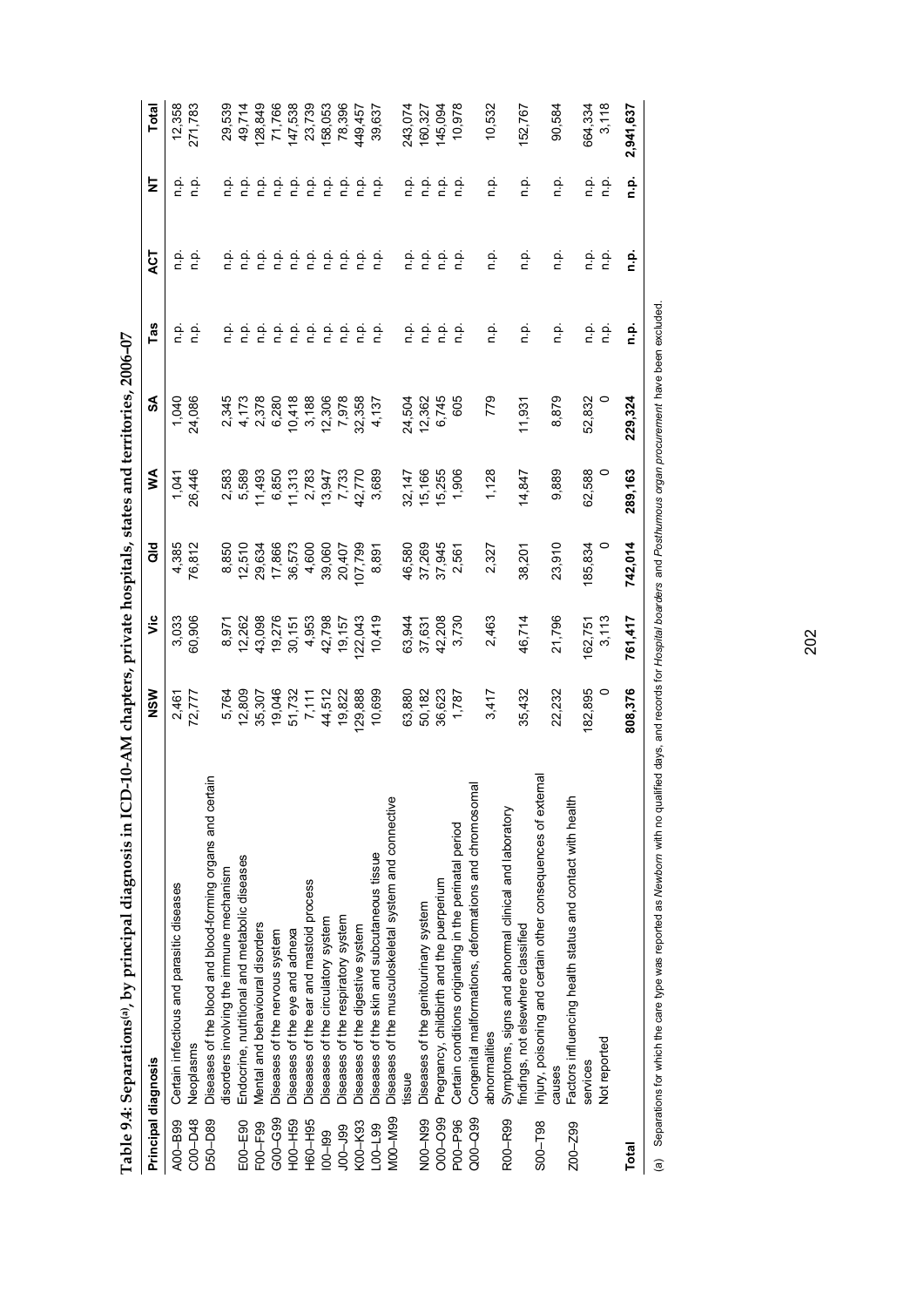Table 9.5: Separations® for the 30 principal diagnoses in 3-character ICD-10-AM groupings with the largest changes in the total numbers of<br>separations for sectors combined, by hospital sector, Australia, 2002-03 to 2006-07 **Table 9.5: Separations(a) for the 30 principal diagnoses in 3-character ICD-10-AM groupings with the largest changes in the total numbers of separations for sectors combined, by hospital sector, Australia, 2002–03 to 2006–07** 

|                  |                                                                   |                                               |                                                |                                                                                                                                                                                                                                                                                             | Private hospitals                                                                                                                          |                                                |                                              |                                                          |                                                                |                                                          | Public hospitals                                        |                                                           |                                                                                                                                                                                                                                                                                                                                                                                                                                                                                                                                                          |
|------------------|-------------------------------------------------------------------|-----------------------------------------------|------------------------------------------------|---------------------------------------------------------------------------------------------------------------------------------------------------------------------------------------------------------------------------------------------------------------------------------------------|--------------------------------------------------------------------------------------------------------------------------------------------|------------------------------------------------|----------------------------------------------|----------------------------------------------------------|----------------------------------------------------------------|----------------------------------------------------------|---------------------------------------------------------|-----------------------------------------------------------|----------------------------------------------------------------------------------------------------------------------------------------------------------------------------------------------------------------------------------------------------------------------------------------------------------------------------------------------------------------------------------------------------------------------------------------------------------------------------------------------------------------------------------------------------------|
|                  |                                                                   |                                               |                                                |                                                                                                                                                                                                                                                                                             |                                                                                                                                            |                                                | Change<br>$2002 - 03$ to                     |                                                          |                                                                |                                                          |                                                         |                                                           | Change<br>$2002 - 03$ to                                                                                                                                                                                                                                                                                                                                                                                                                                                                                                                                 |
|                  | Principal diagnosis                                               | $2002 - 03$                                   | $2003 - 04$                                    | 2004–05                                                                                                                                                                                                                                                                                     | <b>005-06</b>                                                                                                                              | 2006-07                                        | 2006-07                                      | $0 - 00$                                                 | $003 - 04$                                                     | 2004-05                                                  | $005 - 06$                                              | 2006–07                                                   | 2006-07                                                                                                                                                                                                                                                                                                                                                                                                                                                                                                                                                  |
| <b>Z49</b>       | Care involving dialysis                                           | 103,852                                       |                                                |                                                                                                                                                                                                                                                                                             |                                                                                                                                            | 145,533                                        |                                              |                                                          |                                                                |                                                          |                                                         |                                                           |                                                                                                                                                                                                                                                                                                                                                                                                                                                                                                                                                          |
| <b>Z50</b>       | Care involving use of rehabilitation procedures                   |                                               |                                                | $\begin{array}{l} 41.686 \pm 0.836 \pm 0.836 \pm 0.836 \pm 0.836 \pm 0.836 \pm 0.836 \pm 0.836 \pm 0.836 \pm 0.836 \pm 0.836 \pm 0.836 \pm 0.836 \pm 0.836 \pm 0.836 \pm 0.836 \pm 0.836 \pm 0.836 \pm 0.836 \pm 0.836 \pm 0.836 \pm 0.836 \pm 0.836 \pm 0.836 \pm 0.836 \pm 0.836 \pm 0.8$ | ទី ខែ មី ខ្លួន ខេត្ត និង មី ខ្លួន មី ដូច ម<br>ខេត្ត ដូច មី ដូច មី ខេត្ត និង មី ខេត្ត ដូច មី<br>ឆ្នាំ ទី ខ្លួន មី ខ្លួន មី ខេត្ត ដូច ដូច មី | 98,100                                         |                                              |                                                          |                                                                |                                                          |                                                         |                                                           | 199,879<br>194                                                                                                                                                                                                                                                                                                                                                                                                                                                                                                                                           |
| Z51              | Other medical care                                                |                                               |                                                |                                                                                                                                                                                                                                                                                             |                                                                                                                                            |                                                |                                              |                                                          |                                                                |                                                          |                                                         |                                                           |                                                                                                                                                                                                                                                                                                                                                                                                                                                                                                                                                          |
| R07              | Pain in throat and chest                                          |                                               |                                                |                                                                                                                                                                                                                                                                                             |                                                                                                                                            |                                                |                                              |                                                          |                                                                |                                                          |                                                         |                                                           |                                                                                                                                                                                                                                                                                                                                                                                                                                                                                                                                                          |
| Z45              | Adjustment and management of implanted device                     |                                               |                                                |                                                                                                                                                                                                                                                                                             |                                                                                                                                            |                                                |                                              |                                                          |                                                                |                                                          |                                                         |                                                           |                                                                                                                                                                                                                                                                                                                                                                                                                                                                                                                                                          |
| E1               | ype 2 diabetes mellitus                                           |                                               |                                                |                                                                                                                                                                                                                                                                                             |                                                                                                                                            |                                                |                                              |                                                          |                                                                |                                                          |                                                         |                                                           |                                                                                                                                                                                                                                                                                                                                                                                                                                                                                                                                                          |
| Z31              | Procreative management                                            |                                               |                                                |                                                                                                                                                                                                                                                                                             |                                                                                                                                            |                                                |                                              |                                                          |                                                                |                                                          |                                                         |                                                           | $\begin{array}{l} \mathcal{C} \setminus \mathcal{C} \setminus \mathcal{C} \setminus \mathcal{C} \setminus \mathcal{C} \setminus \mathcal{C} \setminus \mathcal{C} \setminus \mathcal{C} \setminus \mathcal{C} \setminus \mathcal{C} \setminus \mathcal{C} \setminus \mathcal{C} \setminus \mathcal{C} \setminus \mathcal{C} \setminus \mathcal{C} \setminus \mathcal{C} \setminus \mathcal{C} \setminus \mathcal{C} \setminus \mathcal{C} \setminus \mathcal{C} \setminus \mathcal{C} \setminus \mathcal{C} \setminus \mathcal{C} \setminus \mathcal{C}$ |
| Z12              | Special screening examination for neoplasms                       |                                               |                                                |                                                                                                                                                                                                                                                                                             |                                                                                                                                            |                                                |                                              |                                                          |                                                                |                                                          |                                                         |                                                           |                                                                                                                                                                                                                                                                                                                                                                                                                                                                                                                                                          |
| H26              | Other cataract                                                    |                                               |                                                |                                                                                                                                                                                                                                                                                             |                                                                                                                                            |                                                |                                              |                                                          |                                                                |                                                          |                                                         |                                                           |                                                                                                                                                                                                                                                                                                                                                                                                                                                                                                                                                          |
| R <sub>10</sub>  | Abdominal and pelvic pain                                         |                                               |                                                |                                                                                                                                                                                                                                                                                             |                                                                                                                                            |                                                |                                              |                                                          |                                                                |                                                          |                                                         |                                                           |                                                                                                                                                                                                                                                                                                                                                                                                                                                                                                                                                          |
| K92              | Other diseases of digestive system                                |                                               |                                                |                                                                                                                                                                                                                                                                                             |                                                                                                                                            |                                                |                                              |                                                          |                                                                |                                                          |                                                         |                                                           |                                                                                                                                                                                                                                                                                                                                                                                                                                                                                                                                                          |
| C61              | Malignant neoplasm of prostate                                    |                                               |                                                |                                                                                                                                                                                                                                                                                             |                                                                                                                                            |                                                |                                              |                                                          |                                                                |                                                          |                                                         |                                                           |                                                                                                                                                                                                                                                                                                                                                                                                                                                                                                                                                          |
| K52              | Other noninfective gastroenteritis and colitis                    |                                               |                                                |                                                                                                                                                                                                                                                                                             |                                                                                                                                            |                                                |                                              |                                                          |                                                                |                                                          |                                                         |                                                           |                                                                                                                                                                                                                                                                                                                                                                                                                                                                                                                                                          |
| G47              | Sleep disorders                                                   |                                               |                                                |                                                                                                                                                                                                                                                                                             |                                                                                                                                            |                                                |                                              |                                                          |                                                                |                                                          |                                                         |                                                           |                                                                                                                                                                                                                                                                                                                                                                                                                                                                                                                                                          |
| <b>C34</b>       | Maternal care for known or suspected abnormality of pelvic organs |                                               |                                                |                                                                                                                                                                                                                                                                                             |                                                                                                                                            |                                                |                                              |                                                          |                                                                |                                                          |                                                         |                                                           |                                                                                                                                                                                                                                                                                                                                                                                                                                                                                                                                                          |
| D <sub>12</sub>  | Benign neoplasm of colon, rectum, anus and anal canal             |                                               |                                                |                                                                                                                                                                                                                                                                                             |                                                                                                                                            |                                                |                                              |                                                          |                                                                |                                                          |                                                         |                                                           |                                                                                                                                                                                                                                                                                                                                                                                                                                                                                                                                                          |
| F10              | Mental and behavioural disorders due to use of alcohol            |                                               |                                                |                                                                                                                                                                                                                                                                                             |                                                                                                                                            |                                                |                                              |                                                          |                                                                |                                                          |                                                         |                                                           |                                                                                                                                                                                                                                                                                                                                                                                                                                                                                                                                                          |
| R <sub>19</sub>  | Other symptoms and signs involving the digestive system and       |                                               |                                                |                                                                                                                                                                                                                                                                                             |                                                                                                                                            |                                                |                                              |                                                          |                                                                |                                                          |                                                         |                                                           |                                                                                                                                                                                                                                                                                                                                                                                                                                                                                                                                                          |
|                  | abdomen                                                           |                                               |                                                |                                                                                                                                                                                                                                                                                             |                                                                                                                                            |                                                |                                              |                                                          |                                                                |                                                          |                                                         |                                                           |                                                                                                                                                                                                                                                                                                                                                                                                                                                                                                                                                          |
| N17              | Gonarthrosis [arthrosis of knee]                                  |                                               |                                                |                                                                                                                                                                                                                                                                                             |                                                                                                                                            |                                                |                                              |                                                          | 4,936<br>14,857                                                |                                                          |                                                         |                                                           |                                                                                                                                                                                                                                                                                                                                                                                                                                                                                                                                                          |
| D50              | ron deficiency anaemia                                            |                                               |                                                |                                                                                                                                                                                                                                                                                             |                                                                                                                                            |                                                |                                              |                                                          | 12,957                                                         | 4,778<br>15,740<br>14,242                                |                                                         |                                                           |                                                                                                                                                                                                                                                                                                                                                                                                                                                                                                                                                          |
| 148              | Atrial fibrillation and flutter                                   |                                               |                                                |                                                                                                                                                                                                                                                                                             |                                                                                                                                            |                                                |                                              |                                                          | 25,204                                                         |                                                          |                                                         |                                                           |                                                                                                                                                                                                                                                                                                                                                                                                                                                                                                                                                          |
| <b>20</b>        | Angina pectoris                                                   | 12,177<br>28,076<br>8,427<br>14,354<br>12,760 | 12,426<br>29,379<br>10,987<br>12,429<br>12,429 | 12,610<br>51,123<br>51,033<br>12,258<br>13,258                                                                                                                                                                                                                                              | 14,266<br>31,547<br>20,868<br>12,083<br>13,083                                                                                             | 19,033<br>33,831<br>14,246<br>14,579<br>13,295 |                                              | 4,335<br>4,288<br>4 1 7,656<br>58,858<br>28,070          | 58,604<br>29,034                                               | 26,263<br>57,266<br>31,505                               | 5,170<br>17,707<br>15,564<br>15,642<br>14,080<br>34,080 | 6,974<br>17,794<br>18,142<br>18,573<br>185,578<br>185,578 | 0.038<br>0.03537<br>0.05778<br>0.05778                                                                                                                                                                                                                                                                                                                                                                                                                                                                                                                   |
| N39              | Other disorders of urinary system                                 |                                               |                                                |                                                                                                                                                                                                                                                                                             |                                                                                                                                            |                                                |                                              |                                                          |                                                                |                                                          |                                                         |                                                           |                                                                                                                                                                                                                                                                                                                                                                                                                                                                                                                                                          |
| 209              | -ollow-up examination after treatment for conditions other than   |                                               |                                                |                                                                                                                                                                                                                                                                                             |                                                                                                                                            |                                                |                                              |                                                          |                                                                |                                                          |                                                         |                                                           |                                                                                                                                                                                                                                                                                                                                                                                                                                                                                                                                                          |
|                  | malignant neoplasms                                               |                                               |                                                |                                                                                                                                                                                                                                                                                             |                                                                                                                                            |                                                |                                              |                                                          |                                                                |                                                          |                                                         |                                                           |                                                                                                                                                                                                                                                                                                                                                                                                                                                                                                                                                          |
| $\overline{2}$ 1 | Acute myocardial infarction                                       | 202<br>2,396<br>2, 396                        | 23,979<br>8,591<br>6,556<br>4,468<br>4,468     |                                                                                                                                                                                                                                                                                             | 843<br>2209 2755<br>2809 2755<br>2809 282<br>2809 282                                                                                      |                                                | 7,836<br>746<br>7, 7, 845<br>7, 845<br>7, 88 | 15,390<br>35,371<br>37,127<br>19,122<br>19,343<br>28,343 | 15,543<br>38,294<br>477<br>1,030<br>20,367<br>20,415<br>35,415 | $15,010$<br>39,031<br>5,469<br>5,753<br>27,694<br>27,694 | 15,087<br>10,305<br>7,759<br>23,269<br>29,313<br>28,313 | 15,459<br>42,538<br>42,538<br>7,598<br>7,598<br>38,869    |                                                                                                                                                                                                                                                                                                                                                                                                                                                                                                                                                          |
| Z34              | Supervision of normal pregnancy                                   |                                               |                                                |                                                                                                                                                                                                                                                                                             |                                                                                                                                            |                                                |                                              |                                                          |                                                                |                                                          |                                                         |                                                           | 7,154<br>7,261<br>7,363<br>5,563<br>5,526                                                                                                                                                                                                                                                                                                                                                                                                                                                                                                                |
| Н35              | Other retinal disorders                                           | 1,405<br>4,076<br>4,633<br>4,633              |                                                |                                                                                                                                                                                                                                                                                             |                                                                                                                                            |                                                |                                              |                                                          |                                                                |                                                          |                                                         |                                                           |                                                                                                                                                                                                                                                                                                                                                                                                                                                                                                                                                          |
| R55              | Syncope and collapse                                              |                                               |                                                |                                                                                                                                                                                                                                                                                             |                                                                                                                                            |                                                |                                              |                                                          |                                                                |                                                          |                                                         |                                                           |                                                                                                                                                                                                                                                                                                                                                                                                                                                                                                                                                          |
| 03               | Cellulitis                                                        |                                               |                                                |                                                                                                                                                                                                                                                                                             |                                                                                                                                            |                                                |                                              |                                                          |                                                                |                                                          |                                                         |                                                           |                                                                                                                                                                                                                                                                                                                                                                                                                                                                                                                                                          |
| 070              | Perineal laceration during delivery                               |                                               |                                                |                                                                                                                                                                                                                                                                                             |                                                                                                                                            |                                                |                                              |                                                          |                                                                |                                                          |                                                         |                                                           |                                                                                                                                                                                                                                                                                                                                                                                                                                                                                                                                                          |
|                  | contect down or<br>stod on Moushorn                               |                                               |                                                |                                                                                                                                                                                                                                                                                             |                                                                                                                                            |                                                |                                              |                                                          |                                                                |                                                          |                                                         |                                                           |                                                                                                                                                                                                                                                                                                                                                                                                                                                                                                                                                          |

(a) Separations for which the care type was reported as *Newborn* with no qualified days, and records for *Hospital boarders* and Pos*thumous organ procurement* have been excluded.<br>*Note: Principal diagnos*es have been ord (a) Separations for which the care type was reported as *Newborn* with no qualified days, and records for *Hospital boarders* and *Posthumous organ procurement* have been excluded.

*Note:* Principal diagnoses have been ordered by the sum of the absolute values of the changes in the number of separations in the public and private sectors combined between 2002–03 and 2006–07.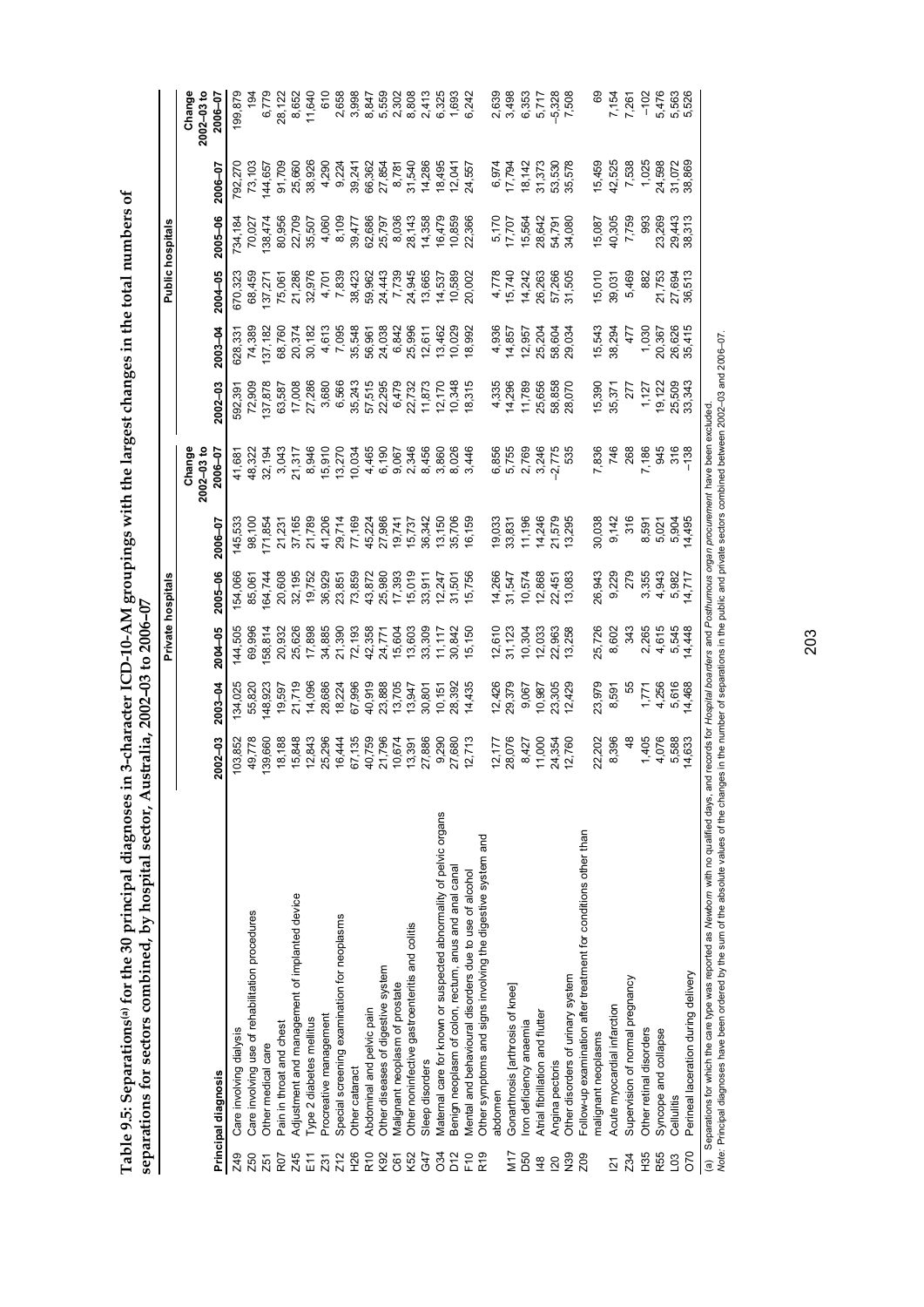Table 9.6: Separations® for the 30 principal diagnoses in 3-character ICD-10-AM groupings with the largest changes in the total numbers of<br>separations, by patient election status, Australia, 2002-03 to 2006-07 **Table 9.6: Separations(a) for the 30 principal diagnoses in 3-character ICD-10-AM groupings with the largest changes in the total numbers of separations, by patient election status, Australia, 2002–03 to 2006–07** 

|                  |                                                                   |                                                        |                        |                                                | Private patients        |                                                          |                                  |                                                                                             |                            |                                                                                                         | Public patients                              |                                     |                                                                               |
|------------------|-------------------------------------------------------------------|--------------------------------------------------------|------------------------|------------------------------------------------|-------------------------|----------------------------------------------------------|----------------------------------|---------------------------------------------------------------------------------------------|----------------------------|---------------------------------------------------------------------------------------------------------|----------------------------------------------|-------------------------------------|-------------------------------------------------------------------------------|
|                  |                                                                   |                                                        |                        |                                                |                         |                                                          | $2002 - 03 to$<br>Change         |                                                                                             |                            |                                                                                                         |                                              |                                     | Change<br>$2002 - 03 to$                                                      |
|                  | Principal diagnosis                                               | $2002 - 03$                                            | 2003-04                | 2004-05                                        | 2005-06                 | 2006-07                                                  | 2006–07                          | $2002 - 03$                                                                                 | $2003 - 04$                | 2004-05                                                                                                 | 2005-06                                      | 2006-07                             | 2006-07                                                                       |
| <b>Z49</b>       | Care involving dialysis                                           | 139,932                                                | 166,009                | 176,229                                        | 93,547                  | 208,868                                                  | 68,936                           | 556,00                                                                                      | 595,995                    | 538,546                                                                                                 | 394,669                                      | 728,74!                             | 172,736                                                                       |
| Z50              | Care involving use of rehabilitation procedures                   | 60,659                                                 | 67,466                 | 82,144                                         | 98,334                  | 112,115                                                  | 51,456                           | 61,909                                                                                      | 62,723                     | 56,260                                                                                                  | 56,706                                       | 58,917                              | $-2,992$                                                                      |
| Z51              | Other medical care                                                | 149,742                                                | 58,650                 | 70,306                                         | 175,536                 | 85,543                                                   | 35,801                           | 126,906                                                                                     | 26,654                     | 124, 811                                                                                                | 26,653                                       | 129,749                             |                                                                               |
| R07              | Pain in throat and chest                                          | 24,455                                                 | 26,855                 | 28,197                                         | 28,274                  | 31,027                                                   | 6,572                            | 57,015                                                                                      |                            | 67,659                                                                                                  | 73,149                                       | 81,750                              |                                                                               |
| Z45              | Adjustment and management of implanted device                     | 17,535                                                 | 24,107                 | 28,024                                         | 34,778                  | 39,627                                                   | 22,092<br>11,341                 | 15,231                                                                                      | 61,381<br>17,964           | 18,763                                                                                                  |                                              | 23,083                              | 2,843<br>24,735<br>7,852                                                      |
| E11              | ype 2 diabetes mellitus                                           | 15,535                                                 | 17,609                 | 21,507                                         | 24,076                  | 26,876                                                   |                                  | 24,448                                                                                      |                            | 29,213                                                                                                  |                                              | 33,643                              | 9,195                                                                         |
| Z31              | Procreative management                                            | 26,835                                                 | 31,229                 | 37,073                                         | 39,217                  | 43,429                                                   | 16,594                           |                                                                                             |                            |                                                                                                         |                                              |                                     |                                                                               |
| Z12              | Special screening examination for neoplasms                       |                                                        | 18,808                 | 22,120                                         | 24,776                  | 31,473                                                   | 14,622                           |                                                                                             |                            |                                                                                                         |                                              | 2,008<br>7,464                      |                                                                               |
| H26              | Other cataract                                                    | 16,851<br>72,352                                       | 74,715                 | 78,477                                         | 80,575                  | 83,313<br>51,588                                         | 10,961                           |                                                                                             |                            |                                                                                                         |                                              | 32,277                              |                                                                               |
| R <sub>10</sub>  | Abdominal and pelvic pain                                         | 44,738                                                 | 45,454                 | 46,866                                         | 48,715                  |                                                          | 6,850                            |                                                                                             |                            |                                                                                                         |                                              |                                     |                                                                               |
| K92              | Other diseases of digestive system                                | 24,063                                                 | 26,687                 | 27,608                                         | 29,231                  | 32,198                                                   | 8,135                            |                                                                                             |                            |                                                                                                         |                                              | 59,816<br>23,622<br>7,169           |                                                                               |
| C61              | Malignant neoplasm of prostate                                    | 11,786                                                 | 14,973                 | 17,045                                         | 18,873                  | 21,323                                                   |                                  |                                                                                             |                            |                                                                                                         |                                              |                                     |                                                                               |
| K52              | Other noninfective gastroenteritis and colitis                    | 15,358                                                 | 16,696                 | 16,099                                         | 18,027                  | 19,699                                                   |                                  |                                                                                             |                            |                                                                                                         |                                              | 27,485<br>11,995                    |                                                                               |
| G47              | Sleep disorders                                                   | 28,481                                                 | 31,963                 |                                                | 35,949                  | 38,597                                                   |                                  |                                                                                             |                            |                                                                                                         |                                              |                                     |                                                                               |
| 034              | Maternal care for known or suspected abnormality of pelvic organs | 10,238                                                 | 11,357                 | 35,010<br>12,355                               | 13,632                  | 14,996                                                   | 9.537<br>9.341<br>9.341<br>9.758 | $7.483\n6.463\n7.463\n8.37\n9.637\n10.634\n11.40\n12.43\n13.44\n14.45\n15.44\n16.45\n17.44$ |                            | $7,8980$ $7,8980$ $7,8980$ $7,8980$ $7,8980$ $7,8980$ $7,8980$ $7,8980$ $7,890$ $7,890$ $7,790$ $7,790$ |                                              | 16,566                              |                                                                               |
| F10              | Mental and behavioural disorders due to use of alcohol            | 13,063                                                 | 5,143                  | 5,908                                          | 6,425                   | 17,031                                                   | 3,968                            | 17,668                                                                                      | 18,265                     | 19,220                                                                                                  | 21,648                                       | 23,643                              | 525<br>52635 5365 5365 5365<br>5263 5365 5365 5367<br>536 5365 5365 5         |
| $\tilde{D}$ 12   | Benign neoplasm of colon, rectum, anus and anal canal             | 28,396                                                 | 29,277                 | 31,795                                         | 32,629                  | 37,455                                                   | 9,059                            | 9,580                                                                                       | 9,14                       | 9,627                                                                                                   | 9,730                                        | 10,291                              |                                                                               |
| R <sub>19</sub>  | Other symptoms and signs involving the digestive system and       |                                                        |                        |                                                |                         |                                                          |                                  |                                                                                             |                            |                                                                                                         |                                              |                                     |                                                                               |
|                  | abdomen                                                           | 12,414<br>28,653                                       | 12,928                 |                                                |                         |                                                          |                                  |                                                                                             |                            |                                                                                                         |                                              | 5,581                               |                                                                               |
| N17              | Gonarthrosis [arthrosis of knee]                                  |                                                        | 30,397                 | 13,090<br>32,168                               | 14,866<br>32,407        | 20,421<br>35,160                                         |                                  | 4,015<br>13,660                                                                             |                            |                                                                                                         |                                              | 16,447                              | 1,566<br>2,787                                                                |
| D50              | ron deficiency anaemia                                            | 9,550<br>15,204                                        | 0,482                  | 1,813                                          | 12,343                  | 13,558                                                   | 8,507<br>6,508<br>6,406<br>5,150 | 10,582<br>21,257                                                                            | 4,429<br>13,835<br>11,533  | 4.294<br>4.689<br>4.4.598<br>7.598                                                                      | 4,568<br>16,848<br>13,789<br>23,490          | 15,767                              | 5,185<br>3,982                                                                |
| 148              | Atrial fibrillation and flutter                                   |                                                        | 5,485                  | 6,651                                          | 17,999                  | 20,354                                                   |                                  |                                                                                             | 20,686                     |                                                                                                         |                                              | 25,239                              |                                                                               |
| Z <sub>0</sub> 9 | Follow-up examination after treatment for conditions other than   |                                                        |                        |                                                |                         |                                                          |                                  |                                                                                             |                            |                                                                                                         |                                              |                                     |                                                                               |
|                  | malignant neoplasms                                               | 23,428                                                 | 0.5,438                |                                                |                         | 31,97                                                    | 8,543                            | 14,092                                                                                      | 14,077                     | 13,529                                                                                                  | 13,539                                       | 13,513                              | $-579$                                                                        |
| <b>QSD</b>       | Other disorders of urinary system                                 | 15,791<br>13,865<br>33,205<br>57                       | 16,018                 | 27,194<br>17,317<br>15,141<br>31,907<br>31,946 | 28,484<br>I7,631        | 18,738<br>16,561<br>29,543<br>29,543<br>43,921<br>43,921 |                                  | 24,918                                                                                      | 25,401<br>31,912<br>49,640 | 27,388<br>32,344<br>48,181<br>17,954<br>17,448<br>17,448                                                | 29,481<br>33,358<br>46,771<br>7,459<br>7,459 | 30,076<br>35,004<br>45,480<br>7,198 | 5,158                                                                         |
| $\overline{2}1$  | Acute myocardial infarction                                       |                                                        |                        |                                                |                         |                                                          |                                  |                                                                                             |                            |                                                                                                         |                                              |                                     | 5,309                                                                         |
| $\overline{20}$  | Angina pectoris                                                   |                                                        | 14,828<br>32,168<br>80 |                                                | 16,036<br>30,345<br>462 |                                                          |                                  | 29,695<br>49,666                                                                            |                            |                                                                                                         |                                              |                                     |                                                                               |
| Z34              | Supervision of normal pregnancy                                   |                                                        |                        |                                                |                         |                                                          |                                  | 268                                                                                         | 450<br>647                 |                                                                                                         |                                              |                                     | $4,186$<br>6,930                                                              |
| H35              | Other retinal disorders                                           |                                                        |                        |                                                |                         |                                                          |                                  | 809                                                                                         |                            |                                                                                                         |                                              |                                     |                                                                               |
| R55              | Syncope and collapse                                              | $1,716$<br>$7,121$<br>$11,247$<br>$11,247$<br>$39,498$ | $2,151$<br>$7,817$     | 2.542<br>2.5727<br>2.547<br>2.547              |                         |                                                          |                                  | 15,991                                                                                      | 16,782<br>4,232<br>17,758  |                                                                                                         | 19,331<br>3,548<br>17,358                    | 20,048                              | $\begin{array}{r}\n 150 \\  750 \\  750 \\  750 \\  750 \\  750\n\end{array}$ |
| Z41              | Procedures for purposes other than remedying health state         |                                                        | 2,453<br>39,295        |                                                |                         |                                                          |                                  | 4,942                                                                                       |                            |                                                                                                         |                                              | 3,042<br>I7,120                     |                                                                               |
| <b>21</b>        | Gastro-oesophageal reflux disease                                 |                                                        |                        |                                                |                         |                                                          |                                  | 18,679                                                                                      |                            |                                                                                                         |                                              |                                     |                                                                               |
|                  |                                                                   |                                                        |                        |                                                |                         |                                                          |                                  |                                                                                             |                            |                                                                                                         |                                              |                                     |                                                                               |

(a) Separations for which the care type was reported as *Newborn wi*th no qualified days, and records for *Hospital boarders* and *Posthumous organ procurement* have been excluded.<br>*Note: Pr*incipal diagnoses have been ord (a) Separations for which the care type was reported as *Newborn* with no qualified days, and records for *Hospital boarders* and *Posthumous organ procurement* have been excluded.

*Note:* Principal diagnoses have been ordered by the sum of the absolute values of the changes in the number of separations for public and private patients combined between 2002–03 and 2006–07.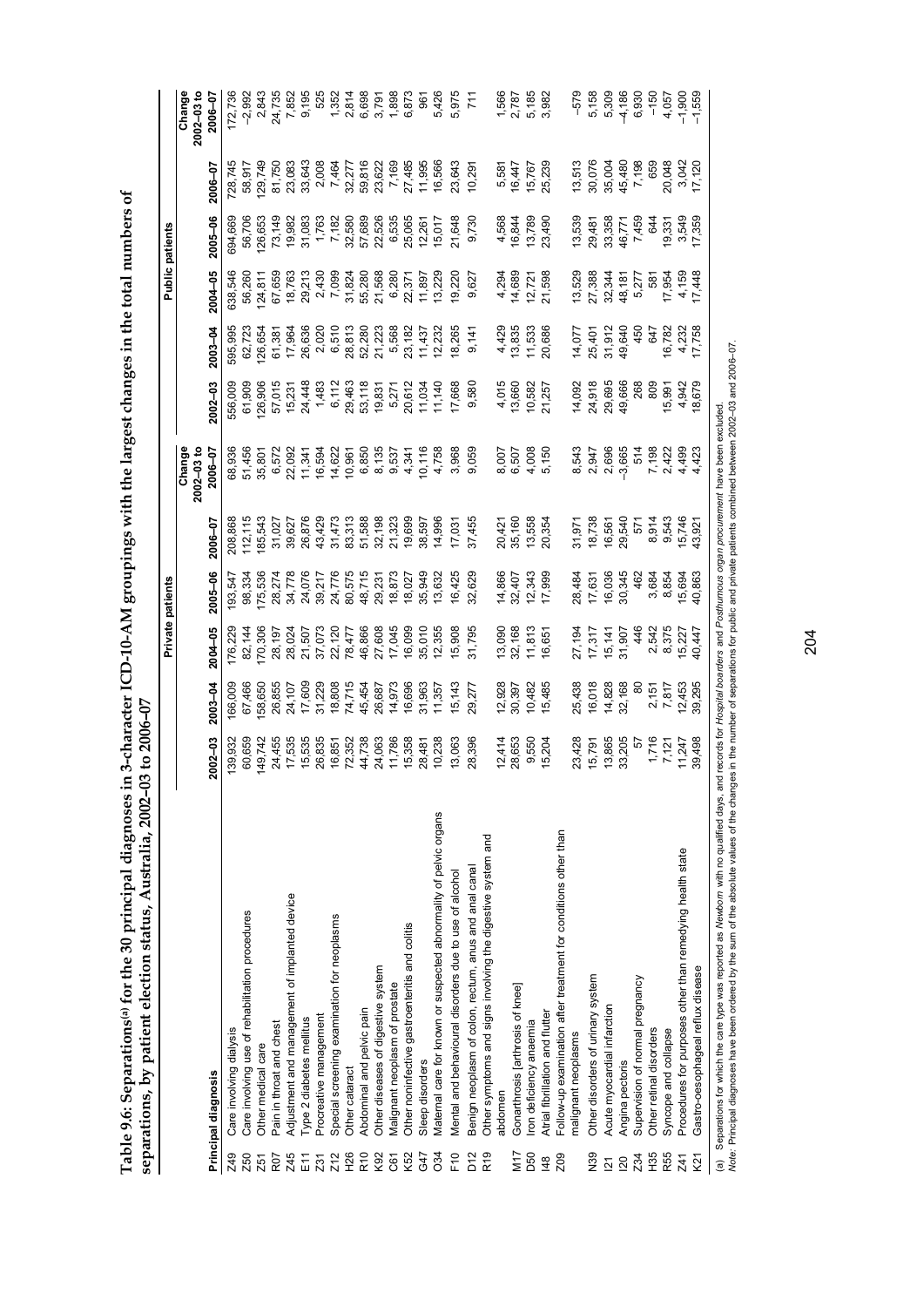| with the highest number of overnier.<br>. 30 principal diagnoses in 3-character ICD-10-AM groupings with<br>$- - - +$ $-  + -  - -$ |              |  |
|-------------------------------------------------------------------------------------------------------------------------------------|--------------|--|
|                                                                                                                                     | י אורות הורי |  |

|                    |                                                                                                                                        |                  |                               | Separations per<br>10,000                           |              | 10,000<br>Patient days per |                                                        |
|--------------------|----------------------------------------------------------------------------------------------------------------------------------------|------------------|-------------------------------|-----------------------------------------------------|--------------|----------------------------|--------------------------------------------------------|
|                    | Principal diagnosis                                                                                                                    | Separations      | separations<br>Public patient | population <sup>(b)</sup>                           | Patient days | population <sup>(b)</sup>  | <b>ALOS</b><br>(days)                                  |
| <b>Z50</b>         | Care involving use of rehabilitation procedures                                                                                        | 56,475           | 42,882                        |                                                     | 1,416,819    | 679.5                      | 25.1                                                   |
| R <sub>07</sub>    | Pain in throat and chest                                                                                                               | 54,564           | 47,205                        | 26.2                                                | 101,488      | 48.7                       |                                                        |
| $\overline{20}$    | Angina pectoris                                                                                                                        | 40,650           | 34,016                        | 19.5                                                | 147,419      | 70.7                       | 3.6                                                    |
| $\frac{4}{4}$      | Other chronic obstructive pulmonary disease                                                                                            | 40,313           | 34,067                        | 19.3                                                | 288,176      | 138.2                      |                                                        |
| $\frac{8}{10}$     | Pneumonia, organism unspecified                                                                                                        | 40,037           | 32,727                        | 19.2                                                | 252,345      | 121.0                      |                                                        |
| 070                | Perineal laceration during delivery                                                                                                    | 37,753           | 34,651                        | 18.1                                                | 108,090      | 51.8                       |                                                        |
| $\overline{21}$    | Acute myocardial infarction                                                                                                            | 37,007           | 29,790                        | 17.7                                                | 224,343      | 107.6                      |                                                        |
| K80                | Cholelithiasis                                                                                                                         | 32,448           | 28,806                        | 15.6                                                | 110,610      | 53.0                       |                                                        |
| R <sub>10</sub>    | Abdominal and pelvic pain                                                                                                              | 31,631           | 27,954                        | 15.2                                                | 74,724       | 35.8                       | 0.990                                                  |
| 50                 | Heart failure                                                                                                                          | 31,370           | 24,855                        | 15.0                                                | 248,662      | 119.3                      |                                                        |
| L03                | Cellulitis                                                                                                                             | 27,517           | 23,403                        | 13.2                                                | 156,769      | 75.2                       |                                                        |
| N39                | Other disorders of urinary system                                                                                                      | 27,382           | 22,598                        | 13.1                                                | 152,287      | 73.0                       | n m m m m m m                                          |
| 080                | Single spontaneous delivery                                                                                                            | 24,341           | 23,140                        | $\begin{array}{l} 1.7 \\ 1.7 \\ 2.7 \\ \end{array}$ | 53,487       | 25.7                       |                                                        |
| E11                | Type 2 diabetes mellitus                                                                                                               |                  | 20,719                        |                                                     | 224,923      | 107.9<br>25.6              |                                                        |
| <b>J45</b>         | Asthma                                                                                                                                 | 23,966<br>23,237 | 21,025                        |                                                     | 53,297       |                            |                                                        |
| $\frac{8}{4}$      | Atrial fibrillation and flutter                                                                                                        | 22,663           | 17,693                        |                                                     | 93,571       | 44.9                       |                                                        |
| <b>E282</b><br>982 | Schizophrenia                                                                                                                          | 22,631           | 21,794                        | $0.9$<br>$0.9$<br>$0.4$                             | 678,970      | 325.6                      | $30.0$<br>2.6                                          |
|                    | Fracture of forearm                                                                                                                    | 21,664           | 17,275                        |                                                     | 56,132       | 26.9                       |                                                        |
|                    | Fracture of femur                                                                                                                      | 20,897           | 15,302                        |                                                     | 243,297      | 116.7<br>62.3              |                                                        |
| $\overline{18}$    | Complications of procedures, not elsewhere classified                                                                                  | 19,118           | 15,792                        | c a c a c a c a c a c<br>C a c a c a c a c a c      | 129,984      |                            | $5 \over 6 \overline{6}$ $\omega \omega \omega \omega$ |
| S82                | Fracture of lower leg, including ankle                                                                                                 | 18,087           | 13,357                        |                                                     | 116,676      | 56.0<br>33.6               |                                                        |
| 034                | Maternal care for known or suspected abnormality of pelvic organs                                                                      | 18,035           | 16,157                        |                                                     | 70,149       |                            |                                                        |
| K35                | Acute appendicitis                                                                                                                     | 17,477           | 14,756                        |                                                     | 58,867       | 28.2                       |                                                        |
| K52                | Other noninfective gastroenteritis and colitis                                                                                         | 17,237           | 14,357                        |                                                     | 61,356       | 29.4                       |                                                        |
| Z75                | Problems related to medical facilities and other health care                                                                           | 17,163           | 14,155                        |                                                     | 666,983      | 319.9                      | 38.5<br>5.5                                            |
| F10                | Mental and behavioural disorders due to use of alcohol                                                                                 | 17,098           | 16,349                        |                                                     | 94,289       | 45.2                       |                                                        |
| F32                | Depressive episode                                                                                                                     | 16,712           | 15,621                        |                                                     | 189,230      | 90.7                       | 11.3                                                   |
| R <sub>55</sub>    | Syncope and collapse                                                                                                                   | 16,452           | 12,861                        |                                                     | 54,838       | 26.3                       | $3.\overline{3}$                                       |
| <b>POT</b>         | Disorders related to short gestation and low birth weight, not elsewhere classified                                                    | 15,266           | 13,624                        |                                                     | 290,247      | 139.2                      | 19.0                                                   |
| K40                | Inguinal hemia                                                                                                                         | 14,982           | 12,965                        |                                                     | 27,183       | 13.0                       | $\frac{8}{10}$                                         |
|                    | Other                                                                                                                                  | 1,522,627        | 1,295,299                     | 730.2                                               | 8,633,600    | 4,140.4                    | 57                                                     |
|                    | Not reported                                                                                                                           | 1,672            | 1,440                         | $\frac{8}{2}$                                       | 27,469       | 13.2                       | 16.4                                                   |
| Total              |                                                                                                                                        | 2,328,472        | 1,976,635                     | 1,116.7                                             | 15,106,280   | 7,244.5                    | ه.<br>ق                                                |
| $\tilde{c}$        | ad dave and records for Hospital hoardore and Posthumous<br>Senardings for which the care two was reported as Mourborn with no qualifi |                  |                               |                                                     |              |                            |                                                        |

(a) Separations for which the care type was reported as Newborn with no qualified days, and records for *Hospital boarders* and Posthumous organ procurement have been excluded.<br>(b) Crude rate based on Australian population (a) Separations for which the care type was reported as *Newborn* with no qualified days, and records for *Hospital boarders* and *Posthumous organ procurement* have been excluded.

(b) Crude rate based on Australian population as at 31 December 2006.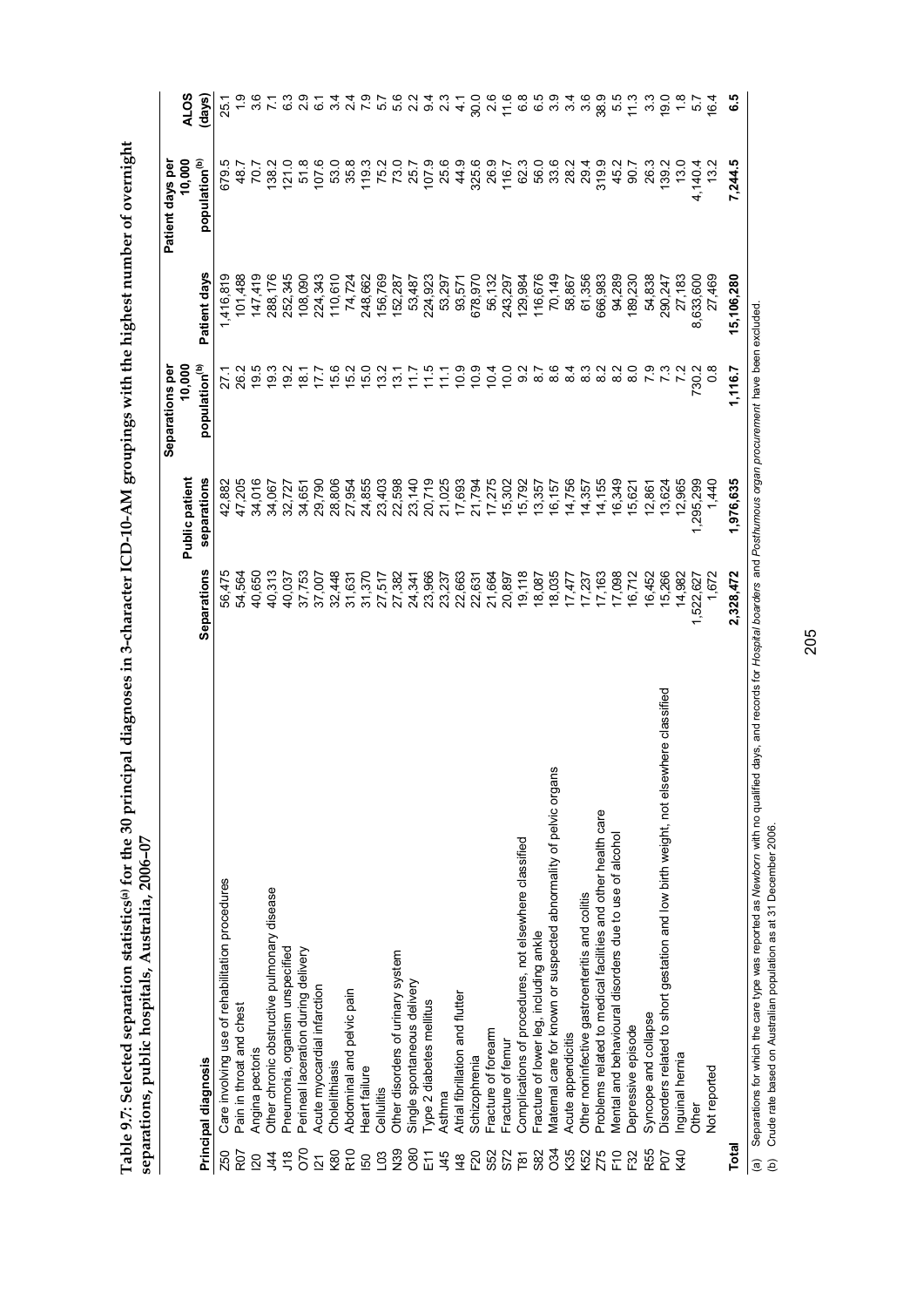| אית היה הסת היו אין ה<br>֘                                                            |                                                                                         |
|---------------------------------------------------------------------------------------|-----------------------------------------------------------------------------------------|
| りしょうしょう<br>.<br>م<br>j<br>r<br>C                                                      |                                                                                         |
| י<br>י<br>;;<br>;<br>;<br>Ć                                                           | ξ                                                                                       |
| $\sim$ - $\sim$ ror the 30 $\sim$<br>أهامهما<br>ible 9.8: Selected separation statist | c<br>C<br>C<br>C<br>らん<br>comprotione nrivate hospitals Arc<br>ĺ<br>The Little Armstras |
| r<br>F                                                                                |                                                                                         |

|                 |                                                                                                                                                                                |                                  |                       | Separations                                                   |              | Patient days              |               |
|-----------------|--------------------------------------------------------------------------------------------------------------------------------------------------------------------------------|----------------------------------|-----------------------|---------------------------------------------------------------|--------------|---------------------------|---------------|
|                 |                                                                                                                                                                                |                                  | <b>Public patient</b> | per 10,000                                                    |              | per 10,000                | <b>ALOS</b>   |
|                 | Principal diagnosis                                                                                                                                                            | Separations                      | separations           | population <sup>(b)</sup>                                     | Patient days | population <sup>(b)</sup> | (days)        |
| <b>Z50</b>      | Care involving use of rehabilitation procedures                                                                                                                                | 37,004                           | 454                   |                                                               | 596,910      | 286.3                     | 16.1          |
| G47             | Sleep disorders                                                                                                                                                                | 35,487                           |                       |                                                               | 38,916       | 18.7                      |               |
| <b>N17</b>      | Gonarthrosis [arthrosis of knee]                                                                                                                                               | 22,908                           |                       | $\frac{0}{11}$                                                | 153,785      | 73.8                      |               |
| K40             | Inguinal hernia                                                                                                                                                                | 20,289                           |                       | 56                                                            | 30,135       | 14.5                      |               |
| M75             | Shoulder lesions                                                                                                                                                               | 19,009                           |                       | 5                                                             | 32,308       | 15.5                      |               |
| $\overline{20}$ | Angina pectoris                                                                                                                                                                | 17,493                           | ळ                     | $\frac{4}{3}$                                                 | 73,193       | 35.1                      |               |
| K80             | Cholelithiasis                                                                                                                                                                 | 17,219                           | 138                   | <u>က္</u>                                                     | 43,393       | 20.8                      |               |
| <b>J35</b>      | Chronic diseases of tonsils and adenoids                                                                                                                                       | 15,688                           | 27                    |                                                               | 16,774       | $\frac{0}{8}$             |               |
| 070             | Perineal laceration during delivery                                                                                                                                            | 14,467                           |                       | 6.9                                                           | 60,628       | 29.1                      |               |
| R <sub>07</sub> | Pain in throat and chest                                                                                                                                                       | 13,568                           | 125                   | 6.5                                                           | 29,911       | 14.3                      | $\frac{2}{3}$ |
| <b>25</b>       | Chronic ischaemic heart disease                                                                                                                                                | 13,330                           | 25                    | 6.4                                                           | 45,560       | 21.8                      | 34            |
| 034             | ans<br>Maternal care for known or suspected abnormality of pelvic org                                                                                                          | 13,021                           |                       | 6.2                                                           | 65,808       | 31.6                      | 5             |
| M16             | Coxarthrosis [arthrosis of hip]                                                                                                                                                | 13,002                           | ී                     | $\begin{array}{c} 0 & 0 & 0 & 0 \\ 0 & 0 & 4 & 4 \end{array}$ | 97,783       | 46.9                      | $\frac{5}{7}$ |
| M23             | Internal derangement of knee                                                                                                                                                   | 10,481                           | ೫                     |                                                               | 14,670       | $\overline{7.0}$          |               |
| N40             | Hyperplasia of prostate                                                                                                                                                        | 10,307                           | 4                     |                                                               | 35,033       | 16.8                      | 6             |
| C50             | Malignant neoplasm of breast                                                                                                                                                   | 10,062                           |                       |                                                               | 36,240       | イスリスト イストリング しょうしょうじょう    | က             |
| C61             | Malignant neoplasm of prostate                                                                                                                                                 | 9,940                            | <b>S Z S</b>          | œ<br>4                                                        | 52,848       |                           | ιó            |
| $\frac{48}{5}$  | Atrial fibrillation and flutter                                                                                                                                                | 9,475                            |                       | ယ္<br>4                                                       | 37,424       |                           | က             |
| M51             | Other intervertebral disc disorders                                                                                                                                            | 9,444                            |                       | ယ္<br>4                                                       | 50,530       |                           | $\frac{5}{4}$ |
| 34              | Other disorders of nose and nasal sinuses                                                                                                                                      | 9,250                            |                       | 4<br>4.                                                       | 10,473       |                           |               |
| $\frac{5}{2}$   | Female genital prolapse                                                                                                                                                        | 9,090                            | 23                    | $4\overline{4}$                                               | 36,026       |                           | $\frac{0}{4}$ |
| <b>Pa</b><br>Pa | Complications of procedures, not elsewhere classified                                                                                                                          | 8,994                            | $\frac{2}{3}$         | 4.3                                                           | 57,384       |                           | 64            |
|                 | Heart failure                                                                                                                                                                  | 8,791                            | 84                    | 4.2                                                           | 83,650       | 40.1                      | တ် ထဲ         |
| $\frac{2}{3}$   | Pneumonia, organism unspecified                                                                                                                                                | 8,481<br>8,168<br>8,055<br>8,055 |                       | 7<br>$\frac{1}{4}$                                            | 70,901       | 34.0                      |               |
|                 | Other malignant neoplasms of skin                                                                                                                                              |                                  | 57                    | 3.9                                                           | 29,074       | 13.9                      | ဖ<br>S        |
| $\overline{2}$  | Acute myocardial infarction                                                                                                                                                    |                                  | 28                    | တ္<br>6                                                       | 53,851       | 25.8                      | ဖ<br>G        |
| N <sub>39</sub> | Other disorders of urinary system                                                                                                                                              |                                  | 47                    | တ္<br>6                                                       | 41,911       | 20.1                      | $\sim$<br>က   |
| 83              | Varicose veins of lower extremities                                                                                                                                            | 7,984                            | 38                    | 3.8                                                           | 15,125       | 7.3                       | $\frac{0}{1}$ |
| R10<br>E11      | Abdominal and pelvic pain                                                                                                                                                      | 7,941                            | 55                    | 3.8                                                           | 24,851       | 11.9                      | S             |
|                 | Type 2 diabetes mellitus                                                                                                                                                       | 7,373                            | 38                    | 3.5                                                           | 56,231       | 27.0                      | 7.6           |
|                 | <b>Other</b>                                                                                                                                                                   | 627,701                          | 4,492                 | 301.0                                                         | 3,577,804    | 1,715.8                   | 5.7           |
|                 | Not reported                                                                                                                                                                   | 742                              |                       | $\frac{4}{4}$                                                 | 7,646        | $\dot{\rm c}$             | $\frac{3}{2}$ |
| Total           |                                                                                                                                                                                | 1,032,936                        | 6,442                 | 495.4                                                         | 5,576,776    | 2,674.5                   | 5.4           |
|                 | (a) Separations for which the care type was reported as Newborn with no qualified days, and records for Hospital boarders and Posthurnous organ procurement have been excluded |                                  |                       |                                                               |              |                           |               |

(a) Separations for which the care type was reported as Newbo*r*n with no qualified days, and records for *Hospital boarders* and *Posthurnous organ procurement* have been excluded.<br>(b) Crude rate based on Australian popul *Note:* A similar listing of all principal diagnoses in 3-character ICD-10-AM groupings is provided on the Internet at <www.aihw.gov.au>.

(b) Crude rate based on Australian population as at 31 December 2006.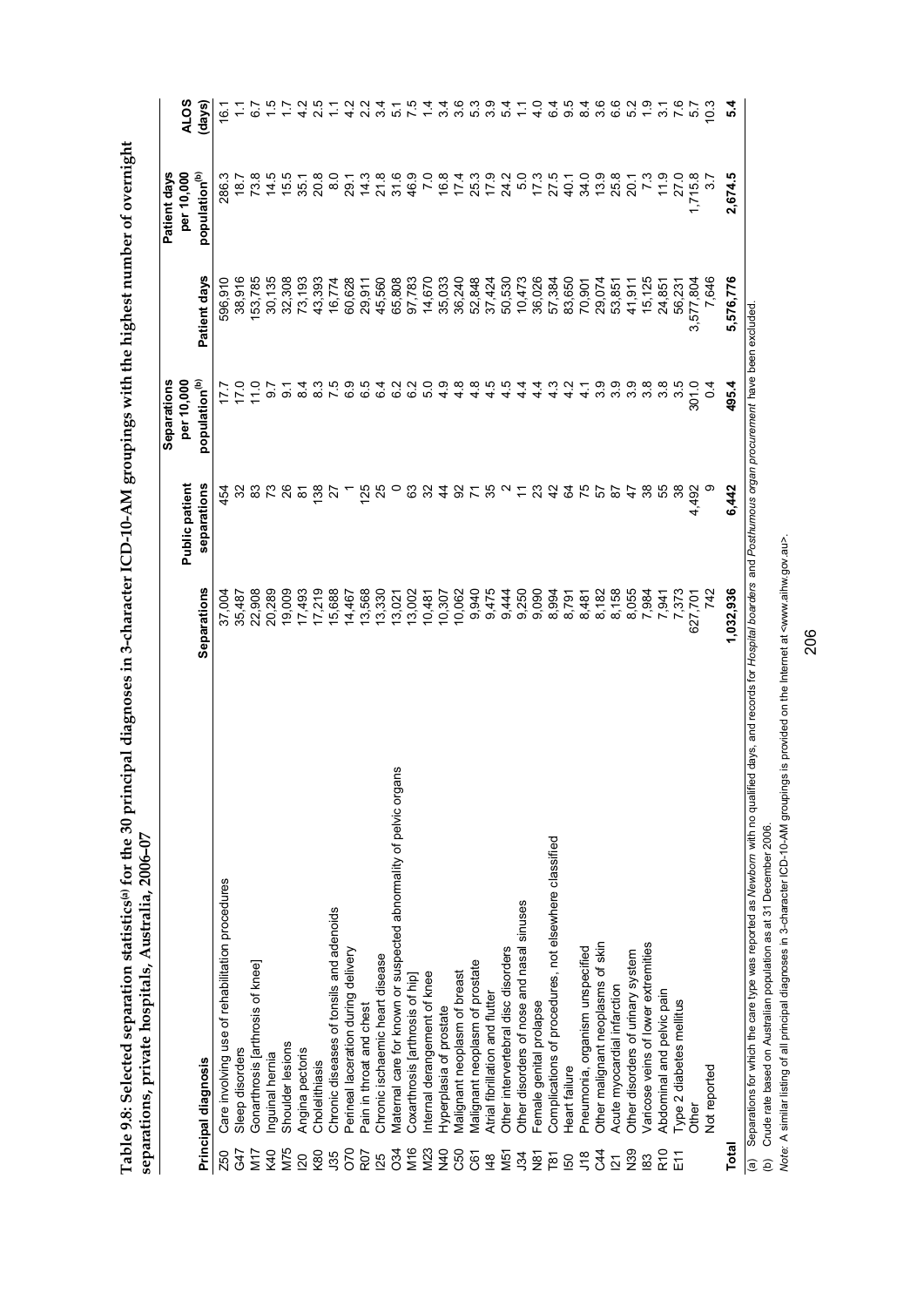|                                                                                     |             | Public patient                                                                                   | Separations per                      |
|-------------------------------------------------------------------------------------|-------------|--------------------------------------------------------------------------------------------------|--------------------------------------|
| Principal diagnosis                                                                 | Separations | separations                                                                                      | 10,000 population <sup>(b)</sup>     |
| Care involving dialysis                                                             | 788,829     | 697,986                                                                                          | 378.3                                |
| Other medical care                                                                  |             |                                                                                                  | 68.7                                 |
| Other cataract                                                                      |             | 29,840                                                                                           | 17.9                                 |
| Pain in throat and chest                                                            |             | 34,124                                                                                           | 17.8                                 |
| Abdominal and pelvic pain                                                           | 34,731      | 31,684                                                                                           | 16.7                                 |
| Adjustment and management of implanted device                                       |             |                                                                                                  | $\frac{5}{11}$                       |
| Other malignant neoplasms of skin                                                   |             |                                                                                                  | 9.9                                  |
| Follow-up examination after treatment for malignant neoplasms                       |             | 15,864                                                                                           | $\frac{5}{8}$                        |
| Other diseases of digestive system                                                  | 17,154      | 14,829                                                                                           | $\frac{2}{8}$                        |
| Care involving use of rehabilitation procedures                                     | 16,628      | 15,575                                                                                           | $\frac{0}{8}$                        |
| Type 2 diabetes mellitus                                                            | 14,960      | 12,688                                                                                           | $\overline{ }$                       |
| Gastro-oesophageal reflux disease                                                   | 14,862      | 12,447                                                                                           | $\sim$                               |
| Follow-up examination after treatment for conditions other than malignant neoplasms | 14,521      | 12,552                                                                                           | $\overline{2}$                       |
| Gastritis and duodenitis                                                            | 14,447      | 12,565                                                                                           | 6.9                                  |
| Other noninfective gastroenteritis and colitis                                      | 14,303      | 13,043                                                                                           | င်<br>ဝ                              |
| Angina pectoris                                                                     | 12,880      | 10,973                                                                                           | c<br>6                               |
| Dental caries                                                                       | 12,634      | 11,011                                                                                           | G                                    |
| Contraceptive management                                                            | 11,772      | 10,602                                                                                           | ن<br>5                               |
| Iron deficiency anaemia                                                             |             | 10,278                                                                                           | 5.6                                  |
| Open wound of head                                                                  | 11,358      | 10,105                                                                                           | ျက်                                  |
| Medical abortion                                                                    |             | 9,367                                                                                            | S                                    |
| Mononeuropathies of upper limb                                                      |             | 10,180                                                                                           | 4<br>S                               |
| Other orthopaedic follow-up care                                                    | 10,516      | 9,012                                                                                            | 5.0                                  |
| Dorsalgia                                                                           | 10,359      | 8,865                                                                                            | 5.0                                  |
| Benign neoplasm of colon, rectum, anus and anal canal                               | 9,908       | 8,290                                                                                            | $4.\overline{8}$                     |
| Internal derangement of knee                                                        |             | 8,591                                                                                            | 4.7                                  |
| Haemorrhoids                                                                        | 9,785       | 8,373                                                                                            | 4.7                                  |
| Fracture of forearm                                                                 | 9,711       | 8,546                                                                                            | 4.7                                  |
| Excessive, frequent and irregular menstruation                                      | 9,702       | 8,831                                                                                            | 4.7                                  |
| Depressive episode                                                                  | 9,529       |                                                                                                  | $\frac{6}{4}$                        |
| Other                                                                               | 958,802     | 837,367                                                                                          | 459.8                                |
| Not reported                                                                        | 1,411       | 1,330                                                                                            | $\frac{2}{3}$                        |
|                                                                                     | 2,332,808   | 2,047,676                                                                                        | 1,118.7                              |
|                                                                                     |             | 143,209<br>11,759<br>9,848<br>37,264<br>37,145<br>23,886<br>17,722<br>20,631<br>11,221<br>11,321 | 21,323<br>18,353<br>7,731<br>125,351 |

Table 9.9: Selected separation statistics® for the 30 principal diagnoses in 3-character ICD-10-AM groupings with the highest number of same-day **Table 9.9: Selected separation statistics(a) for the 30 principal diagnoses in 3-character ICD-10-AM groupings with the highest number of same-day separations, public hospitals, Australia, 2006–07** 

(a) Separations for which the care type was reported as Me*wborn wi*th no qualified days, and records for *Hospital boarders* and *Posthurnous organ procurement* have been excluded.<br>(b) Crude rate based on Australian popul *Note:* A similar listing of all principal diagnoses in 3-character ICD-10-AM groupings is provided on the Internet at <www.aihw.gov.au>.

(b) Crude rate based on Australian population as at 31 December 2006.

(a) Separations for which the care type was reported as *Newborn* with no qualified days, and records for *Hospital boarders* and *Posthumous organ procurement* have been excluded.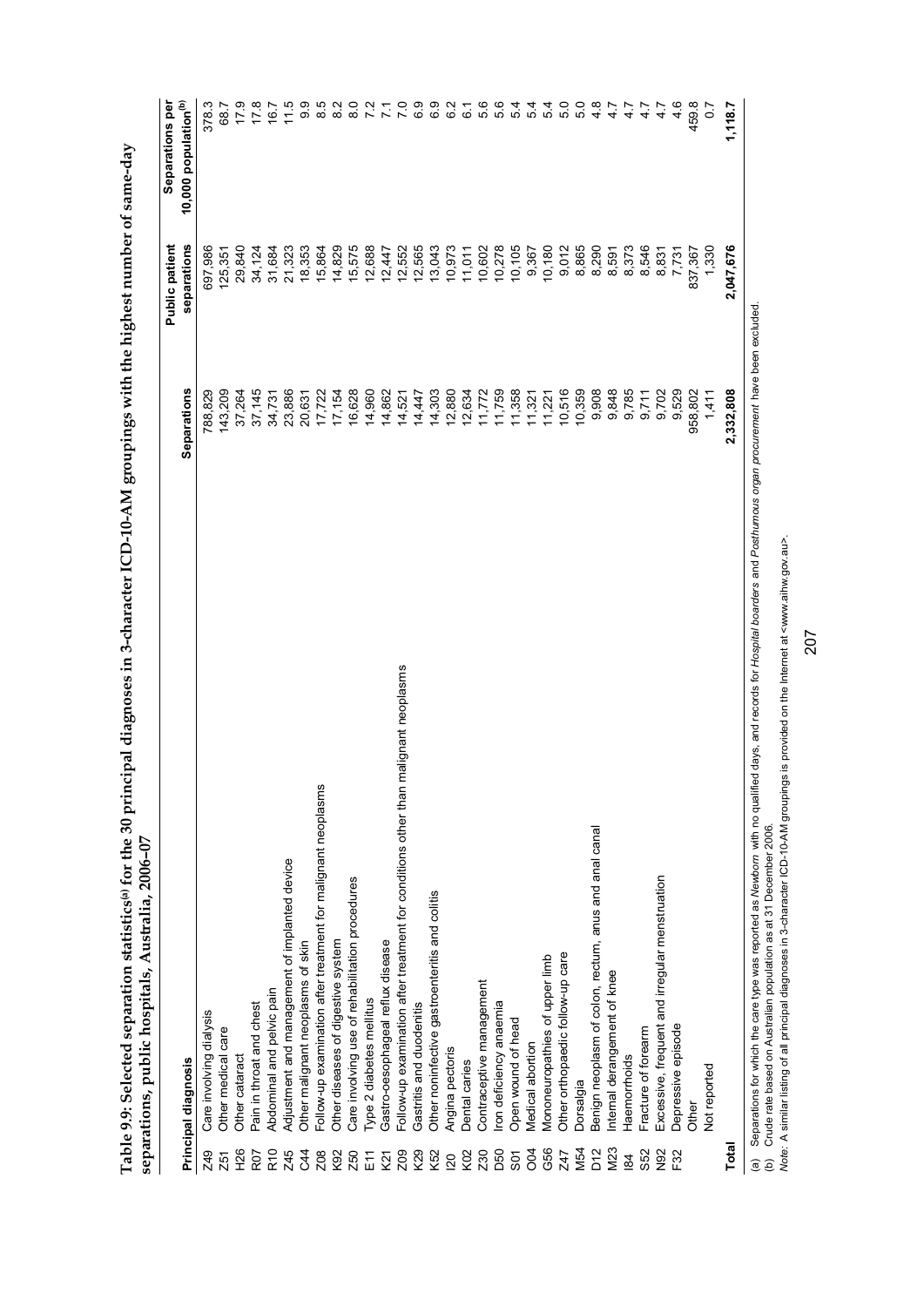| $19.5$<br>$18.7$<br>69.6<br>29.3<br>21.8<br>18.6<br>17.9<br>15.9<br>15.9<br>8.8<br>82.3<br>16.6<br>14.0<br>12.2<br>12.0<br>11.5<br>10.3<br>75<br>$\mathbf{v}$<br>6.9<br>c.o<br>915.4<br>28.1<br>14.0<br>11.5<br>701<br>84<br>7.4<br>34.1<br>14.1<br>10.1<br>352.7<br>r<br>75<br>$\circ$<br>68<br>139<br>68<br>$\overline{109}$<br>106<br>38<br>89<br>33<br>$\circ$<br>55<br>198<br>8,398<br>42,659<br>27,505<br>220<br>129<br>23243<br>107<br>$\mathfrak{g}$<br>334<br>34<br>3,158<br>844<br>460<br>$\overline{\mathbf{z}}$<br>$\tilde{t}$<br>o.<br>C<br>24,983<br>23,898<br>22,233<br>21,386<br>17,418<br>61,096<br>45,406<br>40,750<br>38,924<br>38,785<br>37,283<br>33,096<br>29,463<br>29,295<br>29,239<br>21,047<br>15,694<br>15,368<br>14,416<br>735,433<br>2,376<br>145,133<br>71,056<br>33,094<br>1,908,701<br>34,634<br>25,381<br>18,377<br>14,977<br>171,547<br>23,971<br>58,621<br>14,321<br>Follow-up examination after treatment for conditions other than malignant neoplasms<br>Other symptoms and signs involving the digestive system and abdomen<br>plasms<br>Benign neoplasm of colon, rectum, anus and anal canal<br>Follow-up examination after treatment for malignant neo<br>Adjustment and management of implanted device<br>Care involving use of rehabilitation procedures<br>Special screening examination for neoplasms<br>Other diseases of anus and rectum<br>Gastro-oesophageal reflux disease<br>Other diseases of digestive system<br>Other malignant neoplasms of skin<br>Mononeuropathies of upper limb<br>Diverticular disease of intestine<br>Embedded and impacted teeth<br>Other diseases of oesophagus<br>Recurrent depressive disorder<br>Internal derangement of knee<br>Other diseases of intestine<br>Abdominal and pelvic pain<br>Procreative management<br>Type 2 diabetes mellitus<br>Gastritis and duodenitis<br>Care involving dialysis<br>Depressive episode<br>Other medical care<br>Medical abortion<br>Senile cataract<br>Haemorrhoids<br>Other cataract<br>Dental caries<br>Not reported<br>Other<br>Total<br><b>M23</b><br>G56<br>H26<br>D12<br>H <sub>25</sub><br>R <sub>19</sub><br>OQ<br>R <sub>10</sub><br>K29<br>K92<br>K02<br>Z45<br>Z12<br>K63<br><b>Z49</b><br>C44<br>Z <sub>09</sub><br>Z <sub>08</sub><br>K57<br>F32<br>F33<br>K62<br>E11<br>K22<br><b>Z50</b><br>K21<br>K <sub>0</sub><br>Z31<br>Z51<br>$\overline{a}$ | separations, private hospitals, Australia, 2006-07<br>Principal diagnosis | Separations | separations<br><b>Public patient</b> | 10,000 population <sup>(b)</sup><br>Separations per |
|------------------------------------------------------------------------------------------------------------------------------------------------------------------------------------------------------------------------------------------------------------------------------------------------------------------------------------------------------------------------------------------------------------------------------------------------------------------------------------------------------------------------------------------------------------------------------------------------------------------------------------------------------------------------------------------------------------------------------------------------------------------------------------------------------------------------------------------------------------------------------------------------------------------------------------------------------------------------------------------------------------------------------------------------------------------------------------------------------------------------------------------------------------------------------------------------------------------------------------------------------------------------------------------------------------------------------------------------------------------------------------------------------------------------------------------------------------------------------------------------------------------------------------------------------------------------------------------------------------------------------------------------------------------------------------------------------------------------------------------------------------------------------------------------------------------------------------------------------------------------------------------------------------------------------------------------------------------------------------------------------------------------------------------------------------------------------------------------------------------------------------------------------------------------------------------------------------------------------------------------------------------------------------------------------------------------------------------------------------------------------------------|---------------------------------------------------------------------------|-------------|--------------------------------------|-----------------------------------------------------|
|                                                                                                                                                                                                                                                                                                                                                                                                                                                                                                                                                                                                                                                                                                                                                                                                                                                                                                                                                                                                                                                                                                                                                                                                                                                                                                                                                                                                                                                                                                                                                                                                                                                                                                                                                                                                                                                                                                                                                                                                                                                                                                                                                                                                                                                                                                                                                                                          |                                                                           |             |                                      |                                                     |
|                                                                                                                                                                                                                                                                                                                                                                                                                                                                                                                                                                                                                                                                                                                                                                                                                                                                                                                                                                                                                                                                                                                                                                                                                                                                                                                                                                                                                                                                                                                                                                                                                                                                                                                                                                                                                                                                                                                                                                                                                                                                                                                                                                                                                                                                                                                                                                                          |                                                                           |             |                                      |                                                     |
|                                                                                                                                                                                                                                                                                                                                                                                                                                                                                                                                                                                                                                                                                                                                                                                                                                                                                                                                                                                                                                                                                                                                                                                                                                                                                                                                                                                                                                                                                                                                                                                                                                                                                                                                                                                                                                                                                                                                                                                                                                                                                                                                                                                                                                                                                                                                                                                          |                                                                           |             |                                      |                                                     |
|                                                                                                                                                                                                                                                                                                                                                                                                                                                                                                                                                                                                                                                                                                                                                                                                                                                                                                                                                                                                                                                                                                                                                                                                                                                                                                                                                                                                                                                                                                                                                                                                                                                                                                                                                                                                                                                                                                                                                                                                                                                                                                                                                                                                                                                                                                                                                                                          |                                                                           |             |                                      |                                                     |
|                                                                                                                                                                                                                                                                                                                                                                                                                                                                                                                                                                                                                                                                                                                                                                                                                                                                                                                                                                                                                                                                                                                                                                                                                                                                                                                                                                                                                                                                                                                                                                                                                                                                                                                                                                                                                                                                                                                                                                                                                                                                                                                                                                                                                                                                                                                                                                                          |                                                                           |             |                                      |                                                     |
|                                                                                                                                                                                                                                                                                                                                                                                                                                                                                                                                                                                                                                                                                                                                                                                                                                                                                                                                                                                                                                                                                                                                                                                                                                                                                                                                                                                                                                                                                                                                                                                                                                                                                                                                                                                                                                                                                                                                                                                                                                                                                                                                                                                                                                                                                                                                                                                          |                                                                           |             |                                      |                                                     |
|                                                                                                                                                                                                                                                                                                                                                                                                                                                                                                                                                                                                                                                                                                                                                                                                                                                                                                                                                                                                                                                                                                                                                                                                                                                                                                                                                                                                                                                                                                                                                                                                                                                                                                                                                                                                                                                                                                                                                                                                                                                                                                                                                                                                                                                                                                                                                                                          |                                                                           |             |                                      |                                                     |
|                                                                                                                                                                                                                                                                                                                                                                                                                                                                                                                                                                                                                                                                                                                                                                                                                                                                                                                                                                                                                                                                                                                                                                                                                                                                                                                                                                                                                                                                                                                                                                                                                                                                                                                                                                                                                                                                                                                                                                                                                                                                                                                                                                                                                                                                                                                                                                                          |                                                                           |             |                                      |                                                     |
|                                                                                                                                                                                                                                                                                                                                                                                                                                                                                                                                                                                                                                                                                                                                                                                                                                                                                                                                                                                                                                                                                                                                                                                                                                                                                                                                                                                                                                                                                                                                                                                                                                                                                                                                                                                                                                                                                                                                                                                                                                                                                                                                                                                                                                                                                                                                                                                          |                                                                           |             |                                      |                                                     |
|                                                                                                                                                                                                                                                                                                                                                                                                                                                                                                                                                                                                                                                                                                                                                                                                                                                                                                                                                                                                                                                                                                                                                                                                                                                                                                                                                                                                                                                                                                                                                                                                                                                                                                                                                                                                                                                                                                                                                                                                                                                                                                                                                                                                                                                                                                                                                                                          |                                                                           |             |                                      |                                                     |
|                                                                                                                                                                                                                                                                                                                                                                                                                                                                                                                                                                                                                                                                                                                                                                                                                                                                                                                                                                                                                                                                                                                                                                                                                                                                                                                                                                                                                                                                                                                                                                                                                                                                                                                                                                                                                                                                                                                                                                                                                                                                                                                                                                                                                                                                                                                                                                                          |                                                                           |             |                                      |                                                     |
|                                                                                                                                                                                                                                                                                                                                                                                                                                                                                                                                                                                                                                                                                                                                                                                                                                                                                                                                                                                                                                                                                                                                                                                                                                                                                                                                                                                                                                                                                                                                                                                                                                                                                                                                                                                                                                                                                                                                                                                                                                                                                                                                                                                                                                                                                                                                                                                          |                                                                           |             |                                      |                                                     |
|                                                                                                                                                                                                                                                                                                                                                                                                                                                                                                                                                                                                                                                                                                                                                                                                                                                                                                                                                                                                                                                                                                                                                                                                                                                                                                                                                                                                                                                                                                                                                                                                                                                                                                                                                                                                                                                                                                                                                                                                                                                                                                                                                                                                                                                                                                                                                                                          |                                                                           |             |                                      |                                                     |
|                                                                                                                                                                                                                                                                                                                                                                                                                                                                                                                                                                                                                                                                                                                                                                                                                                                                                                                                                                                                                                                                                                                                                                                                                                                                                                                                                                                                                                                                                                                                                                                                                                                                                                                                                                                                                                                                                                                                                                                                                                                                                                                                                                                                                                                                                                                                                                                          |                                                                           |             |                                      |                                                     |
|                                                                                                                                                                                                                                                                                                                                                                                                                                                                                                                                                                                                                                                                                                                                                                                                                                                                                                                                                                                                                                                                                                                                                                                                                                                                                                                                                                                                                                                                                                                                                                                                                                                                                                                                                                                                                                                                                                                                                                                                                                                                                                                                                                                                                                                                                                                                                                                          |                                                                           |             |                                      |                                                     |
|                                                                                                                                                                                                                                                                                                                                                                                                                                                                                                                                                                                                                                                                                                                                                                                                                                                                                                                                                                                                                                                                                                                                                                                                                                                                                                                                                                                                                                                                                                                                                                                                                                                                                                                                                                                                                                                                                                                                                                                                                                                                                                                                                                                                                                                                                                                                                                                          |                                                                           |             |                                      |                                                     |
|                                                                                                                                                                                                                                                                                                                                                                                                                                                                                                                                                                                                                                                                                                                                                                                                                                                                                                                                                                                                                                                                                                                                                                                                                                                                                                                                                                                                                                                                                                                                                                                                                                                                                                                                                                                                                                                                                                                                                                                                                                                                                                                                                                                                                                                                                                                                                                                          |                                                                           |             |                                      |                                                     |
|                                                                                                                                                                                                                                                                                                                                                                                                                                                                                                                                                                                                                                                                                                                                                                                                                                                                                                                                                                                                                                                                                                                                                                                                                                                                                                                                                                                                                                                                                                                                                                                                                                                                                                                                                                                                                                                                                                                                                                                                                                                                                                                                                                                                                                                                                                                                                                                          |                                                                           |             |                                      |                                                     |
|                                                                                                                                                                                                                                                                                                                                                                                                                                                                                                                                                                                                                                                                                                                                                                                                                                                                                                                                                                                                                                                                                                                                                                                                                                                                                                                                                                                                                                                                                                                                                                                                                                                                                                                                                                                                                                                                                                                                                                                                                                                                                                                                                                                                                                                                                                                                                                                          |                                                                           |             |                                      |                                                     |
|                                                                                                                                                                                                                                                                                                                                                                                                                                                                                                                                                                                                                                                                                                                                                                                                                                                                                                                                                                                                                                                                                                                                                                                                                                                                                                                                                                                                                                                                                                                                                                                                                                                                                                                                                                                                                                                                                                                                                                                                                                                                                                                                                                                                                                                                                                                                                                                          |                                                                           |             |                                      |                                                     |
|                                                                                                                                                                                                                                                                                                                                                                                                                                                                                                                                                                                                                                                                                                                                                                                                                                                                                                                                                                                                                                                                                                                                                                                                                                                                                                                                                                                                                                                                                                                                                                                                                                                                                                                                                                                                                                                                                                                                                                                                                                                                                                                                                                                                                                                                                                                                                                                          |                                                                           |             |                                      |                                                     |
|                                                                                                                                                                                                                                                                                                                                                                                                                                                                                                                                                                                                                                                                                                                                                                                                                                                                                                                                                                                                                                                                                                                                                                                                                                                                                                                                                                                                                                                                                                                                                                                                                                                                                                                                                                                                                                                                                                                                                                                                                                                                                                                                                                                                                                                                                                                                                                                          |                                                                           |             |                                      |                                                     |
|                                                                                                                                                                                                                                                                                                                                                                                                                                                                                                                                                                                                                                                                                                                                                                                                                                                                                                                                                                                                                                                                                                                                                                                                                                                                                                                                                                                                                                                                                                                                                                                                                                                                                                                                                                                                                                                                                                                                                                                                                                                                                                                                                                                                                                                                                                                                                                                          |                                                                           |             |                                      |                                                     |
|                                                                                                                                                                                                                                                                                                                                                                                                                                                                                                                                                                                                                                                                                                                                                                                                                                                                                                                                                                                                                                                                                                                                                                                                                                                                                                                                                                                                                                                                                                                                                                                                                                                                                                                                                                                                                                                                                                                                                                                                                                                                                                                                                                                                                                                                                                                                                                                          |                                                                           |             |                                      |                                                     |
|                                                                                                                                                                                                                                                                                                                                                                                                                                                                                                                                                                                                                                                                                                                                                                                                                                                                                                                                                                                                                                                                                                                                                                                                                                                                                                                                                                                                                                                                                                                                                                                                                                                                                                                                                                                                                                                                                                                                                                                                                                                                                                                                                                                                                                                                                                                                                                                          |                                                                           |             |                                      |                                                     |
|                                                                                                                                                                                                                                                                                                                                                                                                                                                                                                                                                                                                                                                                                                                                                                                                                                                                                                                                                                                                                                                                                                                                                                                                                                                                                                                                                                                                                                                                                                                                                                                                                                                                                                                                                                                                                                                                                                                                                                                                                                                                                                                                                                                                                                                                                                                                                                                          |                                                                           |             |                                      |                                                     |
|                                                                                                                                                                                                                                                                                                                                                                                                                                                                                                                                                                                                                                                                                                                                                                                                                                                                                                                                                                                                                                                                                                                                                                                                                                                                                                                                                                                                                                                                                                                                                                                                                                                                                                                                                                                                                                                                                                                                                                                                                                                                                                                                                                                                                                                                                                                                                                                          |                                                                           |             |                                      |                                                     |
|                                                                                                                                                                                                                                                                                                                                                                                                                                                                                                                                                                                                                                                                                                                                                                                                                                                                                                                                                                                                                                                                                                                                                                                                                                                                                                                                                                                                                                                                                                                                                                                                                                                                                                                                                                                                                                                                                                                                                                                                                                                                                                                                                                                                                                                                                                                                                                                          |                                                                           |             |                                      |                                                     |
|                                                                                                                                                                                                                                                                                                                                                                                                                                                                                                                                                                                                                                                                                                                                                                                                                                                                                                                                                                                                                                                                                                                                                                                                                                                                                                                                                                                                                                                                                                                                                                                                                                                                                                                                                                                                                                                                                                                                                                                                                                                                                                                                                                                                                                                                                                                                                                                          |                                                                           |             |                                      |                                                     |
|                                                                                                                                                                                                                                                                                                                                                                                                                                                                                                                                                                                                                                                                                                                                                                                                                                                                                                                                                                                                                                                                                                                                                                                                                                                                                                                                                                                                                                                                                                                                                                                                                                                                                                                                                                                                                                                                                                                                                                                                                                                                                                                                                                                                                                                                                                                                                                                          |                                                                           |             |                                      |                                                     |
|                                                                                                                                                                                                                                                                                                                                                                                                                                                                                                                                                                                                                                                                                                                                                                                                                                                                                                                                                                                                                                                                                                                                                                                                                                                                                                                                                                                                                                                                                                                                                                                                                                                                                                                                                                                                                                                                                                                                                                                                                                                                                                                                                                                                                                                                                                                                                                                          |                                                                           |             |                                      |                                                     |
|                                                                                                                                                                                                                                                                                                                                                                                                                                                                                                                                                                                                                                                                                                                                                                                                                                                                                                                                                                                                                                                                                                                                                                                                                                                                                                                                                                                                                                                                                                                                                                                                                                                                                                                                                                                                                                                                                                                                                                                                                                                                                                                                                                                                                                                                                                                                                                                          |                                                                           |             |                                      |                                                     |
|                                                                                                                                                                                                                                                                                                                                                                                                                                                                                                                                                                                                                                                                                                                                                                                                                                                                                                                                                                                                                                                                                                                                                                                                                                                                                                                                                                                                                                                                                                                                                                                                                                                                                                                                                                                                                                                                                                                                                                                                                                                                                                                                                                                                                                                                                                                                                                                          |                                                                           |             |                                      |                                                     |
|                                                                                                                                                                                                                                                                                                                                                                                                                                                                                                                                                                                                                                                                                                                                                                                                                                                                                                                                                                                                                                                                                                                                                                                                                                                                                                                                                                                                                                                                                                                                                                                                                                                                                                                                                                                                                                                                                                                                                                                                                                                                                                                                                                                                                                                                                                                                                                                          |                                                                           |             |                                      |                                                     |

Table 9.10: Selected separation statistics<sup>(a)</sup> for the 30 principal diagnoses in 3-character ICD-10-AM groupings with the highest number of same-day **Table 9.10: Selected separation statistics(a) for the 30 principal diagnoses in 3-character ICD-10-AM groupings with the highest number of same-day** 

(b) Crude rate based on Australian population as at 31 December 2006.<br>*Note: A* similar listing of all principal diagnoses in 3-character ICD-10-AM groupings is provided on the Internet at <www.aihw.gov.au>. *Note:* A similar listing of all principal diagnoses in 3-character ICD-10-AM groupings is provided on the Internet at <www.aihw.gov.au>.(b) Crude rate based on Australian population as at 31 December 2006.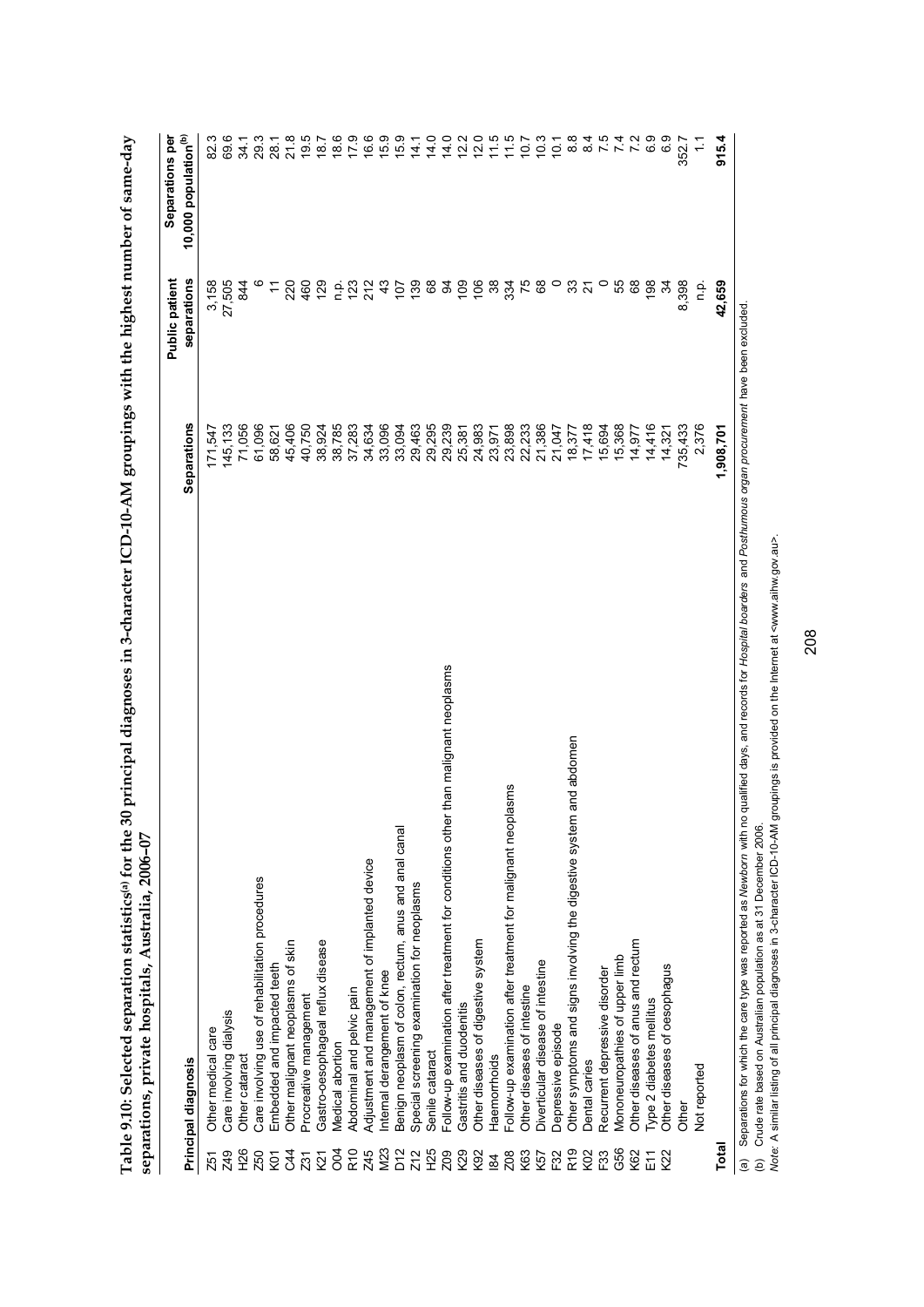|                      | private free-standing day hospitals, Australia, 2006-07                                |                | Public patient                                            | Separations per                  |
|----------------------|----------------------------------------------------------------------------------------|----------------|-----------------------------------------------------------|----------------------------------|
|                      | Principal diagnosis                                                                    | Separations    | separations                                               | 10,000 population <sup>(b)</sup> |
| <b>Z49</b>           | Care involving dialysis                                                                | 52,420         | 16,719                                                    | 25.1                             |
| <b>Z51</b>           | Other medical care                                                                     | 38,127         | 1,259                                                     | 18.3                             |
| OO4                  | Medical abortion                                                                       | 36,601         |                                                           | 17.6                             |
| H26                  | Other cataract                                                                         | 28,722         | 572                                                       | 13.8                             |
| H25                  | Senile cataract                                                                        | 25,067         | 38                                                        | 12.0                             |
| Z31                  | Procreative management                                                                 | 19,211         | 460                                                       | 9.2                              |
| C4                   | Other malignant neoplasms of skin                                                      | 18,139         | 168                                                       | 8.7                              |
| K21                  | Gastro-oesophageal reflux disease                                                      | 17,230         | $\circ$                                                   | $8.\overline{3}$                 |
| R <sub>10</sub>      | Abdominal and pelvic pain                                                              | 15,582         | n.p.                                                      | 7.5                              |
| D <sub>12</sub>      | Benign neoplasm of colon, rectum, anus and anal canal                                  | 13,463         | $\circ$                                                   |                                  |
| KO                   | Embedded and impacted teeth                                                            | 12,564         | n.p.                                                      |                                  |
| K29                  | Gastritis and duodenitis                                                               | 12,153         |                                                           |                                  |
| K63                  | Other diseases of intestine                                                            | 11,000         | $\circ$ $\circ$                                           | 5<br>5<br>5<br>5<br>5            |
| <b>Z12</b>           | Special screening examination for neoplasms                                            | 10,911         | ρ.                                                        |                                  |
| $\overline{8}$       | Haemorrhoids                                                                           | 10,396         |                                                           | 5.0                              |
| K57                  | Diverticular disease of intestine                                                      | 9,929          | $\begin{array}{ccc}\n0 & 0 \\ \hline\n0 & 0\n\end{array}$ | 4.8                              |
| Z <sub>0</sub> g     | than malignant neoplasms<br>Follow-up examination after treatment for conditions other | 9,713<br>7,223 | $\circ$                                                   | 4.7                              |
| H35                  | Other retinal disorders                                                                |                | $\circ$ $\circ$                                           |                                  |
| K92                  | Other diseases of digestive system                                                     | 6,619          |                                                           |                                  |
| K62                  | Other diseases of anus and rectum                                                      | 6,507          | . ಇ ಇ                                                     |                                  |
| E11                  | Type 2 diabetes mellitus                                                               | 6,067          |                                                           |                                  |
| K <sub>0</sub> 2     | Dental caries                                                                          | 5,964          | $\circ$                                                   | 5<br>6<br>6 7 7 9 9 9 9 9 9      |
| R19                  | Other symptoms and signs involving the digestive system and abdomen                    | 5,925          | n p.                                                      |                                  |
| K30                  | Dyspepsia                                                                              | 5,837          | $\circ$                                                   |                                  |
| K22                  | Other diseases of oesophagus                                                           | 5,579          | $\circ$                                                   | 2.7                              |
| Z41                  | Procedures for purposes other than remedying health state                              | 5,118          | n p.                                                      | 2.5                              |
| $\frac{2}{5}$        | Other disorders of eyelid                                                              | 4,864          | $\tilde{z}$                                               | ี 2<br>2 ม                       |
| K59                  | Other functional intestinal disorders                                                  | 4,256          |                                                           |                                  |
| N <sub>97</sub>      | Female infertility                                                                     | 4,166          | 28                                                        | 2.0                              |
| Z <sub>0</sub> 8     | sms<br>Follow-up examination after treatment for malignant neopla                      | 4,107          |                                                           | 2.0                              |
|                      | Other                                                                                  | 155,273        | 4,041                                                     | 74.5                             |
|                      | Not reported                                                                           | 1,742          |                                                           | $0.\overline{8}$                 |
| <b>Total</b>         |                                                                                        | 570,475        | 23,450                                                    | 273.6                            |
| $\tilde{\mathbf{c}}$ | <b>Polificia</b><br>sahinin tho                                                        |                |                                                           |                                  |

(a) Separations for which the care type was reported as *Newborn* with no qualified days, and records for *Hospital boarders* and *Posthumous organ procurement* have been excluded. have been excluded records for Hospital boarders and Posthumous organ procurement ed days, (a) Separations for which the care type was reported as *Newborn* with no<br>(b) Crude rate based on Australian population as at 31 December 2006.

(b) Crude rate based on Australian population as at 31 December 2006.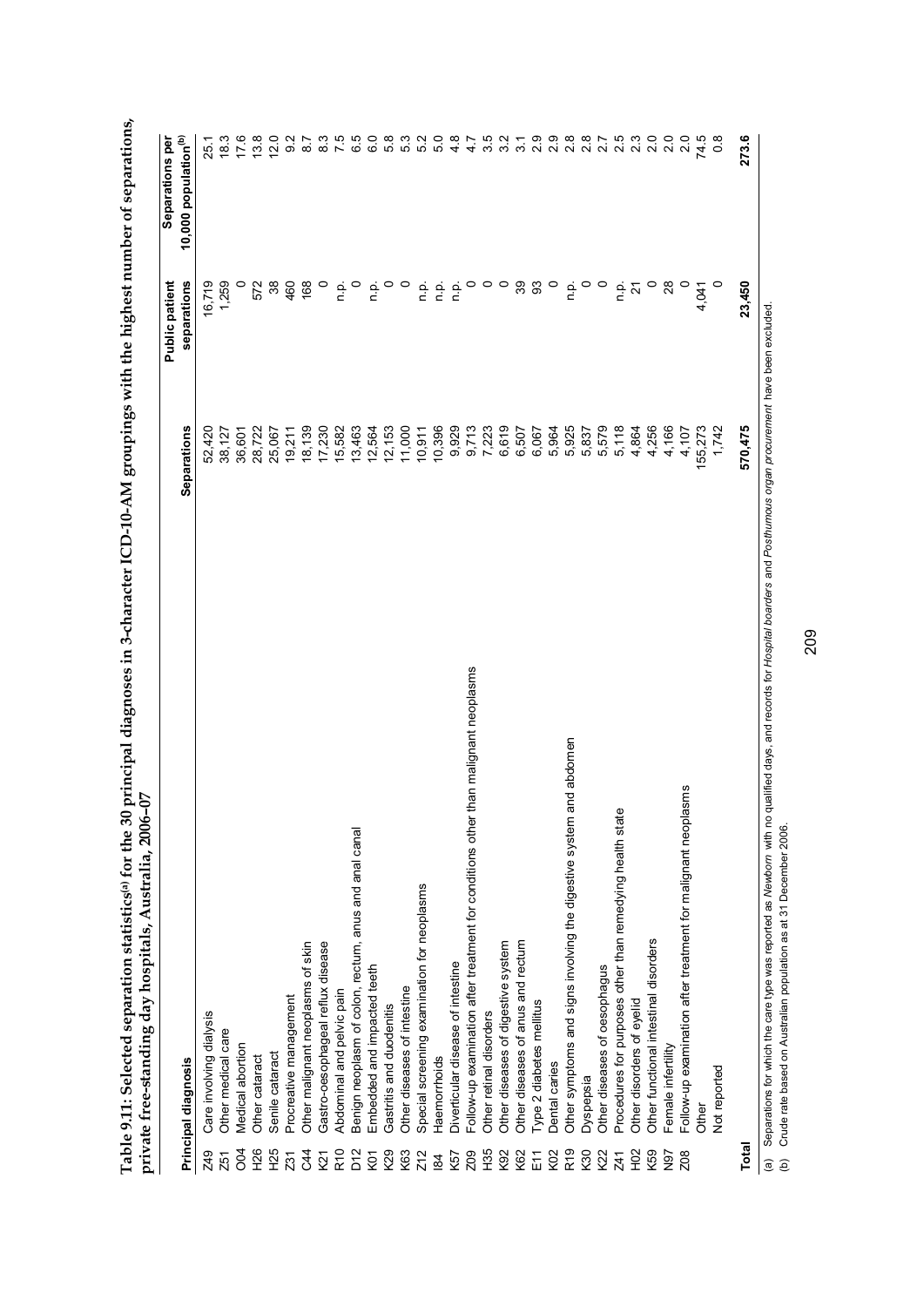|                        |                                                                              |                                  |                 |                | Separations per           |               | Patient days per          |                       | ALOS (days)      |
|------------------------|------------------------------------------------------------------------------|----------------------------------|-----------------|----------------|---------------------------|---------------|---------------------------|-----------------------|------------------|
|                        |                                                                              |                                  | Same-day        | Public patient | 10,000                    |               | 10,000                    | <b>ALOS</b>           | excluding        |
| Principal diagnosis    |                                                                              | Separations                      | separations     | separations    | population <sup>(b)</sup> | Patient days  | population <sup>(b)</sup> | (days)                | same day         |
| $A00 - B99$            | Infectious and parasitic diseases                                            |                                  |                 |                | 0.0                       | $\frac{8}{3}$ |                           | 28.0                  |                  |
| C00-D48                | Neoplasms                                                                    |                                  |                 |                |                           |               | 0.70                      | 68.0                  | 0.0              |
| D50-D89                | Disorder of blood and blood-forming organs and immune mechanism              | $\circ$ $\sim$                   |                 |                | $\overline{0}$ .          |               |                           | $\overline{0}$        | $\overline{0}$   |
| $E00-E90$              | Endocrine, nutritional and metabolic diseases                                |                                  |                 |                | $\overline{0}$ .          | 26            | $\overline{0}$ .          | 13.0                  | 13.0             |
| F00-F03                | Dementia                                                                     | 180                              |                 | 170            | $\overline{C}$            | 21,162        | $\overline{10}$           | 117.6                 | 120.2            |
| F04-F09                | Other organic mental disorders                                               | 135                              |                 | 131            | $\overline{c}$            | 6,515         | $\sum_{i=1}^{n}$          |                       | 49.0             |
| F10                    | Mental, behavioural disorders due to use of alcohol                          | 897                              |                 | 888            | 0.7                       | 24,290        | 11.6                      | $48.7$<br>27.5<br>8.5 | 29.3             |
| $F11-F19$              | Mental, behavioural disorders due to other psychoactive substance use        |                                  |                 |                |                           | 11,664        | 5.6                       |                       | $\overline{8.7}$ |
| F20                    | Schizophrenia                                                                | 1,368<br>3,038                   | 8588            | 1,361<br>2,769 |                           | 237,253       | 113.8                     |                       | 79.6             |
| F21-F29                | Other schizotypal, delusional disorders                                      | 1,618                            |                 | 1,553          | $\frac{1.5}{0.8}$         | 49,040        | 23.5                      | 78.3<br>80.3<br>15.7  | 30.9             |
| F30                    | Manic episode                                                                | 8                                |                 | 65             | $\overline{0}$ .          | 1,082         | 0.5                       |                       | 15.9             |
| F31                    | Bipolar affective disorder                                                   |                                  | $\frac{1}{2}$   |                | 0.5                       | 28,093        | 13.5                      | 25.6                  | 28.4             |
| F32-F33                | Depressive episode or disorder                                               | 1,097<br>1,397<br>1,819<br>1,819 | 257             | 1,379          | $\overline{0.7}$          | 26,254        | 12.6                      |                       | 22.8             |
| F34-F39                | Other mood (affective) disorders                                             |                                  |                 | 154<br>1,799   | $\overline{C}$            | 1,553         | $\overline{c}$            | $6000$<br>$600$       | $10.5$<br>6.5    |
| F40-F48                | Neurotic, stress-related and somatoform disorders                            |                                  | 429             |                | 0.9                       | 9,472         | 4.5                       |                       |                  |
| F50                    | Eating disorders                                                             |                                  | $\circ$         |                | 0.0                       | 231           | $\overline{c}$            | 33.0                  | 33.0             |
| F51-F59                | Other behavioural syndromes associated with physiological disturbances       |                                  |                 |                |                           |               |                           |                       |                  |
|                        | physical factors                                                             | $\tilde{c}$                      | $\circ$         |                | 0.0                       | 187           |                           | 15.6                  | 15.6             |
| F60-F69                | Disorders of adult personality and behaviour                                 | 581                              | <u>ვ</u> ო      |                | $\frac{3}{2}$             | 6,525         | $\frac{7}{9}$             | 11.2                  | 11.8             |
| F70-F79                | Mental retardation                                                           | 46                               |                 |                | 0.0                       | 11,902        | 5.7                       | 258.7                 | 276.7            |
| F80-F89                | Disorders of psychological development                                       |                                  |                 |                | $\overline{c}$            | 987           | 0.5                       | $7.9$<br>1.6          | 28.8             |
| F90-F98                | Disorders with onset usually occurring in childhood, adolescence             | $125$<br>913                     | $94\frac{8}{4}$ | 7888255        | 0.4                       | 1,483         | $\overline{0.7}$          |                       | 6.8              |
| F99                    | Unspecified mental disorder                                                  | 29                               |                 |                | 0.0                       | 2,890         | $\ddot{4}$                | 33.2                  | 33.6             |
| G00-G99                | Diseases of the nervous system                                               | 116                              |                 |                | $\overline{c}$            | 18,209        | 8.7                       | 157.0                 | 157.0            |
| H <sub>00</sub> -H95   | Diseases of eye, adnexa, ear and mastoid process                             |                                  |                 |                | 3.0                       |               | 0.00000                   | $\overline{0}$ .      | $\frac{0}{2}$    |
| $100 - 199$            | Diseases of circulatory system                                               |                                  |                 |                | 0.0                       | $\approx$     |                           | 26.0                  | 26.0             |
| $00 - 199$             | issue<br>Diseases of respiratory/digestive system, skin & subcutaneous       |                                  |                 |                | 0.0                       |               |                           | 0.0                   | 0.0              |
| <b>MOO-M99</b>         | Diseases of musculoskeletal and connective tissue                            |                                  |                 |                | 0.0                       |               |                           |                       | $\overline{0}$   |
| <b>NOO-N99</b>         | Diseases of genitourinary system                                             | $\circ$                          |                 |                | 3.0                       |               |                           | 00800<br>20000        | $rac{0}{8}$      |
| O00-O99                | Pregnancy, childbirth and the puerperium                                     |                                  |                 |                | 0.0                       | 35            |                           |                       |                  |
| P00-P96                | Certain diseases originating in the perinatal period                         | $\circ$                          |                 |                | 0.0                       | $\circ$       |                           |                       | 0.0              |
| $Q00 - Q99$            | Congenital abnormalities                                                     | $\circ$                          |                 |                | $\overline{0}$ .          |               | $\overline{0}$ .          |                       | 0.0              |
| R00-R99                | Signs, symptoms and abnormal findings not elsewhere classified               | 5                                |                 |                | 0.0                       | 1,611         | 0.8                       | 26.4                  | 27.7             |
| $SOO - T98$            | njury, poisoning and other consequences of external causes                   |                                  |                 |                | $\overline{0}$ .          | $\frac{5}{2}$ | 0.0                       | 3.8                   | 4.7              |
| , Z86.5<br>203.2, 281, | disorders<br>Observation, personal, family history of mental and behavioural |                                  |                 |                | 3.0                       |               | 5.0                       | 0.0                   | 0.0              |
| Z00-Z99(c)             | Other reasons for contact with health services                               | 1,294                            | 2               | 1,287          | 0.6                       | 186,966       | 89.7                      | 44.5                  | 54.4             |
|                        | Not reported                                                                 | 176                              | 124             | 176            |                           | 10,292        | 4.9                       | 58.5                  | 195.5            |
| Total                  |                                                                              | 5,206                            | 2,162           | 14,690         | $\frac{3}{2}$             | 657,94        | 330.5                     | 43.3                  | នី               |
|                        |                                                                              |                                  |                 |                |                           |               |                           |                       |                  |

Table 9.12: Selected separation statistics(a), by principal diagnosis in ICD-10-AM groupings, public psychiatric hospitals, Australia, 2006-07 **Table 9.12: Selected separation statistics(a), by principal diagnosis in ICD-10-AM groupings, public psychiatric hospitals, Australia, 2006–07** 

(a) Separations for which the care type was reported as Newbo*rn* with no qualified days, and records for *Hospital boarders* and *Posthumous organ procurement* have been excluded.<br>(b) Crude rate based on Australian popula (a) Separations for which the care type was reported as *Newborn* with no qualified days, and records for *Hospital boarders* and *Posthumous organ procurement* have been excluded.

(b) Crude rate based on Australian population as at 31 December 2006.

(c) Excluding Z03.2, Z81 and Z86.5 from the above row.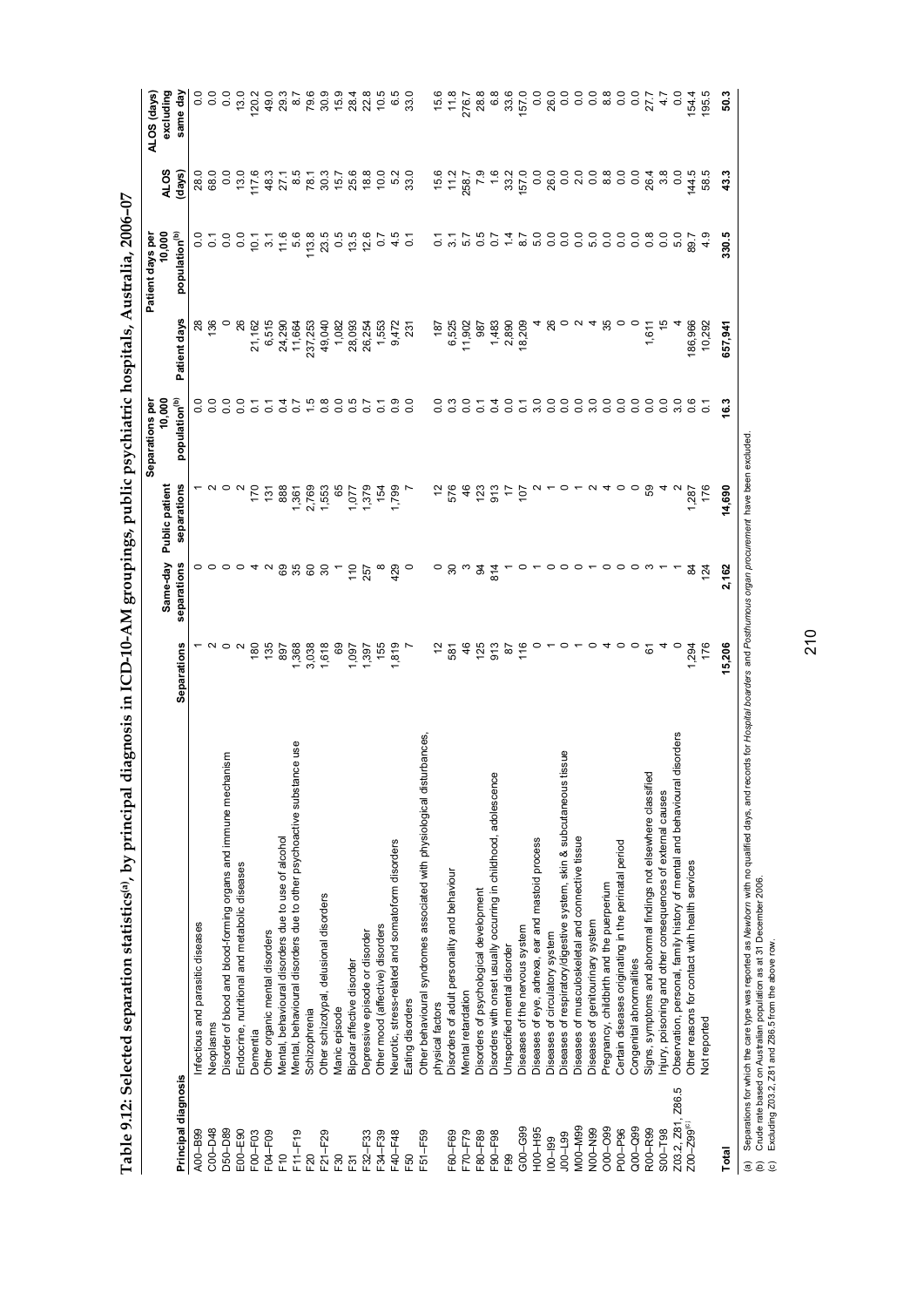| ļ                                                                                                                                                                                                                                                                                |                         |
|----------------------------------------------------------------------------------------------------------------------------------------------------------------------------------------------------------------------------------------------------------------------------------|-------------------------|
| $5 - 5 - 5$                                                                                                                                                                                                                                                                      |                         |
| ֖֚֓                                                                                                                                                                                                                                                                              |                         |
|                                                                                                                                                                                                                                                                                  |                         |
| th the himact nimher<br>:<br>:<br>:                                                                                                                                                                                                                                              |                         |
|                                                                                                                                                                                                                                                                                  |                         |
|                                                                                                                                                                                                                                                                                  |                         |
|                                                                                                                                                                                                                                                                                  |                         |
| .<br>،<br>j<br>י<br>ג                                                                                                                                                                                                                                                            |                         |
| $\frac{1}{2}$                                                                                                                                                                                                                                                                    |                         |
|                                                                                                                                                                                                                                                                                  |                         |
| ;<br>;<br>$3.6$ In $3 - 7$                                                                                                                                                                                                                                                       |                         |
| ١                                                                                                                                                                                                                                                                                |                         |
|                                                                                                                                                                                                                                                                                  |                         |
| Į<br>Į                                                                                                                                                                                                                                                                           |                         |
| ٦<br>٢<br>י<br>;<br>Ë                                                                                                                                                                                                                                                            |                         |
|                                                                                                                                                                                                                                                                                  | i<br>S                  |
|                                                                                                                                                                                                                                                                                  |                         |
| ı                                                                                                                                                                                                                                                                                |                         |
| - - - - - - - - -<br>$\ddot{\phantom{0}}$<br>ا<br>المعالم العالم العالم العالم العالم العالم العالم العالم العالم العالم العالم العالم العالم العالم العالم الع<br>العالم العالم العالم العالم العالم العالم العالم العالم العالم العالم العالم العالم العالم العالم العالم العا | キスキのチャ<br>$\frac{1}{2}$ |
|                                                                                                                                                                                                                                                                                  |                         |

| Table 9.13: Separations <sup>(a)</sup> for the 30 principal diagnoses<br>states and territories, 2006-07 | in 3-character ICD-10-AM groupings with the highest number of separations, public hospitals, |                  |                |                |                                                |                                                             |                                                                                                                                                                                                                                                                                                                                                                                                                     |                             |                                      |
|----------------------------------------------------------------------------------------------------------|----------------------------------------------------------------------------------------------|------------------|----------------|----------------|------------------------------------------------|-------------------------------------------------------------|---------------------------------------------------------------------------------------------------------------------------------------------------------------------------------------------------------------------------------------------------------------------------------------------------------------------------------------------------------------------------------------------------------------------|-----------------------------|--------------------------------------|
| Principal diagnosis                                                                                      | NSM                                                                                          | ۶Ë               | 공              | ⋚              | వ్                                             | Tas                                                         | ā                                                                                                                                                                                                                                                                                                                                                                                                                   | Ξ                           | Total                                |
| Care involving dialysis<br><b>Z49</b>                                                                    | 237,850                                                                                      | 29,147           | 18,956         | 82,388         | 54,656                                         | 13,243                                                      | 20,134                                                                                                                                                                                                                                                                                                                                                                                                              | 35,896                      | 792,270                              |
| Other medical care<br>Z51                                                                                | 5,013                                                                                        | 70,714           | 23,166         | 22,459         | 17,882                                         | $3,171$<br>$1,495$                                          | 633                                                                                                                                                                                                                                                                                                                                                                                                                 |                             | 144,657                              |
| Pain in throat and chest<br>R07                                                                          | 31,315                                                                                       |                  | 17,398         |                |                                                |                                                             | 1,119                                                                                                                                                                                                                                                                                                                                                                                                               |                             |                                      |
| Care involving use of rehabilitation procedures<br>Z50                                                   | 23,869                                                                                       | 23,869<br>16,825 | 14,622         | 6,945<br>7,261 |                                                |                                                             | 1,833                                                                                                                                                                                                                                                                                                                                                                                                               | $1,619$<br>$1,103$<br>$453$ | 91,709<br>73,103                     |
| Abdominal and pelvic pain<br>R10                                                                         | 20,469                                                                                       | 21,894           | 10,307         | 5,850          |                                                |                                                             | 860                                                                                                                                                                                                                                                                                                                                                                                                                 | <b>293</b>                  | 66,362                               |
| Angina pectoris                                                                                          |                                                                                              |                  | 11,544         |                |                                                |                                                             | 918                                                                                                                                                                                                                                                                                                                                                                                                                 |                             | 53,530                               |
| Pneumonia, organism unspecified<br>J18                                                                   |                                                                                              |                  |                |                |                                                |                                                             |                                                                                                                                                                                                                                                                                                                                                                                                                     |                             |                                      |
| Other chronic obstructive pulmonary disease<br>$\frac{44}{3}$                                            |                                                                                              |                  |                |                |                                                |                                                             | $\begin{array}{l} 25 \overline{15} \\ 26 \overline{15} \\ 27 \overline{15} \\ 28 \overline{15} \\ 29 \overline{15} \\ 25 \overline{15} \\ 26 \overline{15} \\ 27 \overline{15} \\ 28 \overline{15} \\ 29 \overline{15} \\ 29 \overline{15} \\ 29 \overline{15} \\ 29 \overline{15} \\ 29 \overline{15} \\ 29 \overline{15} \\ 29 \overline{15} \\ 29 \overline{15} \\ 29 \overline{15} \\ 29 \overline{15} \\ 29 \$ | 1,294<br>593                |                                      |
| Acute myocardial infarction<br>$\overline{21}$                                                           |                                                                                              |                  |                |                |                                                | 873<br>973                                                  |                                                                                                                                                                                                                                                                                                                                                                                                                     | 387                         |                                      |
| Other cataract<br><b>H26</b>                                                                             |                                                                                              |                  |                |                |                                                |                                                             |                                                                                                                                                                                                                                                                                                                                                                                                                     |                             |                                      |
| Type 2 diabetes mellitus<br>$\frac{1}{2}$                                                                |                                                                                              |                  |                |                |                                                |                                                             |                                                                                                                                                                                                                                                                                                                                                                                                                     |                             |                                      |
| Perineal laceration during delivery<br>070                                                               |                                                                                              |                  |                |                |                                                |                                                             |                                                                                                                                                                                                                                                                                                                                                                                                                     |                             |                                      |
| Cholelithiasis<br>K80                                                                                    |                                                                                              |                  |                |                |                                                |                                                             |                                                                                                                                                                                                                                                                                                                                                                                                                     |                             |                                      |
| Other disorders of urinary system<br>N <sub>39</sub>                                                     |                                                                                              |                  |                |                |                                                |                                                             |                                                                                                                                                                                                                                                                                                                                                                                                                     |                             |                                      |
| Heart failure<br>50                                                                                      |                                                                                              |                  |                |                |                                                |                                                             |                                                                                                                                                                                                                                                                                                                                                                                                                     |                             |                                      |
| Other noninfective gastroenteritis and colitis<br>K52                                                    |                                                                                              |                  |                |                |                                                | <u>និទី ទី ទី ទី ទី ទី ទី ទី ទី ដី ដី ដី ទី ទី ទី ទី ទី</u> |                                                                                                                                                                                                                                                                                                                                                                                                                     |                             |                                      |
| Fracture of forearm<br>S52                                                                               |                                                                                              |                  |                |                |                                                |                                                             |                                                                                                                                                                                                                                                                                                                                                                                                                     |                             |                                      |
| Atrial fibrillation and flutter<br>48                                                                    |                                                                                              |                  |                |                |                                                |                                                             |                                                                                                                                                                                                                                                                                                                                                                                                                     |                             |                                      |
| Cellulitis<br>$\frac{3}{2}$                                                                              |                                                                                              |                  |                |                |                                                |                                                             |                                                                                                                                                                                                                                                                                                                                                                                                                     |                             |                                      |
| Asthma<br>J45                                                                                            |                                                                                              |                  |                |                |                                                |                                                             |                                                                                                                                                                                                                                                                                                                                                                                                                     |                             |                                      |
| Other diseases of digestive system<br>K92                                                                |                                                                                              |                  |                |                |                                                |                                                             |                                                                                                                                                                                                                                                                                                                                                                                                                     |                             |                                      |
| Single spontaneous delivery<br>080                                                                       |                                                                                              |                  |                |                |                                                |                                                             |                                                                                                                                                                                                                                                                                                                                                                                                                     |                             |                                      |
| Depressive episode<br>F32                                                                                |                                                                                              |                  |                |                |                                                |                                                             |                                                                                                                                                                                                                                                                                                                                                                                                                     |                             |                                      |
| Other malignant neoplasms of skin<br>34                                                                  |                                                                                              |                  |                |                |                                                |                                                             |                                                                                                                                                                                                                                                                                                                                                                                                                     |                             |                                      |
| Adjustment and management of implanted device<br>Z45                                                     |                                                                                              |                  |                |                |                                                |                                                             |                                                                                                                                                                                                                                                                                                                                                                                                                     |                             | 25,660<br>26,528<br>26,536<br>24,557 |
| Schizophrenia<br>F <sub>20</sub>                                                                         |                                                                                              |                  |                |                |                                                |                                                             |                                                                                                                                                                                                                                                                                                                                                                                                                     |                             |                                      |
| Syncope and collapse<br>R55                                                                              |                                                                                              |                  |                |                |                                                |                                                             |                                                                                                                                                                                                                                                                                                                                                                                                                     |                             |                                      |
| Mental and behavioural disorders due to use of alcohol<br>F <sub>10</sub>                                |                                                                                              |                  |                |                |                                                | $48$<br>$28$<br>$48$                                        |                                                                                                                                                                                                                                                                                                                                                                                                                     |                             |                                      |
| Complications of procedures, not elsewhere classified<br>$\overline{181}$                                |                                                                                              |                  | 4,306<br>3,866 |                | 2, 165<br>2, 449<br>2, 992<br>1, 945<br>1, 945 |                                                             | 408                                                                                                                                                                                                                                                                                                                                                                                                                 |                             | 23,467                               |
| Fracture of femur<br>S72                                                                                 |                                                                                              |                  |                |                |                                                | 491                                                         | 377                                                                                                                                                                                                                                                                                                                                                                                                                 | 143                         | 23,235                               |
| Other                                                                                                    | 858,683                                                                                      | 733,846          | 157,097        | 255,457        | 230,943                                        | 59,303                                                      | 39,439                                                                                                                                                                                                                                                                                                                                                                                                              | 35,784                      | 2,670,552                            |
| Not reported                                                                                             | 3,083                                                                                        |                  |                |                |                                                |                                                             |                                                                                                                                                                                                                                                                                                                                                                                                                     |                             | 3,083                                |
| Total                                                                                                    | 1,462,129                                                                                    | 1,314,242        | 784,630        | 450,896        | 390,647                                        | 97,156                                                      | 75,767                                                                                                                                                                                                                                                                                                                                                                                                              | 85,813                      | 4,661,280                            |

(a) Separations for which the care type was reported as Newborn with no qualified days, and records for Hospital boarders and Posthurnous organ procurement have been excluded. (a) Separations for which the care type was reported as *Newborn* with no qualified days, and records for *Hospital boarders* and *Posthumous organ procurement* have been excluded.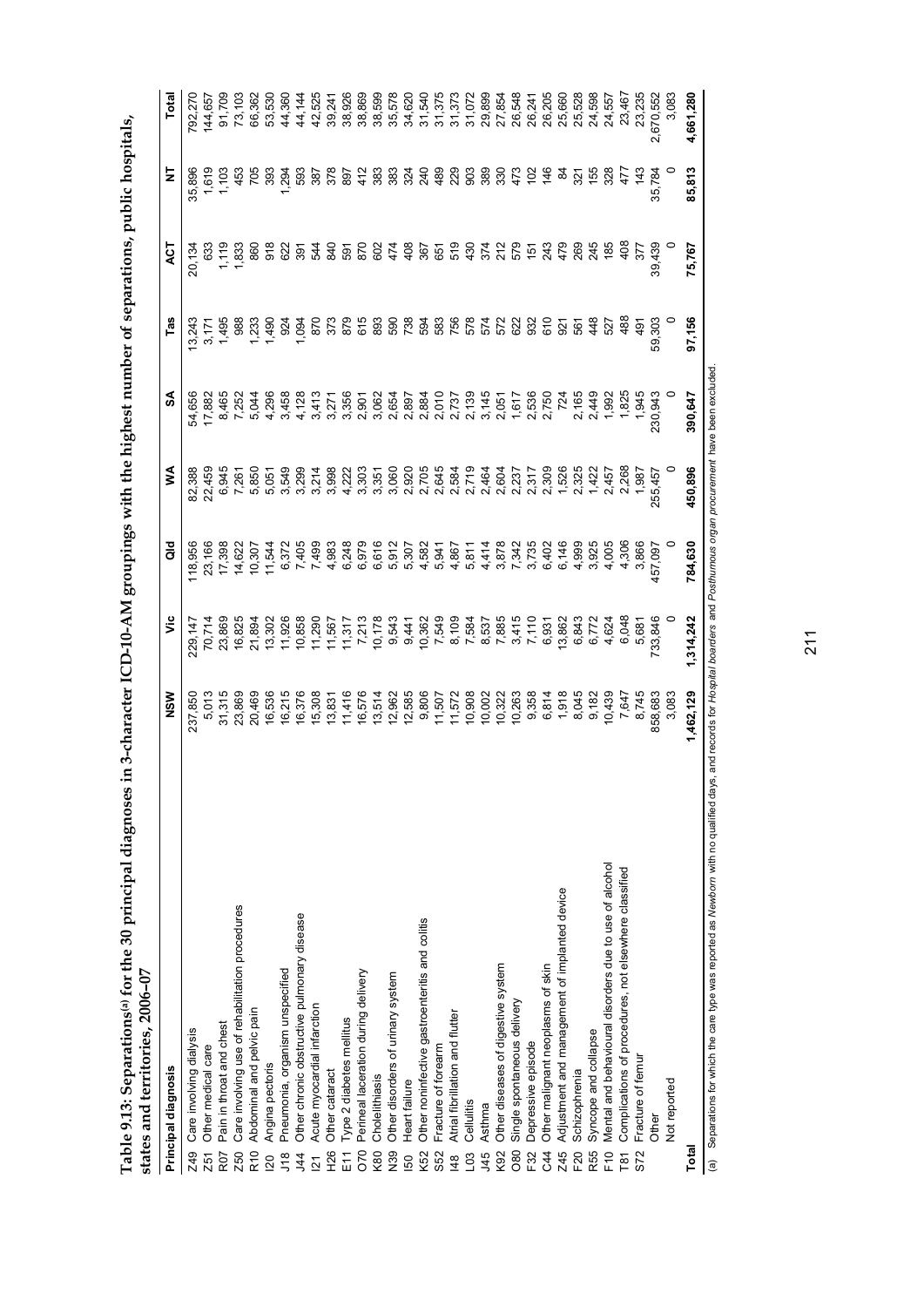| $\frac{1}{2}$                                                                                                    |                                    |
|------------------------------------------------------------------------------------------------------------------|------------------------------------|
| <b>!</b>                                                                                                         |                                    |
|                                                                                                                  |                                    |
| ׅׅ֖֚֚֚֚֚֚֚֚֚֚֚֚֚֚֚֚֚֚֚֚֚֚֚֚֚֚֚֚֚֚֝֝֝֡֡֡֝                                                                         |                                    |
|                                                                                                                  |                                    |
|                                                                                                                  |                                    |
|                                                                                                                  |                                    |
| ֧֧֧֧֧ׅ֧֧֧֧֧֛֪֧֧֧֧֧֧֧֧֧֧֧֧֧֛֛֚֚֚֚֚֚֚֚֚֚֚֚֚֚֚֚֡֬֕֝֓֝֓֝֬֝֓֝֬֜֝֬֝֓֜֝֬֜֝֬֝֬֝֬֝֬֝֬֝֬֝֬֝֬֝֬֝֬֝֬֝֬<br>֧֪֧֪֪֪֪֪֪֪֪֪֪֪֪֚֚֝ |                                    |
|                                                                                                                  |                                    |
|                                                                                                                  |                                    |
|                                                                                                                  |                                    |
| י<br>ו<br>                                                                                                       |                                    |
|                                                                                                                  |                                    |
|                                                                                                                  |                                    |
|                                                                                                                  |                                    |
| י<br>נ                                                                                                           |                                    |
| )                                                                                                                |                                    |
|                                                                                                                  |                                    |
| ı                                                                                                                |                                    |
|                                                                                                                  |                                    |
| ble 9.14: Separations <sup>(a)</sup> for the 30 principal diagnos                                                | $100004$ , $200001$<br>ة<br>C<br>C |
|                                                                                                                  |                                    |
|                                                                                                                  | states and territories             |
|                                                                                                                  | ales anu teilin                    |
|                                                                                                                  |                                    |

|                                                                                                                                                                                                                                                                                                                                                                                                                                                                                      | ⋚       | న్      | Tas    | ঢ়ৄ                                           |                                                                          |             |
|--------------------------------------------------------------------------------------------------------------------------------------------------------------------------------------------------------------------------------------------------------------------------------------------------------------------------------------------------------------------------------------------------------------------------------------------------------------------------------------|---------|---------|--------|-----------------------------------------------|--------------------------------------------------------------------------|-------------|
| る                                                                                                                                                                                                                                                                                                                                                                                                                                                                                    |         |         |        |                                               | 눌                                                                        | Total       |
| 53,489<br>45,345                                                                                                                                                                                                                                                                                                                                                                                                                                                                     |         | 5,082   |        |                                               |                                                                          | 71,85       |
|                                                                                                                                                                                                                                                                                                                                                                                                                                                                                      |         | 6,926   |        |                                               |                                                                          | 45,533      |
| 52,260<br>19,844                                                                                                                                                                                                                                                                                                                                                                                                                                                                     |         |         |        |                                               |                                                                          | 98,100      |
|                                                                                                                                                                                                                                                                                                                                                                                                                                                                                      |         |         |        |                                               |                                                                          | 77,169      |
|                                                                                                                                                                                                                                                                                                                                                                                                                                                                                      |         |         |        |                                               |                                                                          |             |
|                                                                                                                                                                                                                                                                                                                                                                                                                                                                                      |         |         |        |                                               |                                                                          |             |
|                                                                                                                                                                                                                                                                                                                                                                                                                                                                                      |         |         | ف<br>1 |                                               | م<br>م                                                                   |             |
|                                                                                                                                                                                                                                                                                                                                                                                                                                                                                      |         |         |        |                                               |                                                                          |             |
|                                                                                                                                                                                                                                                                                                                                                                                                                                                                                      |         |         |        |                                               |                                                                          |             |
|                                                                                                                                                                                                                                                                                                                                                                                                                                                                                      |         |         |        | ۹'n                                           |                                                                          |             |
|                                                                                                                                                                                                                                                                                                                                                                                                                                                                                      |         |         |        |                                               |                                                                          |             |
|                                                                                                                                                                                                                                                                                                                                                                                                                                                                                      |         |         |        |                                               |                                                                          |             |
|                                                                                                                                                                                                                                                                                                                                                                                                                                                                                      |         |         |        |                                               |                                                                          |             |
|                                                                                                                                                                                                                                                                                                                                                                                                                                                                                      |         |         |        |                                               |                                                                          |             |
|                                                                                                                                                                                                                                                                                                                                                                                                                                                                                      |         |         |        |                                               |                                                                          |             |
|                                                                                                                                                                                                                                                                                                                                                                                                                                                                                      |         |         | ې      |                                               |                                                                          |             |
|                                                                                                                                                                                                                                                                                                                                                                                                                                                                                      |         |         | ې      |                                               |                                                                          |             |
|                                                                                                                                                                                                                                                                                                                                                                                                                                                                                      |         |         | 은      |                                               |                                                                          |             |
|                                                                                                                                                                                                                                                                                                                                                                                                                                                                                      |         |         | م<br>C |                                               |                                                                          |             |
|                                                                                                                                                                                                                                                                                                                                                                                                                                                                                      |         |         |        |                                               |                                                                          |             |
|                                                                                                                                                                                                                                                                                                                                                                                                                                                                                      |         |         |        |                                               |                                                                          |             |
|                                                                                                                                                                                                                                                                                                                                                                                                                                                                                      |         |         |        |                                               |                                                                          |             |
|                                                                                                                                                                                                                                                                                                                                                                                                                                                                                      |         |         | غ      |                                               |                                                                          |             |
|                                                                                                                                                                                                                                                                                                                                                                                                                                                                                      |         |         |        |                                               |                                                                          |             |
|                                                                                                                                                                                                                                                                                                                                                                                                                                                                                      |         |         |        |                                               |                                                                          |             |
|                                                                                                                                                                                                                                                                                                                                                                                                                                                                                      |         |         |        |                                               |                                                                          |             |
|                                                                                                                                                                                                                                                                                                                                                                                                                                                                                      |         |         |        |                                               |                                                                          |             |
|                                                                                                                                                                                                                                                                                                                                                                                                                                                                                      |         |         |        |                                               |                                                                          |             |
|                                                                                                                                                                                                                                                                                                                                                                                                                                                                                      |         |         |        |                                               |                                                                          |             |
|                                                                                                                                                                                                                                                                                                                                                                                                                                                                                      |         |         |        |                                               |                                                                          |             |
|                                                                                                                                                                                                                                                                                                                                                                                                                                                                                      |         |         |        |                                               |                                                                          | 593,756     |
|                                                                                                                                                                                                                                                                                                                                                                                                                                                                                      |         |         |        |                                               |                                                                          |             |
| 742,014<br>761,417                                                                                                                                                                                                                                                                                                                                                                                                                                                                   | 289,163 | 229,324 |        |                                               | ۼ                                                                        | 2,941,637   |
| $\begin{array}{l} \mathcal{A}\ \tilde{\mathcal{H}}\ \tilde{\mathcal{H}}\ \tilde{\mathcal{H}}\ \tilde{\mathcal{H}}\ \tilde{\mathcal{H}}\ \tilde{\mathcal{H}}\ \tilde{\mathcal{H}}\ \tilde{\mathcal{H}}\ \tilde{\mathcal{H}}\ \tilde{\mathcal{H}}\ \tilde{\mathcal{H}}\ \tilde{\mathcal{H}}\ \tilde{\mathcal{H}}\ \tilde{\mathcal{H}}\ \tilde{\mathcal{H}}\ \tilde{\mathcal{H}}\ \tilde{\mathcal{H}}\ \tilde{\mathcal{H}}\ \tilde{\mathcal{H}}\ \tilde{\mathcal{H}}\ \tilde{\mathcal{$ |         |         |        | 음 음 음 음 음 음<br>을 흘을 흘을 흘을<br>ې<br>ې<br>은<br>ې | - 후 후 후 후 후 후 후 후<br>- 루 루 루 루 루 루 루 루<br>후 후<br>윤윤윤윤윤<br>음 음 음 음 음<br>ę | 음 음 음 음 음 음 |

(a) Separations for which the care type was reported as Newborn with no qualified days, and records for Hospital boarders and Posthumous organ procurement have been excluded. (a) Separations for which the care type was reported as *Newborn* with no qualified days, and records for *Hospital boarders* and *Posthumous organ procurement* have been excluded.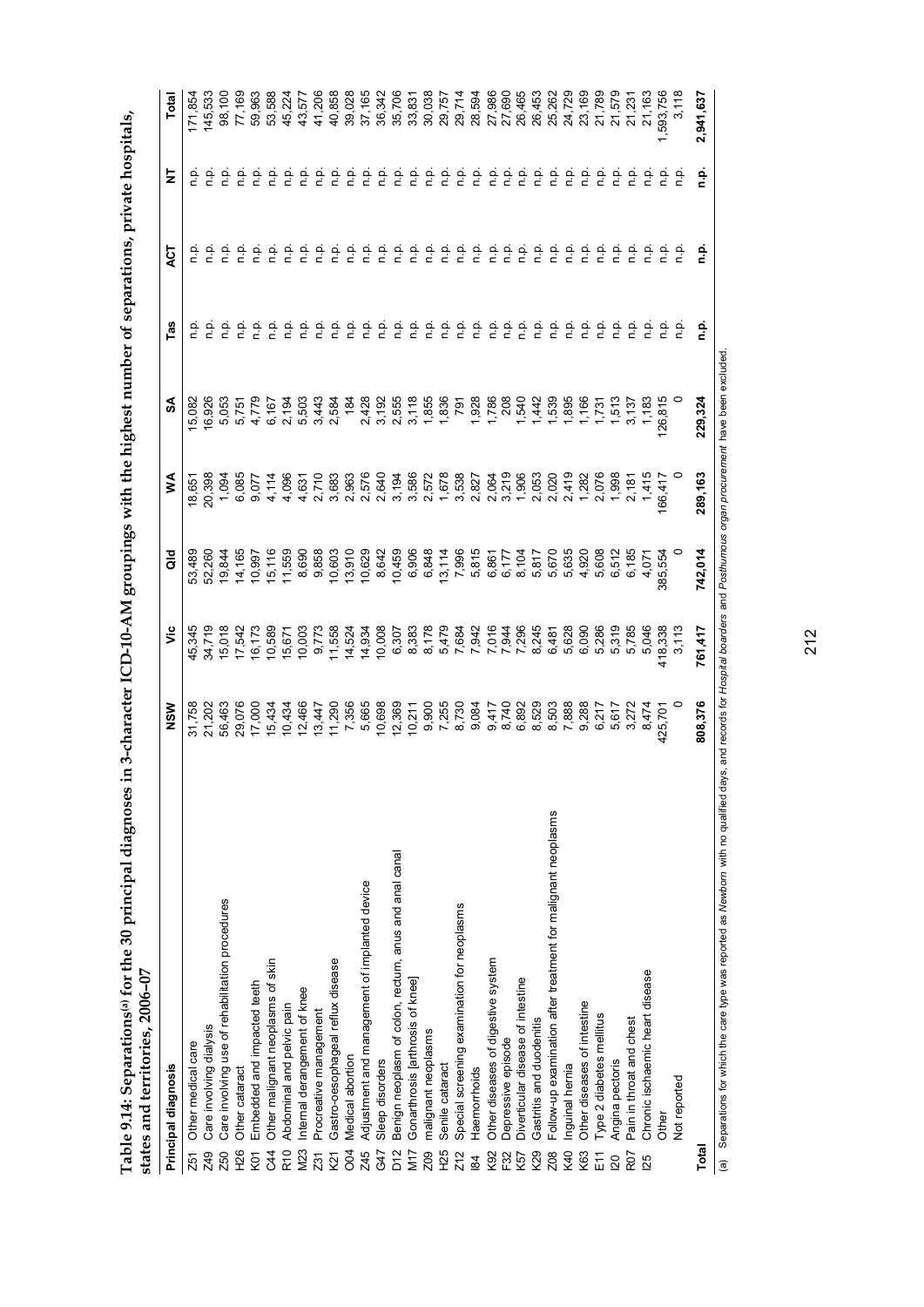| ここ ナウキウキ<br>せんきゅうしょう くろう<br>j<br>こと<br>これには<br> <br> <br>  איי א<br>じくこく こくらく<br>Table 9.15: Average length of stay(a) (days) for the 30 rr | `∩_n∩^*<br>$\sim$ 2006 $\sim$            |
|---------------------------------------------------------------------------------------------------------------------------------------------|------------------------------------------|
|                                                                                                                                             |                                          |
|                                                                                                                                             |                                          |
|                                                                                                                                             | public hospitals, states and territories |
|                                                                                                                                             | <b>TRANSPORT OF</b>                      |

|                         | Principal diagnosis                                    | <b>NSW</b>                                                                                                                                 |                                                                                                                                                                                                                                   |                                                                                                                                                                                                                                                                                                           |     |                                                                                                                                                                          |                                                                                       | ζJ  | ż                                                                               | Total                                                                                                                              |
|-------------------------|--------------------------------------------------------|--------------------------------------------------------------------------------------------------------------------------------------------|-----------------------------------------------------------------------------------------------------------------------------------------------------------------------------------------------------------------------------------|-----------------------------------------------------------------------------------------------------------------------------------------------------------------------------------------------------------------------------------------------------------------------------------------------------------|-----|--------------------------------------------------------------------------------------------------------------------------------------------------------------------------|---------------------------------------------------------------------------------------|-----|---------------------------------------------------------------------------------|------------------------------------------------------------------------------------------------------------------------------------|
| <b>Z49</b>              | Care involving dialysis                                |                                                                                                                                            | $\frac{1}{2}$ and the state of the state of the state of the state of the state of the state of the state of the state of the state of the state of the state of the state of the state of the state of the state of the state of | $\frac{9}{8}$ = $\frac{1}{6}$ = $\frac{1}{6}$ = $\frac{1}{6}$ = $\frac{1}{6}$ = $\frac{1}{6}$ = $\frac{1}{6}$ = $\frac{1}{6}$ = $\frac{1}{6}$ = $\frac{1}{6}$ = $\frac{1}{6}$ = $\frac{1}{6}$ = $\frac{1}{6}$ = $\frac{1}{6}$ = $\frac{1}{6}$ = $\frac{1}{6}$ = $\frac{1}{6}$ = $\frac{1}{6}$ = $\frac{1$ |     | $\mathbf{R}$ $\mathbf{S}$ $\mathbf{S}$ $\mathbf{S}$ $\mathbf{S}$ $\mathbf{S}$ $\mathbf{S}$ $\mathbf{S}$ $\mathbf{S}$ $\mathbf{S}$ $\mathbf{S}$ $\mathbf{S}$ $\mathbf{S}$ | e   C L L C L W C L A W O C R W W 4 L M M M M L M M M M M L G W W L G O L W M M C G 4 |     | トーー ロー こうしつしー ロミュート こっこん ムクファイム ここん インター・シー こうしょう こうしゅう しょうこう こうしん けっこう せいこうしょう |                                                                                                                                    |
| <b>Z51</b>              | Other medical care                                     |                                                                                                                                            |                                                                                                                                                                                                                                   |                                                                                                                                                                                                                                                                                                           |     |                                                                                                                                                                          |                                                                                       |     |                                                                                 |                                                                                                                                    |
| R <sub>07</sub>         | Pain in throat and chest                               |                                                                                                                                            |                                                                                                                                                                                                                                   |                                                                                                                                                                                                                                                                                                           |     |                                                                                                                                                                          |                                                                                       |     |                                                                                 |                                                                                                                                    |
| <b>Z50</b>              | Care involving use of rehabilitation procedures        |                                                                                                                                            |                                                                                                                                                                                                                                   |                                                                                                                                                                                                                                                                                                           |     |                                                                                                                                                                          |                                                                                       |     |                                                                                 |                                                                                                                                    |
| R <sub>10</sub>         | Abdominal and pelvic pain                              |                                                                                                                                            |                                                                                                                                                                                                                                   |                                                                                                                                                                                                                                                                                                           |     |                                                                                                                                                                          |                                                                                       |     |                                                                                 |                                                                                                                                    |
| $\overline{20}$         | Angina pectoris                                        |                                                                                                                                            |                                                                                                                                                                                                                                   |                                                                                                                                                                                                                                                                                                           |     |                                                                                                                                                                          |                                                                                       |     |                                                                                 |                                                                                                                                    |
| $\frac{8}{10}$          | Pneumonia, organism unspecified                        |                                                                                                                                            |                                                                                                                                                                                                                                   |                                                                                                                                                                                                                                                                                                           |     |                                                                                                                                                                          |                                                                                       |     |                                                                                 |                                                                                                                                    |
| र्यु                    | Other chronic obstructive pulmonary disease            | c a r a a d r a a c a u r a a u u a u u u u u u u d r Ž u 4 n d d 4<br>c a r a a d r a a c a u r a u u a u u u u u u u u d r Ž u 4 n d d 4 |                                                                                                                                                                                                                                   |                                                                                                                                                                                                                                                                                                           |     |                                                                                                                                                                          |                                                                                       |     |                                                                                 | c r r b r w m o m r o u w 4 r u u w w u u u r r r 8 u 4 n 5 4<br>c r r o c c c c m o n r o u w 4 r u u w m u u u r r - 8 u 4 n 5 4 |
| $\overline{2}$          | Acute myocardial infarction                            |                                                                                                                                            |                                                                                                                                                                                                                                   |                                                                                                                                                                                                                                                                                                           |     |                                                                                                                                                                          |                                                                                       |     |                                                                                 |                                                                                                                                    |
| E <sub>26</sub>         | Other cataract                                         |                                                                                                                                            |                                                                                                                                                                                                                                   |                                                                                                                                                                                                                                                                                                           |     |                                                                                                                                                                          |                                                                                       |     |                                                                                 |                                                                                                                                    |
|                         | Type 2 diabetes mellitus                               |                                                                                                                                            |                                                                                                                                                                                                                                   |                                                                                                                                                                                                                                                                                                           |     |                                                                                                                                                                          |                                                                                       |     |                                                                                 |                                                                                                                                    |
| $\frac{2}{11}$          | Perineal laceration during delivery                    |                                                                                                                                            |                                                                                                                                                                                                                                   |                                                                                                                                                                                                                                                                                                           |     |                                                                                                                                                                          |                                                                                       |     |                                                                                 |                                                                                                                                    |
| K80                     | Cholelithiasis                                         |                                                                                                                                            |                                                                                                                                                                                                                                   |                                                                                                                                                                                                                                                                                                           |     |                                                                                                                                                                          |                                                                                       |     |                                                                                 |                                                                                                                                    |
| N39                     | Other disorders of urinary system                      |                                                                                                                                            |                                                                                                                                                                                                                                   |                                                                                                                                                                                                                                                                                                           |     |                                                                                                                                                                          |                                                                                       |     |                                                                                 |                                                                                                                                    |
| $\overline{\mathbb{S}}$ | Heart failure                                          |                                                                                                                                            |                                                                                                                                                                                                                                   |                                                                                                                                                                                                                                                                                                           |     |                                                                                                                                                                          |                                                                                       |     |                                                                                 |                                                                                                                                    |
| K52                     | Other noninfective gastroenteritis and colitis         |                                                                                                                                            |                                                                                                                                                                                                                                   |                                                                                                                                                                                                                                                                                                           |     |                                                                                                                                                                          |                                                                                       |     |                                                                                 |                                                                                                                                    |
| S52                     | Fracture of forearm                                    |                                                                                                                                            |                                                                                                                                                                                                                                   |                                                                                                                                                                                                                                                                                                           |     |                                                                                                                                                                          |                                                                                       |     |                                                                                 |                                                                                                                                    |
| $\frac{48}{5}$          | Atrial fibrillation and flutter                        |                                                                                                                                            |                                                                                                                                                                                                                                   |                                                                                                                                                                                                                                                                                                           |     |                                                                                                                                                                          |                                                                                       |     |                                                                                 |                                                                                                                                    |
| $\overline{103}$        | Cellulitis                                             |                                                                                                                                            |                                                                                                                                                                                                                                   |                                                                                                                                                                                                                                                                                                           |     |                                                                                                                                                                          |                                                                                       |     |                                                                                 |                                                                                                                                    |
| <b>J45</b>              | Asthma                                                 |                                                                                                                                            |                                                                                                                                                                                                                                   |                                                                                                                                                                                                                                                                                                           |     |                                                                                                                                                                          |                                                                                       |     |                                                                                 |                                                                                                                                    |
| K92                     | Other diseases of digestive system                     |                                                                                                                                            |                                                                                                                                                                                                                                   |                                                                                                                                                                                                                                                                                                           |     |                                                                                                                                                                          |                                                                                       |     |                                                                                 |                                                                                                                                    |
| 080                     | Single spontaneous delivery                            |                                                                                                                                            |                                                                                                                                                                                                                                   |                                                                                                                                                                                                                                                                                                           |     |                                                                                                                                                                          |                                                                                       |     |                                                                                 |                                                                                                                                    |
| F32                     | Depressive episode                                     |                                                                                                                                            |                                                                                                                                                                                                                                   |                                                                                                                                                                                                                                                                                                           |     |                                                                                                                                                                          |                                                                                       |     |                                                                                 |                                                                                                                                    |
| C44                     | Other malignant neoplasms of skin                      |                                                                                                                                            |                                                                                                                                                                                                                                   |                                                                                                                                                                                                                                                                                                           |     |                                                                                                                                                                          |                                                                                       |     |                                                                                 |                                                                                                                                    |
| Z45                     | Adjustment and management of implanted device          |                                                                                                                                            |                                                                                                                                                                                                                                   |                                                                                                                                                                                                                                                                                                           |     |                                                                                                                                                                          |                                                                                       |     |                                                                                 |                                                                                                                                    |
| F20                     | Schizophrenia                                          |                                                                                                                                            |                                                                                                                                                                                                                                   |                                                                                                                                                                                                                                                                                                           |     |                                                                                                                                                                          |                                                                                       |     |                                                                                 |                                                                                                                                    |
| R <sub>55</sub>         | Syncope and collapse                                   |                                                                                                                                            |                                                                                                                                                                                                                                   |                                                                                                                                                                                                                                                                                                           |     |                                                                                                                                                                          |                                                                                       |     |                                                                                 |                                                                                                                                    |
| F10                     | Mental and behavioural disorders due to use of alcohol |                                                                                                                                            |                                                                                                                                                                                                                                   |                                                                                                                                                                                                                                                                                                           |     |                                                                                                                                                                          |                                                                                       |     |                                                                                 |                                                                                                                                    |
| T81                     | Complications of procedures, not elsewhere classified  |                                                                                                                                            |                                                                                                                                                                                                                                   |                                                                                                                                                                                                                                                                                                           |     |                                                                                                                                                                          |                                                                                       |     |                                                                                 |                                                                                                                                    |
| S72                     | Fracture of femur                                      |                                                                                                                                            |                                                                                                                                                                                                                                   |                                                                                                                                                                                                                                                                                                           |     |                                                                                                                                                                          |                                                                                       |     |                                                                                 |                                                                                                                                    |
|                         | Other                                                  |                                                                                                                                            |                                                                                                                                                                                                                                   |                                                                                                                                                                                                                                                                                                           |     |                                                                                                                                                                          |                                                                                       |     |                                                                                 |                                                                                                                                    |
| Total                   |                                                        |                                                                                                                                            | $\ddot{a}$                                                                                                                                                                                                                        | 3.7                                                                                                                                                                                                                                                                                                       | 3.6 | $\frac{4}{1}$                                                                                                                                                            | 4.2                                                                                   | 3.4 | 3.0                                                                             | 3.7                                                                                                                                |
|                         |                                                        |                                                                                                                                            |                                                                                                                                                                                                                                   |                                                                                                                                                                                                                                                                                                           |     |                                                                                                                                                                          |                                                                                       |     |                                                                                 |                                                                                                                                    |

<sup>(</sup>a) Separations for which the care type was reported as Newborn with no qualified days, and records for Hospital boarders and Posthurnous organ procurement have been excluded. (a) Separations for which the care type was reported as *Newborn* with no qualified days, and records for *Hospital boarders* and *Posthumous organ procurement* have been excluded.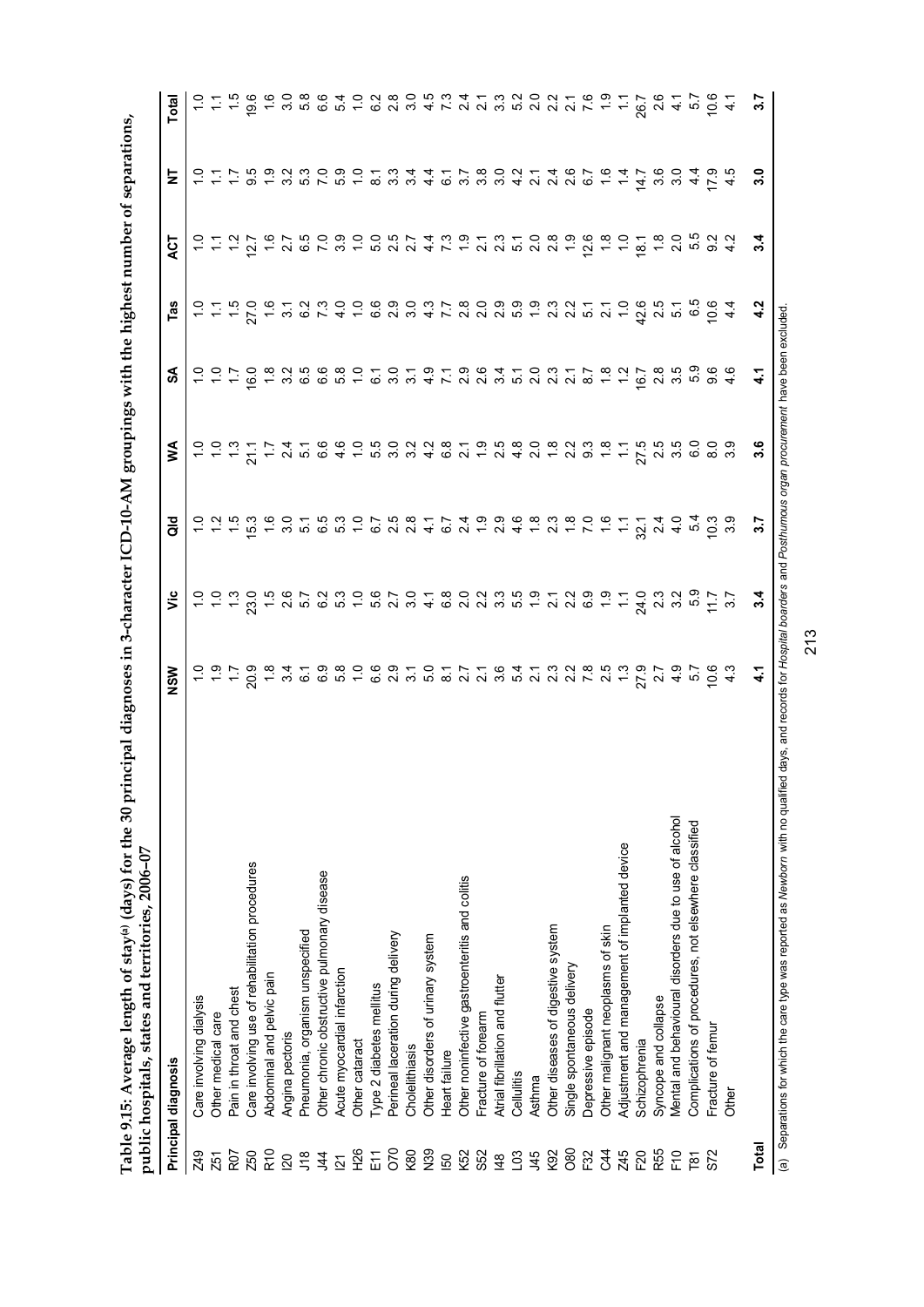| ים המא היה הל                                                               |                                                          |
|-----------------------------------------------------------------------------|----------------------------------------------------------|
|                                                                             |                                                          |
| <br> <br>j                                                                  |                                                          |
| $\sim$                                                                      |                                                          |
| וקות או הוא<br>.<br>.<br>.                                                  |                                                          |
| とくさい つうちょう<br>֖֖֖֖֖֖֖֧ׅ֖֖֧֖֧֧֖֧֖֚֚֚֚֚֚֚֚֚֚֚֚֚֚֚֚֚֚֚֚֚֚֚֚֚֚֚֚֚֚֚֬֝֝֓֞֝֓֞֝֬֝֬ |                                                          |
| s) for the 30<br>$+22$                                                      | ֧֧֦֧֧֧֧֧֧֧֧֚֚֚֚֚֚֚֚֚֚֚֚֚֚֚֚֚֚֚֚֚֚֚֚֚֚֟֓֡֝֓֓֝֬֝֓֓֓֓֟<br>ì |
| $\infty$ ee length of stay(a) (day.                                         | spitals, states and territor                             |
| 1 avic ノ・10. イュv Jing                                                       | i                                                        |
| a U   L   A<br>$T_{\rm e}1.1$                                               | <b>COIT AIR ATL</b><br>וחיידדים הי                       |

| Table 9.16: Average length of stay® (days) for the 30 pri<br>private hospitals, states and territories, 2006-07 | incipal diagnoses in 3-character ICD-10-AM groupings with the highest number of separations, |                                                                     |                               |                                                                                                                                                                                                                                                                                                                                                                                                                                                                                       |                   |                                                                                                                                                                                                                                                                                                                                                                                                                                     |        |               |                |
|-----------------------------------------------------------------------------------------------------------------|----------------------------------------------------------------------------------------------|---------------------------------------------------------------------|-------------------------------|---------------------------------------------------------------------------------------------------------------------------------------------------------------------------------------------------------------------------------------------------------------------------------------------------------------------------------------------------------------------------------------------------------------------------------------------------------------------------------------|-------------------|-------------------------------------------------------------------------------------------------------------------------------------------------------------------------------------------------------------------------------------------------------------------------------------------------------------------------------------------------------------------------------------------------------------------------------------|--------|---------------|----------------|
| Principal diagnosis                                                                                             | NSM                                                                                          | έ                                                                   | aio                           | ⋚                                                                                                                                                                                                                                                                                                                                                                                                                                                                                     | న్                | Tas                                                                                                                                                                                                                                                                                                                                                                                                                                 | 75     | 눋             | Total          |
| Other medical care<br><b>Z51</b>                                                                                |                                                                                              | $\frac{0}{1}$ $\frac{0}{1}$                                         | $\frac{1}{2}$                 | $\frac{1}{2}$                                                                                                                                                                                                                                                                                                                                                                                                                                                                         |                   | ن<br>ء                                                                                                                                                                                                                                                                                                                                                                                                                              | q.n    | ρ             |                |
| Care involving dialysis<br><b>Z49</b>                                                                           | $\frac{0}{1}$                                                                                |                                                                     |                               | $\frac{1}{2}$                                                                                                                                                                                                                                                                                                                                                                                                                                                                         | $\frac{1}{2}$     | ف<br>n                                                                                                                                                                                                                                                                                                                                                                                                                              | م<br>p | م<br>م        |                |
| Care involving use of rehabilitation procedures<br>Z50                                                          |                                                                                              |                                                                     | 54                            | 22.0                                                                                                                                                                                                                                                                                                                                                                                                                                                                                  | 95                | ف<br>م                                                                                                                                                                                                                                                                                                                                                                                                                              |        | e e<br>c c    |                |
| Other cataract<br>H26                                                                                           |                                                                                              |                                                                     |                               |                                                                                                                                                                                                                                                                                                                                                                                                                                                                                       | $\frac{1}{2}$     | ف.<br>E                                                                                                                                                                                                                                                                                                                                                                                                                             |        |               | $\frac{0}{10}$ |
| Embedded and impacted teeth<br>K <sub>0</sub>                                                                   |                                                                                              |                                                                     |                               | $\frac{1}{1}$ $\frac{1}{1}$                                                                                                                                                                                                                                                                                                                                                                                                                                                           |                   | ن<br>م                                                                                                                                                                                                                                                                                                                                                                                                                              |        | ف<br>1        |                |
| Other malignant neoplasms of skin<br>C44                                                                        | 4 2 2 2 2 2 2 2 2 2 2 2 2 0                                                                  | r 0 0 5 5 7 5 7 6 7 6 7 6 7 4 7 6 9 0 1 7 4 7 6 7 6 7 6 7 6 7 8 9 7 | $C$ $C$ $C$ $C$ $C$ $C$       |                                                                                                                                                                                                                                                                                                                                                                                                                                                                                       | $-5.2 - 7.7$      | ف<br>E                                                                                                                                                                                                                                                                                                                                                                                                                              |        |               |                |
| Abdominal and pelvic pain<br>R <sub>10</sub>                                                                    |                                                                                              |                                                                     |                               | 6.57                                                                                                                                                                                                                                                                                                                                                                                                                                                                                  |                   | ف<br>p                                                                                                                                                                                                                                                                                                                                                                                                                              |        | $\frac{1}{2}$ |                |
| Internal derangement of knee<br>M23                                                                             |                                                                                              |                                                                     |                               |                                                                                                                                                                                                                                                                                                                                                                                                                                                                                       | $\sum$            | في                                                                                                                                                                                                                                                                                                                                                                                                                                  |        | 은             |                |
| Procreative management<br><b>Z31</b>                                                                            |                                                                                              |                                                                     | $rac{1}{2}$ $rac{1}{2}$       |                                                                                                                                                                                                                                                                                                                                                                                                                                                                                       | $\frac{0}{1}$     | فہ                                                                                                                                                                                                                                                                                                                                                                                                                                  |        | ف<br>ء        | $\frac{1}{2}$  |
| Gastro-oesophageal reflux disease<br>K21                                                                        |                                                                                              |                                                                     |                               |                                                                                                                                                                                                                                                                                                                                                                                                                                                                                       |                   | م<br>ء                                                                                                                                                                                                                                                                                                                                                                                                                              |        | ف<br>و        |                |
| Medical abortion<br>004                                                                                         |                                                                                              |                                                                     |                               |                                                                                                                                                                                                                                                                                                                                                                                                                                                                                       |                   | نې<br>ء                                                                                                                                                                                                                                                                                                                                                                                                                             |        | م<br>ء        |                |
| Adjustment and management of implanted device<br>Z45                                                            |                                                                                              |                                                                     |                               |                                                                                                                                                                                                                                                                                                                                                                                                                                                                                       |                   | ہے<br>ء                                                                                                                                                                                                                                                                                                                                                                                                                             |        | ن<br>ء        |                |
| Sleep disorders<br>G47                                                                                          |                                                                                              |                                                                     |                               |                                                                                                                                                                                                                                                                                                                                                                                                                                                                                       |                   | ف<br>ء                                                                                                                                                                                                                                                                                                                                                                                                                              |        | م<br>ء        |                |
| Benign neoplasm of colon, rectum, anus and anal canal<br>D <sub>12</sub>                                        |                                                                                              |                                                                     | C.700000                      | $\frac{3}{1}$ $\frac{3}{1}$ $\frac{5}{1}$                                                                                                                                                                                                                                                                                                                                                                                                                                             | 5.9999            | $\begin{array}{c} \mathbf{a} \\ \mathbf{c} \end{array}$                                                                                                                                                                                                                                                                                                                                                                             |        | ف<br>أ        |                |
| Gonarthrosis [arthrosis of knee]<br>N17                                                                         |                                                                                              |                                                                     |                               |                                                                                                                                                                                                                                                                                                                                                                                                                                                                                       |                   |                                                                                                                                                                                                                                                                                                                                                                                                                                     |        | ف<br>و        | $\frac{6}{4}$  |
| naligna<br>Follow-up examination after treatment for conditions other than n<br>Z <sub>0</sub> 9                |                                                                                              |                                                                     |                               | $\frac{1}{2}$                                                                                                                                                                                                                                                                                                                                                                                                                                                                         |                   |                                                                                                                                                                                                                                                                                                                                                                                                                                     |        |               | $\frac{1}{2}$  |
| Senile cataract<br>H25                                                                                          | COOFFLATOOTT                                                                                 |                                                                     |                               | $\frac{0}{1}$                                                                                                                                                                                                                                                                                                                                                                                                                                                                         |                   | $\begin{array}{cccccccccc} \mathbf{e} & \mathbf{e} & \mathbf{e} & \mathbf{e} & \mathbf{e} & \mathbf{e} & \mathbf{e} & \mathbf{e} & \mathbf{e} & \mathbf{e} & \mathbf{e} & \mathbf{e} & \mathbf{e} & \mathbf{e} & \mathbf{e} & \mathbf{e} & \mathbf{e} & \mathbf{e} & \mathbf{e} & \mathbf{e} & \mathbf{e} & \mathbf{e} & \mathbf{e} & \mathbf{e} & \mathbf{e} & \mathbf{e} & \mathbf{e} & \mathbf{e} & \mathbf{e} & \mathbf{e} & \$ |        |               | ္              |
| Special screening examination for neoplasms<br>Z <sub>12</sub>                                                  |                                                                                              |                                                                     |                               | $\overline{1}$ .0                                                                                                                                                                                                                                                                                                                                                                                                                                                                     | $\frac{1}{2}$     |                                                                                                                                                                                                                                                                                                                                                                                                                                     |        |               | $\frac{0}{1}$  |
| Haemorrhoids<br>$\overline{a}$                                                                                  |                                                                                              |                                                                     |                               |                                                                                                                                                                                                                                                                                                                                                                                                                                                                                       |                   |                                                                                                                                                                                                                                                                                                                                                                                                                                     |        |               |                |
| Other diseases of digestive system<br>K92                                                                       |                                                                                              |                                                                     | C G A A G A A C W G G G A A G | $\begin{array}{ccccccccccccc} \multicolumn{2}{c}{} & \multicolumn{2}{c}{} & \multicolumn{2}{c}{} & \multicolumn{2}{c}{} & \multicolumn{2}{c}{} & \multicolumn{2}{c}{} & \multicolumn{2}{c}{} & \multicolumn{2}{c}{} & \multicolumn{2}{c}{} & \multicolumn{2}{c}{} & \multicolumn{2}{c}{} & \multicolumn{2}{c}{} & \multicolumn{2}{c}{} & \multicolumn{2}{c}{} & \multicolumn{2}{c}{} & \multicolumn{2}{c}{} & \multicolumn{2}{c}{} & \multicolumn{2}{c}{} & \multicolumn{2}{c}{} & \$ | $\frac{1}{2}$     |                                                                                                                                                                                                                                                                                                                                                                                                                                     |        |               |                |
| Depressive episode<br>F32                                                                                       |                                                                                              |                                                                     |                               |                                                                                                                                                                                                                                                                                                                                                                                                                                                                                       | $\frac{4.8}{2.5}$ |                                                                                                                                                                                                                                                                                                                                                                                                                                     |        |               | 54             |
| Diverticular disease of intestine<br>K57                                                                        |                                                                                              |                                                                     |                               |                                                                                                                                                                                                                                                                                                                                                                                                                                                                                       |                   | $\begin{array}{c} \mathbf{a} \\ \mathbf{c} \end{array}$                                                                                                                                                                                                                                                                                                                                                                             |        |               |                |
| Gastritis and duodenitis<br>K29                                                                                 |                                                                                              |                                                                     |                               |                                                                                                                                                                                                                                                                                                                                                                                                                                                                                       |                   |                                                                                                                                                                                                                                                                                                                                                                                                                                     |        |               |                |
| Follow-up examination after treatment for malignant neoplasms<br><b>Z08</b>                                     |                                                                                              |                                                                     |                               |                                                                                                                                                                                                                                                                                                                                                                                                                                                                                       | $\frac{1}{2}$     |                                                                                                                                                                                                                                                                                                                                                                                                                                     |        |               | $\frac{1}{2}$  |
| nguinal hernia<br>K40                                                                                           |                                                                                              |                                                                     |                               |                                                                                                                                                                                                                                                                                                                                                                                                                                                                                       | $\frac{15}{10}$   |                                                                                                                                                                                                                                                                                                                                                                                                                                     |        |               |                |
| Other diseases of intestine<br>K63                                                                              |                                                                                              |                                                                     |                               |                                                                                                                                                                                                                                                                                                                                                                                                                                                                                       | $\frac{3}{2}$     |                                                                                                                                                                                                                                                                                                                                                                                                                                     |        |               |                |
| Type 2 diabetes mellitus<br>E11                                                                                 | $23.7$<br>2.3.7                                                                              |                                                                     |                               |                                                                                                                                                                                                                                                                                                                                                                                                                                                                                       | ယ္<br>က           | 흔                                                                                                                                                                                                                                                                                                                                                                                                                                   |        |               | ന്             |
| Angina pectoris<br>$\overline{20}$                                                                              |                                                                                              |                                                                     | $\frac{1}{4}$                 | က                                                                                                                                                                                                                                                                                                                                                                                                                                                                                     | 4.7               | فہ<br>ع                                                                                                                                                                                                                                                                                                                                                                                                                             |        |               | ပ<br>က         |
| Pain in throat and chest<br>R <sub>07</sub>                                                                     |                                                                                              |                                                                     | တ္                            | $\frac{8}{10}$                                                                                                                                                                                                                                                                                                                                                                                                                                                                        |                   | ف<br>ء                                                                                                                                                                                                                                                                                                                                                                                                                              |        |               |                |
| Chronic ischaemic heart disease<br>25                                                                           | ຕ ດ<br>ດ<br>ດ<br>ດ                                                                           | بہ م<br>പ് ത                                                        | 3.0                           | 2. 2<br>2. 9                                                                                                                                                                                                                                                                                                                                                                                                                                                                          | ್ಲ ಜ<br>ನ         | e e<br>c e                                                                                                                                                                                                                                                                                                                                                                                                                          |        |               |                |
| Other                                                                                                           |                                                                                              |                                                                     |                               |                                                                                                                                                                                                                                                                                                                                                                                                                                                                                       |                   |                                                                                                                                                                                                                                                                                                                                                                                                                                     |        |               |                |
| Total                                                                                                           | Ń۰                                                                                           | ဖ<br>N                                                              | ဖ<br>N                        | ဖ<br>Ñ                                                                                                                                                                                                                                                                                                                                                                                                                                                                                | ဖ<br>$\mathbf{a}$ | q.                                                                                                                                                                                                                                                                                                                                                                                                                                  | n.p    | 윤             | ທ              |

(a) Separations for which the care type was reported as Newborn with no qualified days, and records for Hospital boarders and Posthurnous organ procurement have been excluded. (a) Separations for which the care type was reported as *Newborn* with no qualified days, and records for *Hospital boarders* and *Posthumous organ procurement* have been excluded.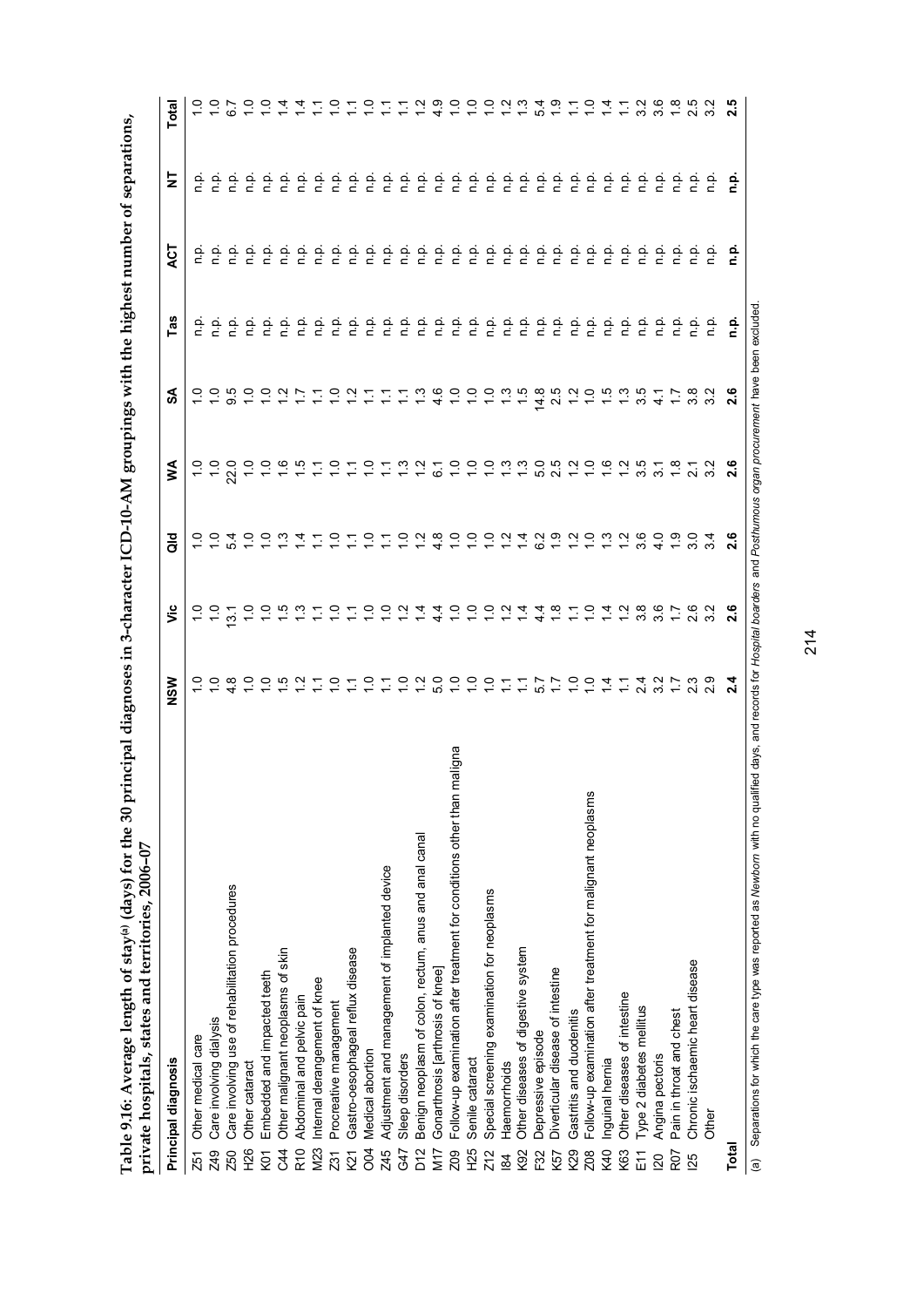|                         | group, all hospitals, Australia, 2006-07                                                |                   |               |                 |                                                  |                                         |                                                                |                           |                                                    |                                                                                                             |                    |                                                                                                                                                                                               |                      |
|-------------------------|-----------------------------------------------------------------------------------------|-------------------|---------------|-----------------|--------------------------------------------------|-----------------------------------------|----------------------------------------------------------------|---------------------------|----------------------------------------------------|-------------------------------------------------------------------------------------------------------------|--------------------|-----------------------------------------------------------------------------------------------------------------------------------------------------------------------------------------------|----------------------|
|                         | Principal diagnosis                                                                     | ᢑ                 | $\frac{1}{4}$ | $5 - 14$        | $5 - 24$                                         | $25 - 34$                               | $35 - 44$                                                      | 45–54                     | 55-64                                              | $-50$                                                                                                       | $75 - 84$          | $\frac{1}{8}$                                                                                                                                                                                 | Total <sup>(b)</sup> |
| <b>Z49</b>              | Care involving dialysis                                                                 |                   |               |                 |                                                  |                                         | 48,294                                                         | 80,140                    | 114,829                                            | 36,988                                                                                                      | 131,562            | 18,603                                                                                                                                                                                        | 556,371              |
| Z51                     | Other medical care                                                                      | 203               | န္တ ဓွ        |                 |                                                  | 18,352<br>18,352<br>18,344<br>19,344    |                                                                |                           |                                                    |                                                                                                             |                    |                                                                                                                                                                                               | 144,303              |
| Z50                     | Care involving use of rehabilitation procedures                                         |                   |               |                 |                                                  |                                         | 6,317<br>4,258                                                 | 18,340<br>6,305<br>12,915 | 40,182<br>11,543<br>13,481                         | 16,448                                                                                                      |                    | 3,26<br>3,66<br>1,71                                                                                                                                                                          |                      |
| R07                     | Pain in throat and chest                                                                |                   |               |                 |                                                  |                                         | 8,917                                                          |                           |                                                    | 9,748                                                                                                       | 6,896              |                                                                                                                                                                                               | 58,322               |
| <b>ЯZН</b>              | Other cataract                                                                          |                   |               |                 |                                                  |                                         |                                                                | 2,073<br>6,491            |                                                    | 13,845                                                                                                      | 20,140             |                                                                                                                                                                                               |                      |
| $\overline{20}$         | Angina pectoris                                                                         |                   |               |                 |                                                  |                                         |                                                                |                           |                                                    |                                                                                                             |                    |                                                                                                                                                                                               | 47,600               |
| C44                     | Other malignant neoplasms of skin                                                       |                   |               |                 |                                                  |                                         |                                                                | 4,828                     |                                                    |                                                                                                             | 10,475<br>14,063   |                                                                                                                                                                                               |                      |
| K40                     | Inguinal hemia                                                                          |                   |               |                 |                                                  |                                         |                                                                |                           | 6,286<br>12,501<br>19,307<br>8,643                 | $\begin{array}{l} 13,356 \\ 71,159 \\ 7,388 \\ 7,793 \\ 4,793 \\ 7,74 \\ 7,74 \\ 7,74 \\ 8,956 \end{array}$ |                    | $4.0.057$ $0.0578$ $0.0578$ $0.0578$ $0.0578$ $0.0578$ $0.0578$ $0.0578$ $0.0578$ $0.0578$ $0.0578$ $0.0578$ $0.0578$ $0.0578$ $0.0578$ $0.0578$ $0.0578$ $0.0578$ $0.0578$ $0.0578$ $0.0578$ | 40,982               |
| R <sub>10</sub>         | Abdominal and pelvic pain                                                               |                   |               |                 |                                                  |                                         |                                                                |                           |                                                    |                                                                                                             | $4,931$<br>$3,360$ |                                                                                                                                                                                               | 37,936               |
| <b>M23</b>              | Internal derangement of knee                                                            |                   |               |                 |                                                  |                                         |                                                                |                           |                                                    |                                                                                                             |                    |                                                                                                                                                                                               | 35,163               |
| $\overline{21}$         | Acute myocardial infarction                                                             |                   |               |                 |                                                  |                                         |                                                                |                           |                                                    |                                                                                                             |                    |                                                                                                                                                                                               | 33,898               |
| G47                     | Sleep disorders                                                                         |                   |               |                 |                                                  |                                         |                                                                |                           |                                                    |                                                                                                             |                    |                                                                                                                                                                                               | 33,718               |
| E11                     | Type 2 diabetes mellitus                                                                |                   |               |                 |                                                  |                                         |                                                                |                           |                                                    |                                                                                                             |                    |                                                                                                                                                                                               | 33,108               |
| Z45                     | Adjustment and management of implanted device                                           |                   |               |                 |                                                  |                                         |                                                                |                           |                                                    |                                                                                                             |                    |                                                                                                                                                                                               | 30,117               |
| K92                     | Other diseases of digestive system                                                      |                   |               |                 |                                                  |                                         |                                                                |                           |                                                    |                                                                                                             |                    |                                                                                                                                                                                               | 29,470               |
| ΚŽ1                     | Gastro-oesophageal reflux disease                                                       |                   |               |                 |                                                  |                                         |                                                                |                           |                                                    |                                                                                                             |                    |                                                                                                                                                                                               | 29,372               |
| Z <sub>0</sub> 8        | Follow-up examination after treatment for malignant neoplasms                           |                   |               |                 |                                                  |                                         |                                                                |                           |                                                    |                                                                                                             |                    |                                                                                                                                                                                               | 28,711               |
| $\overline{4}$          | Other chronic obstructive pulmonary disease                                             |                   |               |                 |                                                  |                                         |                                                                |                           |                                                    |                                                                                                             |                    |                                                                                                                                                                                               | 28,546               |
| C61                     | Vlalignant neoplasm of prostate                                                         |                   |               |                 |                                                  |                                         |                                                                |                           |                                                    |                                                                                                             |                    |                                                                                                                                                                                               | 28,521               |
| J18                     | Pneumonia, organism unspecified                                                         |                   |               |                 |                                                  |                                         |                                                                |                           |                                                    |                                                                                                             |                    |                                                                                                                                                                                               | 28,260               |
| D12                     | Benign neoplasm of colon, rectum, anus and anal canal                                   |                   |               |                 |                                                  |                                         |                                                                |                           |                                                    |                                                                                                             |                    |                                                                                                                                                                                               |                      |
| K01                     | Embedded and impacted teeth                                                             |                   |               |                 |                                                  |                                         |                                                                |                           |                                                    |                                                                                                             |                    | $\ddot{=}$                                                                                                                                                                                    | 27,24                |
| <b>25</b>               | Chronic ischaemic heart disease                                                         |                   |               |                 |                                                  |                                         |                                                                |                           |                                                    |                                                                                                             |                    | 668                                                                                                                                                                                           | 25,303               |
| N40                     | Hyperplasia of prostate                                                                 | $\sim$ 0 $\sim$ 0 |               |                 |                                                  | $\approx$                               |                                                                |                           |                                                    |                                                                                                             |                    | $1,387$<br>$1,441$                                                                                                                                                                            | 25,226               |
| $\frac{48}{5}$          | Atrial fibrillation and flutter                                                         |                   |               |                 |                                                  |                                         |                                                                |                           |                                                    |                                                                                                             |                    |                                                                                                                                                                                               | 24,910               |
| F10                     | Mental and behavioural disorders due to use of alcohol                                  |                   |               |                 |                                                  |                                         |                                                                |                           |                                                    |                                                                                                             |                    | ő                                                                                                                                                                                             | 23,905               |
| Z <sub>0</sub> g        | ant neoplasms<br>Follow-up examination after treatment for conditions other than malign | 46                |               |                 |                                                  |                                         |                                                                |                           |                                                    |                                                                                                             |                    | $\ddot{q}$                                                                                                                                                                                    | 23,579               |
| M17                     | Gonarthrosis [arthrosis of knee]                                                        |                   |               |                 | $2438$<br>$253$<br>$253$<br>$25$<br>$25$<br>$25$ | 605<br>3,441<br>3,553<br>2,359<br>2,359 | $1,337$<br>$5,364$<br>$1,590$<br>$1,728$<br>$1,898$<br>$1,898$ |                           | 7.444<br>6.568<br>6.578<br>7.468<br>7.469<br>7.469 |                                                                                                             |                    | 54 <sub>1</sub>                                                                                                                                                                               | 23,574               |
| $\overline{\mathbf{g}}$ | Haemorrhoids                                                                            |                   |               | $\frac{27}{10}$ |                                                  |                                         |                                                                |                           | 5,430                                              |                                                                                                             |                    | 17                                                                                                                                                                                            | 23,348               |
| 50                      | Heart failure                                                                           | ສ                 |               |                 | 5                                                | $\frac{5}{2}$                           | š                                                              |                           | 2,40                                               | 4,71                                                                                                        |                    | 5,03                                                                                                                                                                                          | 22,402               |
|                         | Other                                                                                   | 77,587            | 89,796        | 119,308<br>210  | 155,289<br>157                                   | 165,920                                 | 205, 193<br>360                                                | 858<br>234,819<br>315     | 288,145                                            | 265,663                                                                                                     |                    | 86,77                                                                                                                                                                                         | ,938,246             |
|                         | Not reported                                                                            | $\frac{1}{2}$     |               |                 |                                                  | $\ddot{ }$                              |                                                                |                           |                                                    |                                                                                                             |                    |                                                                                                                                                                                               | 2,851                |
| Total                   |                                                                                         | 83,036            | 97,533        | 131,938         | 201,338                                          | 231,064                                 | 336,225                                                        | 458,306                   | 637,545                                            | 649,597                                                                                                     | 591,236            | 163,692                                                                                                                                                                                       | 3,581,515            |

Table 9.17: Separations<sup>(a)</sup> for males for the 30 principal diagnoses in 3-character ICD-10-AM groupings with the highest number of separations, by age **Table 9.17: Separations(a) for males for the 30 principal diagnoses in 3-character ICD-10-AM groupings with the highest number of separations, by age** 

(a) Separations for which the care type was reported as Newborn with no qualified days, and records for Hospital boarders and Posthurnous organ procurement have been excluded.<br>(b) Includes separations for which age was not (a) Separations for which the care type was reported as *Newborn* with no qualified days, and records for *Hospital boarders* and *Posthumous organ procurement* have been excluded.

(b) Includes separations for which age was not reported.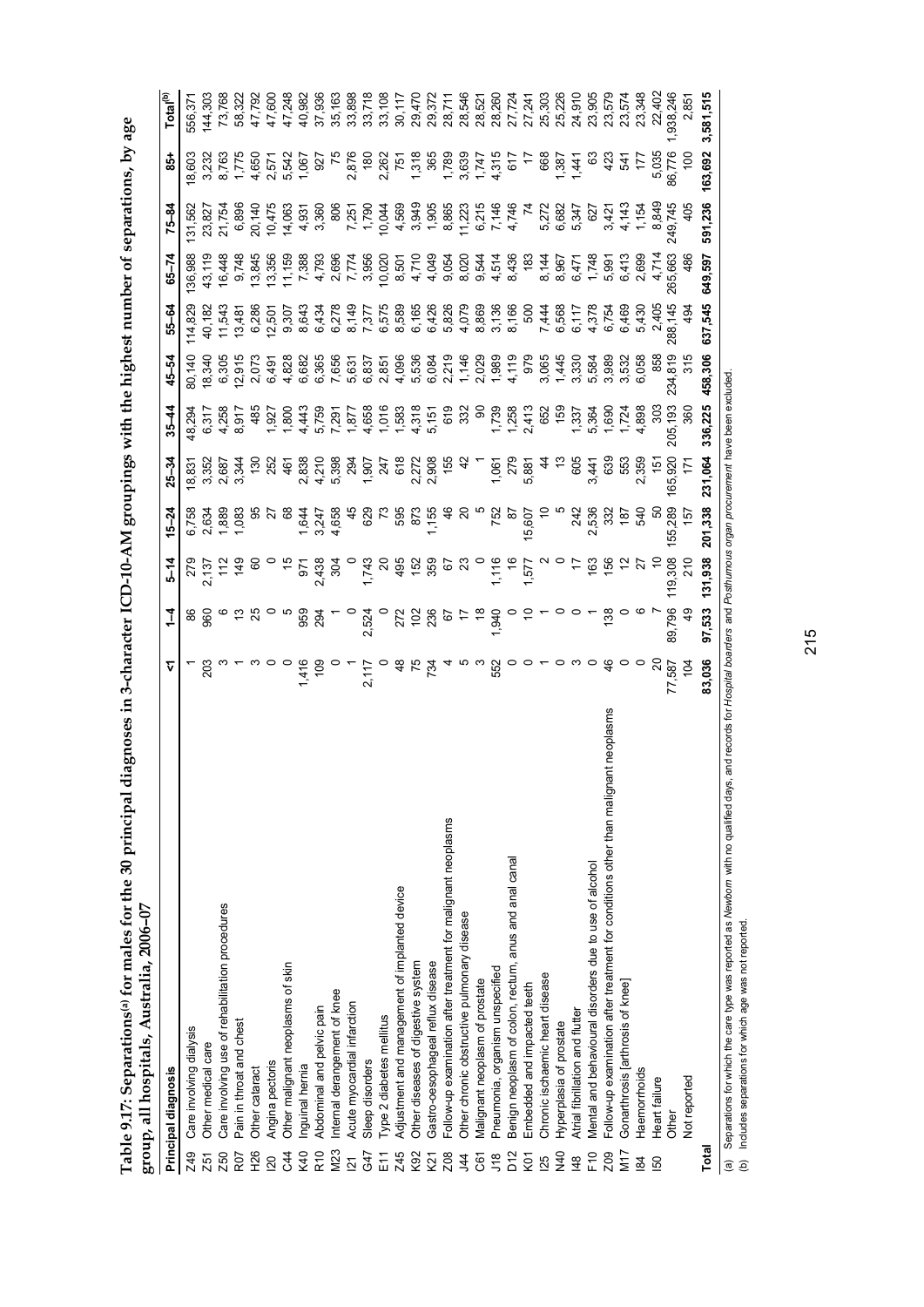| Table 9.18: Separations <sup>(a)</sup> for females for the 30 pri |  |  |  |  | incipal diagnoses in 3-character ICD-10-AM groupings with the highest number of separations, by |               |
|-------------------------------------------------------------------|--|--|--|--|-------------------------------------------------------------------------------------------------|---------------|
| age group, all hospitals, Australia, 2006-07                      |  |  |  |  |                                                                                                 |               |
| rincipal diagnosi:                                                |  |  |  |  | 14-9-24 5-64 55-44 35-44 35-84 25-84 55-64 55-84 5-6-84                                         | $\frac{1}{8}$ |

| $\mathbf{A}$ and $\mathbf{A}$                                     |       |        |           |                                                                                                                                                                                                                                                                                                                                                                                                           |        |         |         |         |                                                                                                                                                                                                                                      |           |                                                                                                                                                                                                                                                                                        |                                                            |
|-------------------------------------------------------------------|-------|--------|-----------|-----------------------------------------------------------------------------------------------------------------------------------------------------------------------------------------------------------------------------------------------------------------------------------------------------------------------------------------------------------------------------------------------------------|--------|---------|---------|---------|--------------------------------------------------------------------------------------------------------------------------------------------------------------------------------------------------------------------------------------|-----------|----------------------------------------------------------------------------------------------------------------------------------------------------------------------------------------------------------------------------------------------------------------------------------------|------------------------------------------------------------|
| Principal diagnosis                                               |       |        | 5-14<br>- |                                                                                                                                                                                                                                                                                                                                                                                                           |        |         |         | 55–62   | $-7-8$                                                                                                                                                                                                                               | 75-8<br>7 |                                                                                                                                                                                                                                                                                        |                                                            |
| Care involving dialysis<br><b>Z49</b>                             |       |        |           | $\begin{array}{lllllllllll} \mathbf{A} & \frac{1}{2} & \frac{1}{2} & \frac{1}{2} & \frac{1}{2} & \frac{1}{2} & \frac{1}{2} & \frac{1}{2} & \frac{1}{2} & \frac{1}{2} & \frac{1}{2} & \frac{1}{2} & \frac{1}{2} & \frac{1}{2} & \frac{1}{2} & \frac{1}{2} & \frac{1}{2} & \frac{1}{2} & \frac{1}{2} & \frac{1}{2} & \frac{1}{2} & \frac{1}{2} & \frac{1}{2} & \frac{1}{2} & \frac{1}{2} & \frac{1}{2} & \$ |        |         |         |         |                                                                                                                                                                                                                                      |           |                                                                                                                                                                                                                                                                                        |                                                            |
| Other medical care<br><b>Z51</b>                                  | ၕ     |        |           |                                                                                                                                                                                                                                                                                                                                                                                                           |        |         |         |         |                                                                                                                                                                                                                                      |           |                                                                                                                                                                                                                                                                                        |                                                            |
| Care involving use of rehabilitation procedures<br>Z50            |       |        |           |                                                                                                                                                                                                                                                                                                                                                                                                           |        |         |         |         | 00<br>2008 - 2009 - 2009 - 2009 - 2009 - 2009 - 2009 - 2009 - 2009 - 2009 - 2009 - 2009 - 2009 - 2009 - 2009 - 2009<br>2008 - 2009 - 2009 - 2009 - 2009 - 2009 - 2009 - 2009 - 2009 - 2009 - 2009 - 2009 - 2009 - 2009 - 2009 - 2009 |           | $\begin{array}{cccccccccccccccccc} 0.05 & 0.05 & 0.05 & 0.05 & 0.05 & 0.05 & 0.05 & 0.05 & 0.05 & 0.05 & 0.05 & 0.05 & 0.05 & 0.05 & 0.05 & 0.05 & 0.05 & 0.05 & 0.05 & 0.05 & 0.05 & 0.05 & 0.05 & 0.05 & 0.05 & 0.05 & 0.05 & 0.05 & 0.05 & 0.05 & 0.05 & 0.05 & 0.05 & 0.05 & 0.05$ | 381,43;<br>172,207<br>97,423<br>68,614<br>68,614<br>54,618 |
| Abdominal and pelvic pain<br>R10                                  |       |        |           |                                                                                                                                                                                                                                                                                                                                                                                                           |        |         |         |         |                                                                                                                                                                                                                                      |           |                                                                                                                                                                                                                                                                                        |                                                            |
| Other cataract<br>ЯZН                                             |       |        |           |                                                                                                                                                                                                                                                                                                                                                                                                           |        |         |         |         |                                                                                                                                                                                                                                      |           |                                                                                                                                                                                                                                                                                        |                                                            |
| Pain in throat and chest<br>R <sub>07</sub>                       |       |        |           |                                                                                                                                                                                                                                                                                                                                                                                                           |        |         |         |         |                                                                                                                                                                                                                                      |           |                                                                                                                                                                                                                                                                                        |                                                            |
| Perineal laceration during delivery<br>070                        |       |        |           |                                                                                                                                                                                                                                                                                                                                                                                                           |        |         |         |         |                                                                                                                                                                                                                                      |           |                                                                                                                                                                                                                                                                                        |                                                            |
| Medical abortion<br><b>DOC</b>                                    |       |        |           |                                                                                                                                                                                                                                                                                                                                                                                                           |        |         |         |         |                                                                                                                                                                                                                                      |           |                                                                                                                                                                                                                                                                                        |                                                            |
| Procreative management<br>Z31                                     |       |        |           |                                                                                                                                                                                                                                                                                                                                                                                                           |        |         |         |         |                                                                                                                                                                                                                                      |           |                                                                                                                                                                                                                                                                                        |                                                            |
| Embedded and impacted teeth<br>K <sub>0</sub> 1                   |       |        |           |                                                                                                                                                                                                                                                                                                                                                                                                           |        |         |         |         |                                                                                                                                                                                                                                      |           |                                                                                                                                                                                                                                                                                        |                                                            |
| Cholelithiasis<br>K80                                             |       |        |           |                                                                                                                                                                                                                                                                                                                                                                                                           |        |         |         |         |                                                                                                                                                                                                                                      |           |                                                                                                                                                                                                                                                                                        |                                                            |
| Depressive episode<br>F32                                         |       |        |           |                                                                                                                                                                                                                                                                                                                                                                                                           |        |         |         |         |                                                                                                                                                                                                                                      |           |                                                                                                                                                                                                                                                                                        |                                                            |
| Other disorders of urinary system<br>N39                          | ड़    |        |           |                                                                                                                                                                                                                                                                                                                                                                                                           |        |         |         |         |                                                                                                                                                                                                                                      |           |                                                                                                                                                                                                                                                                                        |                                                            |
| Adjustment and management of implanted device<br>Z45              |       |        |           |                                                                                                                                                                                                                                                                                                                                                                                                           |        |         |         |         |                                                                                                                                                                                                                                      |           |                                                                                                                                                                                                                                                                                        |                                                            |
| Other malignant neoplasms of skin<br>C44                          |       |        |           |                                                                                                                                                                                                                                                                                                                                                                                                           |        |         |         |         |                                                                                                                                                                                                                                      |           |                                                                                                                                                                                                                                                                                        |                                                            |
| Gastro-oesophageal reflux disease<br>K21                          | S,    |        |           |                                                                                                                                                                                                                                                                                                                                                                                                           |        |         |         |         |                                                                                                                                                                                                                                      |           |                                                                                                                                                                                                                                                                                        |                                                            |
| Maternal care for known or suspected abnormality of pelvic<br>034 |       |        |           |                                                                                                                                                                                                                                                                                                                                                                                                           |        |         |         |         |                                                                                                                                                                                                                                      |           |                                                                                                                                                                                                                                                                                        |                                                            |
| Single spontaneous delivery<br>080                                |       |        |           |                                                                                                                                                                                                                                                                                                                                                                                                           |        |         |         |         |                                                                                                                                                                                                                                      |           |                                                                                                                                                                                                                                                                                        |                                                            |
| Other noninfective gastroenteritis and colitis<br>K52             |       |        |           |                                                                                                                                                                                                                                                                                                                                                                                                           |        |         |         |         |                                                                                                                                                                                                                                      |           |                                                                                                                                                                                                                                                                                        |                                                            |
| Gonarthrosis [arthrosis of knee]<br>M17                           |       |        |           |                                                                                                                                                                                                                                                                                                                                                                                                           |        |         |         |         |                                                                                                                                                                                                                                      |           |                                                                                                                                                                                                                                                                                        |                                                            |
| Type 2 diabetes mellitus<br>E11                                   |       |        |           |                                                                                                                                                                                                                                                                                                                                                                                                           |        |         |         |         |                                                                                                                                                                                                                                      |           |                                                                                                                                                                                                                                                                                        |                                                            |
| Angina pectoris<br>$\overline{20}$                                |       |        |           |                                                                                                                                                                                                                                                                                                                                                                                                           |        |         |         |         |                                                                                                                                                                                                                                      |           |                                                                                                                                                                                                                                                                                        |                                                            |
| Gastritis and duodenitis<br>K29                                   | ო     |        |           |                                                                                                                                                                                                                                                                                                                                                                                                           |        |         |         |         |                                                                                                                                                                                                                                      |           |                                                                                                                                                                                                                                                                                        |                                                            |
| Other maternal diseases classifiable elsewhere but<br>099         |       |        |           |                                                                                                                                                                                                                                                                                                                                                                                                           |        |         |         |         |                                                                                                                                                                                                                                      |           |                                                                                                                                                                                                                                                                                        |                                                            |
| Other diseases of digestive system<br>K92                         |       |        |           |                                                                                                                                                                                                                                                                                                                                                                                                           |        |         |         |         |                                                                                                                                                                                                                                      |           |                                                                                                                                                                                                                                                                                        |                                                            |
| Excessive, frequent and irregular menstruation<br>N <sub>92</sub> |       |        |           |                                                                                                                                                                                                                                                                                                                                                                                                           |        |         |         |         |                                                                                                                                                                                                                                      |           |                                                                                                                                                                                                                                                                                        |                                                            |
| Diverticular disease of intestine<br>K57                          |       |        |           |                                                                                                                                                                                                                                                                                                                                                                                                           |        |         |         |         |                                                                                                                                                                                                                                      |           |                                                                                                                                                                                                                                                                                        |                                                            |
| Pneumonia, organism unspecified<br>J18                            | ఘ్    |        |           |                                                                                                                                                                                                                                                                                                                                                                                                           |        |         |         |         |                                                                                                                                                                                                                                      |           |                                                                                                                                                                                                                                                                                        |                                                            |
| Dorsalgia<br>M54                                                  |       |        |           |                                                                                                                                                                                                                                                                                                                                                                                                           |        |         |         |         |                                                                                                                                                                                                                                      |           |                                                                                                                                                                                                                                                                                        |                                                            |
| Other chronic obstructive pulmonary disease<br>$\overline{44}$    |       |        |           |                                                                                                                                                                                                                                                                                                                                                                                                           |        |         |         |         |                                                                                                                                                                                                                                      |           |                                                                                                                                                                                                                                                                                        |                                                            |
| Other                                                             | 58,20 |        |           |                                                                                                                                                                                                                                                                                                                                                                                                           |        |         |         |         |                                                                                                                                                                                                                                      |           |                                                                                                                                                                                                                                                                                        |                                                            |
| <b>Not reported</b>                                               |       |        |           |                                                                                                                                                                                                                                                                                                                                                                                                           |        |         |         |         |                                                                                                                                                                                                                                      |           |                                                                                                                                                                                                                                                                                        |                                                            |
| Total                                                             | 60,68 | 68,943 | 99,563    | 329,568                                                                                                                                                                                                                                                                                                                                                                                                   | 57,323 | 513,123 | 500,427 | 566,720 | 548,717                                                                                                                                                                                                                              | 548,103   | 227,756                                                                                                                                                                                                                                                                                | 4,020,928                                                  |
|                                                                   |       |        |           |                                                                                                                                                                                                                                                                                                                                                                                                           |        |         |         |         |                                                                                                                                                                                                                                      |           |                                                                                                                                                                                                                                                                                        |                                                            |

(a) Separations for which the care type was reported as Newborn with no qualified days, and records for Hospital boarders and Posth*umous organ procurement* have been excluded.<br>(b) Includes separations for which age was no (a) Separations for which the care type was reported as *Newborn* with no qualified days, and records for *Hospital boarders* and *Posthumous organ procurement* have been excluded.

(b) Includes separations for which age was not reported.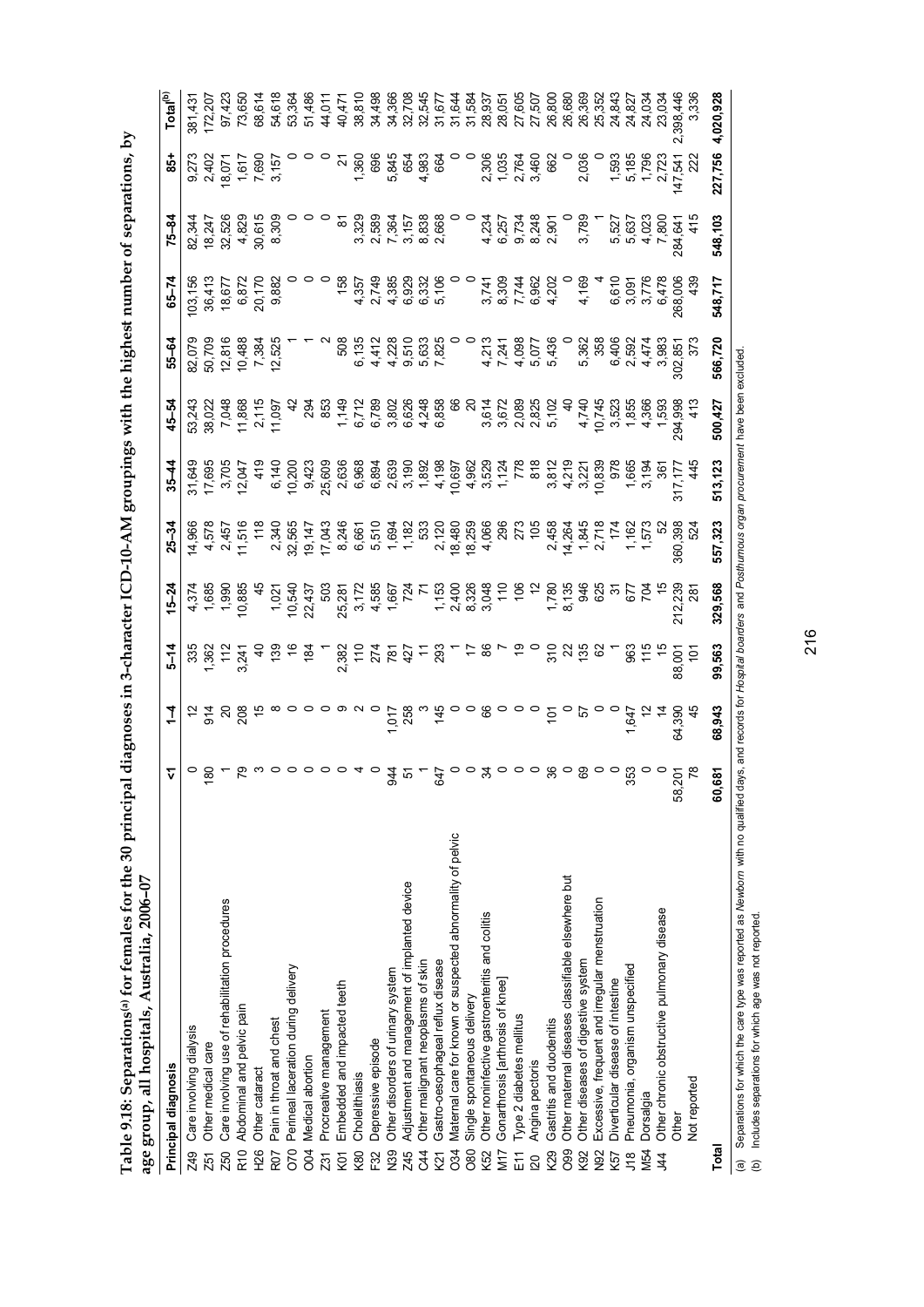| י<br>י<br>l                                          |
|------------------------------------------------------|
|                                                      |
| Í<br>֖֖֚֚֚֚֚֚֬                                       |
|                                                      |
| j                                                    |
|                                                      |
|                                                      |
|                                                      |
| )                                                    |
| <br> <br> <br>Ć                                      |
| l<br>I                                               |
| ļ<br>$\overline{\phantom{1}}$<br>$\ddot{\cdot}$<br>i |

| Table 9.19: Separation statistics® relating to renal failure®), by state or territory of usual residence, all hospitals, Australia, 2006-07 |               |               |               |                   |                                                                                             |         |                       |         |                        |
|---------------------------------------------------------------------------------------------------------------------------------------------|---------------|---------------|---------------|-------------------|---------------------------------------------------------------------------------------------|---------|-----------------------|---------|------------------------|
|                                                                                                                                             | $rac{8}{2}$   | ۊ             | aio           | ⋚                 | SA                                                                                          | Tas     | <b>40T</b>            | Ż       | $\mathsf{Total}^{(c)}$ |
| Acute renal failure                                                                                                                         |               |               |               |                   |                                                                                             |         |                       |         |                        |
| Separations                                                                                                                                 | 2,376         | 1,779         | 1,200         | 408               | 547                                                                                         | ن<br>ء  | ن<br>ء                | n p.    | 6.539                  |
| Separations not within state of residence (%)<br>Separation rate <sup>(d)</sup>                                                             | ო             |               |               | $\circ$           |                                                                                             | ن<br>ء  | ف<br>P                | ن<br>ص  |                        |
| Public hospitals                                                                                                                            | 0.29          | 0.26          |               | 0.18              | 0.25                                                                                        | 0.19    | 0.22                  | 0.27    |                        |
| Private hospitals                                                                                                                           | 0.02          | 0.05          | 0.27          | 0.03              | 0.04                                                                                        | ن<br>ء  | ρ.<br>Γ               | ρ.<br>Π | 0.25<br>0.04           |
| Total                                                                                                                                       | 0.31          | 0.31          | 0.29          | 0.20              | 0.28                                                                                        | n.p.    | ρ.<br>Γ               | ρ.<br>Π | 0.29                   |
| Standardised separation rate ratio (SRR)                                                                                                    | 1.07          | $\frac{2}{1}$ | 0.99          | 0.69              | 0.97                                                                                        | o.<br>E | $\frac{\alpha}{\Box}$ | ن<br>ء  |                        |
| 95% confidence interval of SRR                                                                                                              | $1.03 - 1.11$ | $1.02 - 1.12$ | $0.93 - 1.04$ | $0.62 - 0.76$     | $0.89 - 1.05$                                                                               | ن<br>ء  | n.p.                  | ن<br>ء  |                        |
| Chronic and unspecified renal failure                                                                                                       |               |               |               |                   |                                                                                             |         |                       |         |                        |
| Separations                                                                                                                                 | 3,252         | 1,801         | 1,799         | 717               | 707                                                                                         | ن<br>ء  | ρ.<br>Π               | ن<br>ء  | 8.730                  |
| Separations not within state of residence (%)<br>Separation rate <sup>(d)</sup>                                                             | 4             |               |               | $\mathbf{\Omega}$ |                                                                                             | ن<br>ء  | n p.                  | ءِ<br>ص |                        |
| Public hospitals                                                                                                                            | 0.39          | 0.26          | 0.34          | 0.27              | 0.36                                                                                        | 0.28    | 0.21                  | 0.90    | 0.33                   |
| Private hospitals                                                                                                                           | 0.05          | 0.06          | 0.10          | 0.07              | 0.04                                                                                        | ن<br>ء  | n.p.                  | م<br>ء  | 0.07                   |
| Total                                                                                                                                       | 0.44          | 0.33          | 0.44          | 0.35              | 0.40                                                                                        | ن<br>ء  | $\frac{a}{n}$         | ن<br>ء  | 0.40                   |
| Standardised separation rate ratio (SRR)                                                                                                    | 1.10          | 0.82          | 1.09          | 0.86              | 1,00                                                                                        | o.<br>E | ن<br>ء                | n p.    |                        |
| 95% confidence interval of SRR                                                                                                              | $1.07 - 1.14$ | $0.78 - 0.85$ | $1.04 - 1.14$ | $0.80 - 0.93$     | $0.92 - 1.07$                                                                               | o.<br>C | n.p.                  | n p.    |                        |
| Care involving dialysis <sup>(e)</sup>                                                                                                      |               |               |               |                   |                                                                                             |         |                       |         |                        |
| Separations                                                                                                                                 | 269,843       | 259,636       | 167,792       | 103,763           | 72,666                                                                                      | n.p.    | ن<br>ء                | ن<br>ء  | 935,494                |
| Separations not within state of residence (%)<br>Separation rate <sup>(d)</sup>                                                             | $\circ$       | $\circ$       |               |                   |                                                                                             | ρ.      | ρ.<br>Γ               | n.p.    |                        |
| Public hospitals                                                                                                                            | 33.89         | 41.53         | 28.91         | 40.25             | 31.78                                                                                       | 24.21   | 50.21                 | 194.68  | 36.57                  |
| Private hospitals                                                                                                                           | 3.30          | 6.31          | 11.67         | 9.69              | 9.33                                                                                        | n.p.    | م.<br>ء               | n.p.    | 6.62<br>43.19          |
| Total                                                                                                                                       | 37.19         | 47.84         | 40.58         | 49.94             | 41.11                                                                                       | م.<br>n | ن<br>ء                | ن<br>ء  |                        |
| Standardised separation rate ratio (SRR)                                                                                                    | 0.86          | 111           | 0.94          | 1.16              | 0.95                                                                                        | n.p.    | ρ.<br>Π               | ρ.<br>Π |                        |
| 95% confidence interval of SRR                                                                                                              | $0.86 - 0.86$ | $1.10 - 1.11$ | $0.94 - 0.94$ | $1.15 - 1.16$     | $0.94 - 0.96$                                                                               | ρ.<br>Π | n.p.                  | n.p.    |                        |
| Separations for which the care type was reported as Newborn with no qualified<br>$\widehat{a}$                                              |               |               |               |                   | days, and records for Hospital boarders and Posthumous organ procurement have been excluded |         |                       |         |                        |

*Newborn* with no qualified days, and records for *Hospital boarders* and *Posthumous organ procurement* have been excluded. **THANG** DREAT l NAANAorgan procur (a) Separations for which the care type was reported as Mewborn with no qualified days, and re(b) These conditions are defined using ICD-10-AM codes in Appendix 1.<br>(c) Includes other territories and excludes overseas resid (a) Separations for which the care type was reported as

(b) These conditions are defined using ICD-10-AM codes in Appendix 1.

(c) Includes other territories and excludes overseas residents and unknown state of residence.

(d) Rate per 1,000 population was directly age-standardised as detailed in Appendix 1.

Rate per 1,000 population was directly age-standardised as detailed in Appendix 1.<br>Does not include non-admitted patient occasions of service or dialysis in non-hospital facilities or patient homes. (e) Does not include non-admitted patient occasions of service or dialysis in non-hospital facilities or patient homes.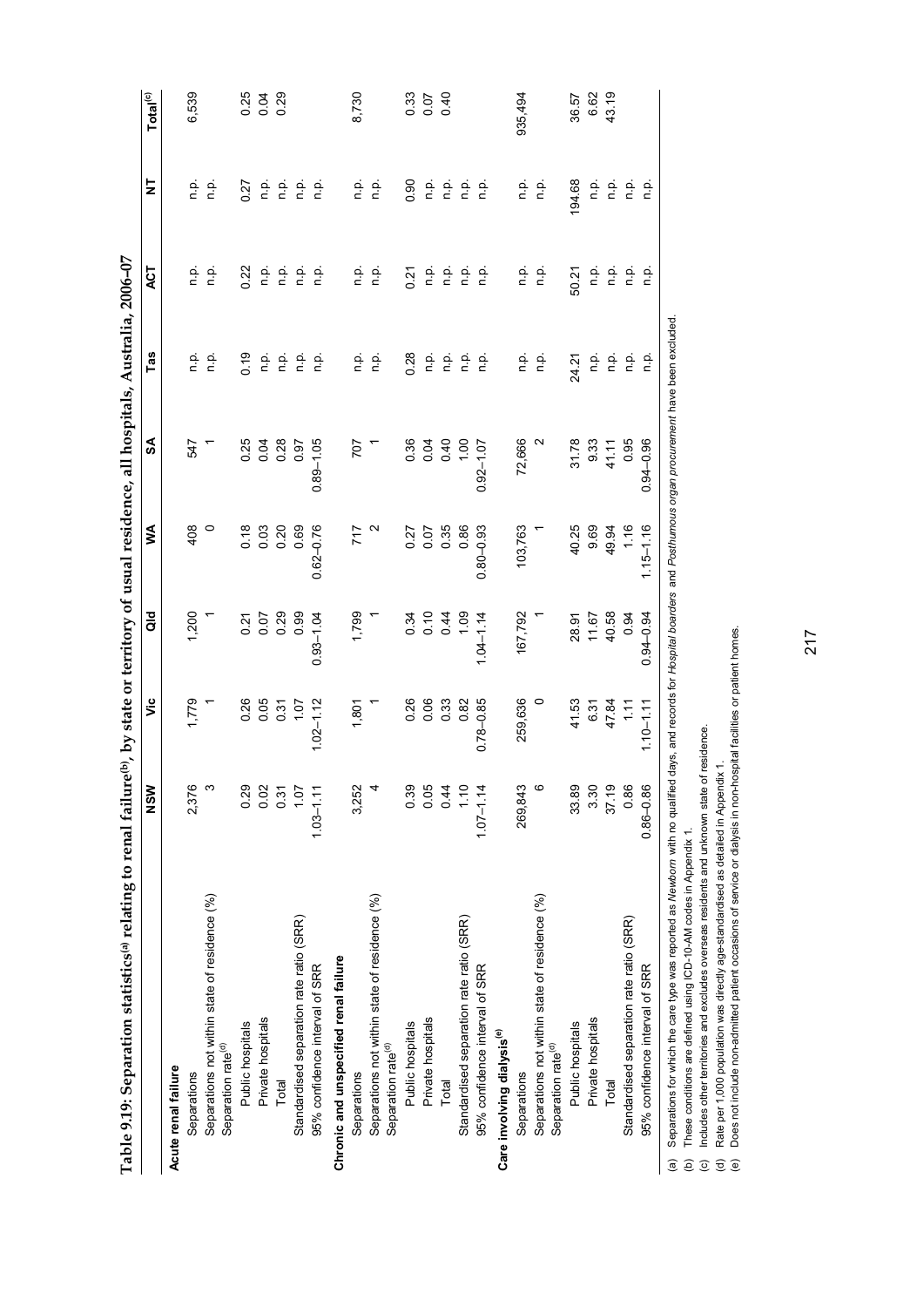| Table 9.20: Separation statistics® relating to renal failure®, by Remoteness Area of usual residence, all hospitals, Australia, 2006-07 |                     |                |                |               |               |                       |
|-----------------------------------------------------------------------------------------------------------------------------------------|---------------------|----------------|----------------|---------------|---------------|-----------------------|
|                                                                                                                                         | or Cities<br>∑<br>⊠ | Inner Regional | Outer Regional | Remote        | Very Remote   | $\mathsf{Tota}^{(c)}$ |
| Acute renal failure                                                                                                                     |                     |                |                |               |               |                       |
| Separations                                                                                                                             | 4,476               | 1,354          | 594            | 60            | 5             | 6,539                 |
| Separation rate <sup>(d)</sup>                                                                                                          |                     |                |                |               |               |                       |
| Public hospitals                                                                                                                        | 0.26                | 0.25           | 0.27           | 0.22          | 0.43          | 101                   |
| Private hospitals                                                                                                                       | 0.04                | 0.04           | 0.02           | 0.00          | 0.02          | 0.04                  |
| Total                                                                                                                                   | 0.30                | 0.29           | 0.28           | 0.22          | 0.45          | 0.30                  |
| Standardised separation rate ratio (SRR)                                                                                                | 00.1                | 0.97           | 0.93           | 0.73          | 1.50          |                       |
| 95% confidence interval of SRR                                                                                                          | $97 - 1.03$         | $0.92 - 1.02$  | $0.86 - 1.01$  | $0.55 - 0.92$ | $1.09 - 1.91$ |                       |
| Chronic and unspecified renal failure                                                                                                   |                     |                |                |               |               |                       |
| Separation rate <sup>(d)</sup><br>Separations                                                                                           | 4,600               | 2,385          | 1,330          | 225           | 185           | 8,730                 |
| Public hospitals                                                                                                                        | 0.25                | 0.44           | 0.57           | 0.74          | 1.34          | 0.34                  |
| Private hospitals                                                                                                                       | 0.06                | 0.08           | 0.05           | 0.04          | 0.05          | 0.34                  |
| Total                                                                                                                                   | 0.32                | 0.51           | 0.63           | 0.79          | 1.39          | 0.40                  |
| Standardised separation rate ratio (SRR)                                                                                                | 0.80                | 1.28           | 1.58           | 1.98          | 3.48          |                       |
| 95% confidence interval of SRR                                                                                                          | $0.78 - 0.82$       | $1.22 - 1.33$  | $1.49 - 1.66$  | $1.72 - 2.23$ | $2.97 - 3.98$ |                       |
| Care involving dialysis <sup>(e)</sup>                                                                                                  |                     |                |                |               |               |                       |
| Separations                                                                                                                             | 655,713             | 149,228        | 87,221         | 22,327        | 20,807        | 935,494               |
| Separation rate <sup>(d)</sup>                                                                                                          |                     |                |                |               |               |                       |
| Public hospitals                                                                                                                        | 37.65               | 29.80          | 37.86          | 53.88         | 133.53        | 36.95                 |
| Private hospitals                                                                                                                       | 8.29                | 2.63           | 2.97           | 16.31         | 7.37          | 6.69                  |
| Total                                                                                                                                   | 45.94               | 32.43          | 40.83          | 70.19         | 140.90        | 43.64                 |
| Standardised separation rate ratio (SRR)                                                                                                | 1.05                | 0.74           | 0.94           | 1.61          | 3.23          |                       |
| 95% confidence interval of SRR                                                                                                          | $.05 - 1.06$        | $0.74 - 0.75$  | $0.93 - 0.94$  | $1.59 - 1.63$ | $3.18 - 3.27$ |                       |
|                                                                                                                                         |                     |                |                |               |               |                       |

(a) Separations for which the care type was reported as Mew*born* with no qualified days, and records for *Hospital boarders* and *Posthumous organ procurement* have been excluded.<br>(b) These conditions are defined using IC *Newborn* with no qualified days, and records for *Hospital boarders* and *Posthumous organ procurement* have been excluded.(a) Separations for which the care type was reported as

(b) These conditions are defined using ICD-10-AM codes in Appendix 1.

(c) Includes separations for which the area of usual residence was unknown and excludes overseas residents and unknown state of residence.

(d) Rate per 1,000 population was directly age-standardised as detailed in Appendix 1.

(e) Does not include non-admitted patient occasions of service or dialysis in non-hospital facilities or patient homes.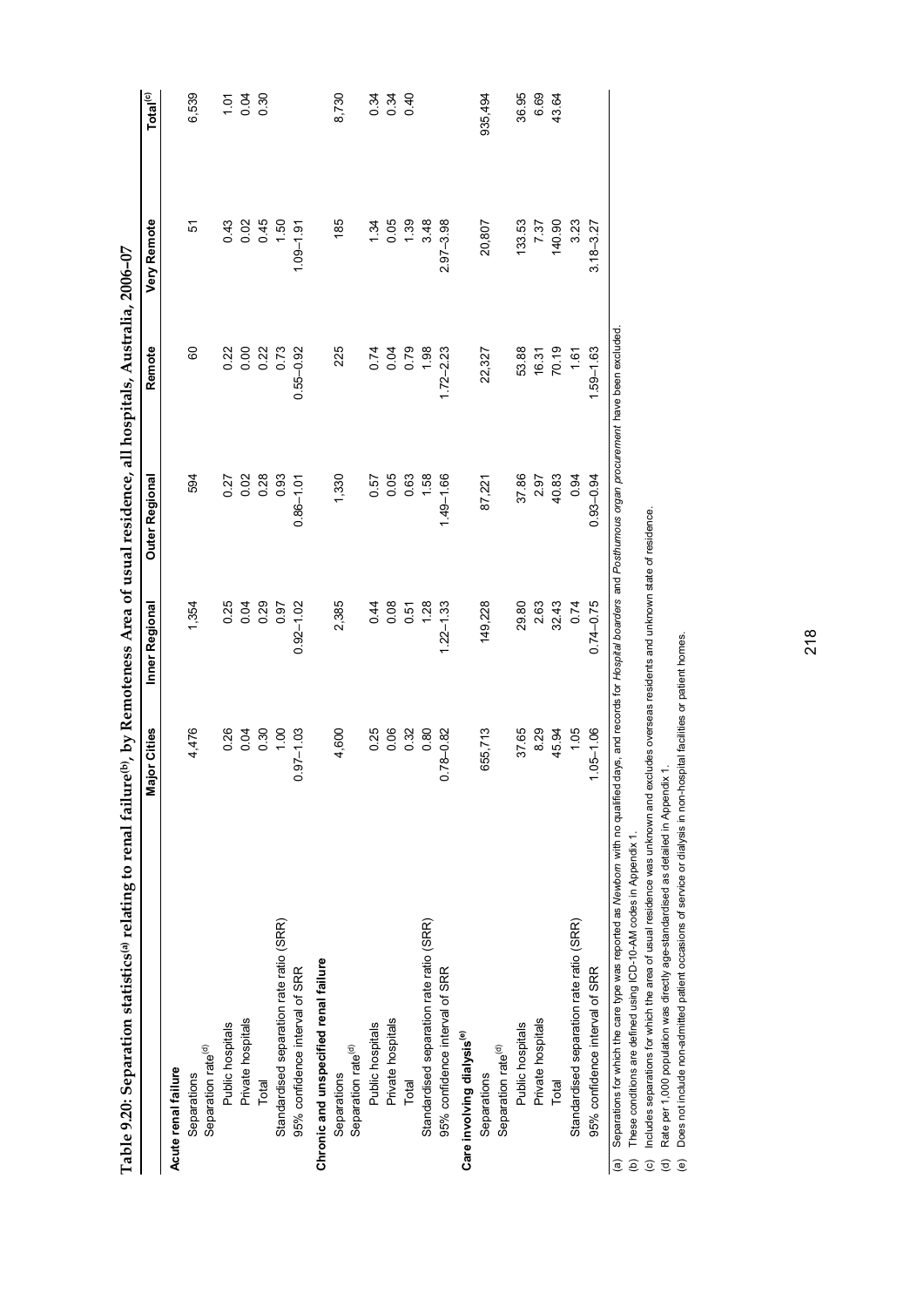|                                          | Most<br>disadvantaged | Second most<br>disadvantaged | Middle quintile | Second most<br>advantaged | Most<br>advantaged | Total <sup>(d)</sup> |
|------------------------------------------|-----------------------|------------------------------|-----------------|---------------------------|--------------------|----------------------|
| Acute renal failure                      |                       |                              |                 |                           |                    |                      |
| Separations                              | 1,518                 | 1,322                        | 1,271           | 1,241                     | 1,187              | 6,539                |
| Separation rate <sup>(e)</sup>           |                       |                              |                 |                           |                    |                      |
| Public hospitals                         | 0.30                  | 0.25                         | 0.26            | 0.26                      | 0.21               | 0.26                 |
| Private hospitals                        | 0.04                  | 0.03                         | 0.03            | 0.05                      | 0.06               | 0.04                 |
| Total                                    | 0.34                  | 0.28                         | 0.29            | 0.30                      | 0.27               | 0.30                 |
| Standardised separation rate ratio (SRR) | 1.13                  | 0.95                         | 0.99            | 1.03                      | 0.90               |                      |
| 95% confidence interval of SRR           | $1.07 - 1.19$         | $0.90 - 1.00$                | $0.94 - 1.05$   | $0.97 - 1.09$             | $0.84 - 0.95$      |                      |
| Chronic and unspecified renal failure    |                       |                              |                 |                           |                    |                      |
| Separations <sup>(d)</sup>               | 2,469                 | 2,217                        | 1,556           | 1,342                     | 1,145              | 8,730                |
| Separation rate <sup>(e)</sup>           |                       |                              |                 |                           |                    |                      |
| Public hospitals                         | 0.50                  | 0.41                         | 0.32            | 0.26                      | 0.19               | 0.34                 |
| Private hospitals                        | 0.06                  | 0.07                         | 0.05            | 0.08                      | 0.08               | 0.07                 |
| Total                                    | 0.56                  | 0.49                         | 0.36            | 0.33                      | 0.27               | 0.40                 |
| Standardised separation rate ratio (SRR) | 1.38                  | 1.20                         | 0.90            | 0.82                      | 0.66               |                      |
| 95% confidence interval of SRR           | $1.32 - 1.43$         | $1.15 - 1.25$                | $0.86 - 0.95$   | $0.78 - 0.87$             | $0.62 - 0.69$      |                      |
| Care involving dialysis <sup>(1)</sup>   |                       |                              |                 |                           |                    |                      |
| Separations <sup>(d)</sup>               | 206,192               | 192,967                      | 189,746         | 189,356                   | 157,205            | 935,494              |
| Separation rate <sup>(e)</sup>           |                       |                              |                 |                           |                    |                      |
| Public hospitals                         | 43.41                 | 37.26                        | 38.59           | 38.80                     | 27.17              | 36.95                |
| Private hospitals                        | 3.39                  | 5.56                         | 6.09            | 8.73                      | 10.31              | 6.69                 |
| Total                                    | 46.80                 | 42.82                        | 44.68           | 47.53                     | 37.48              | 43.64                |
| Standardised separation rate ratio (SRR) | 1.07                  | 0.98                         | 1.02            | <b>1.09</b>               | 0.86               |                      |
| 95% confidence interval of SRR           | $1.07 - 1.08$         | $0.98 - 0.99$                | $1.02 - 1.03$   | $1.08 - 1.09$             | $0.85 - 0.86$      |                      |

(a) Separations for which the care type was reported as *Newborn* with no qualified days, and records for *Hospital boarders* and *Posthumous organ procurement* have been excluded.

(b) These conditions are defined using ICD-10-AM codes in Appendix 1.

(a) separatons tor which the cate type was reported as *rvemoonr* with ito qualities , and records tor *rrosyntal boatders* and *r-ostitutinous organ procurement* inave between the passing of the state of the state fica (c) Based on the Australian Bureau of Statistics SEIFA 2001 Index of Advantage/Disadvantage score for the statistical local area of the patient's area of usual residence.

(d) Includes separations for which the area of usual residence was unknown and excludes overseas residents and unknown state of residence.

(e) Rate per 1,000 population was directly age-standardised as detailed in Appendix 1. (f) Does not include non-admitted patient occasions of service or dialysis in non-hospital facilities or patient homes.